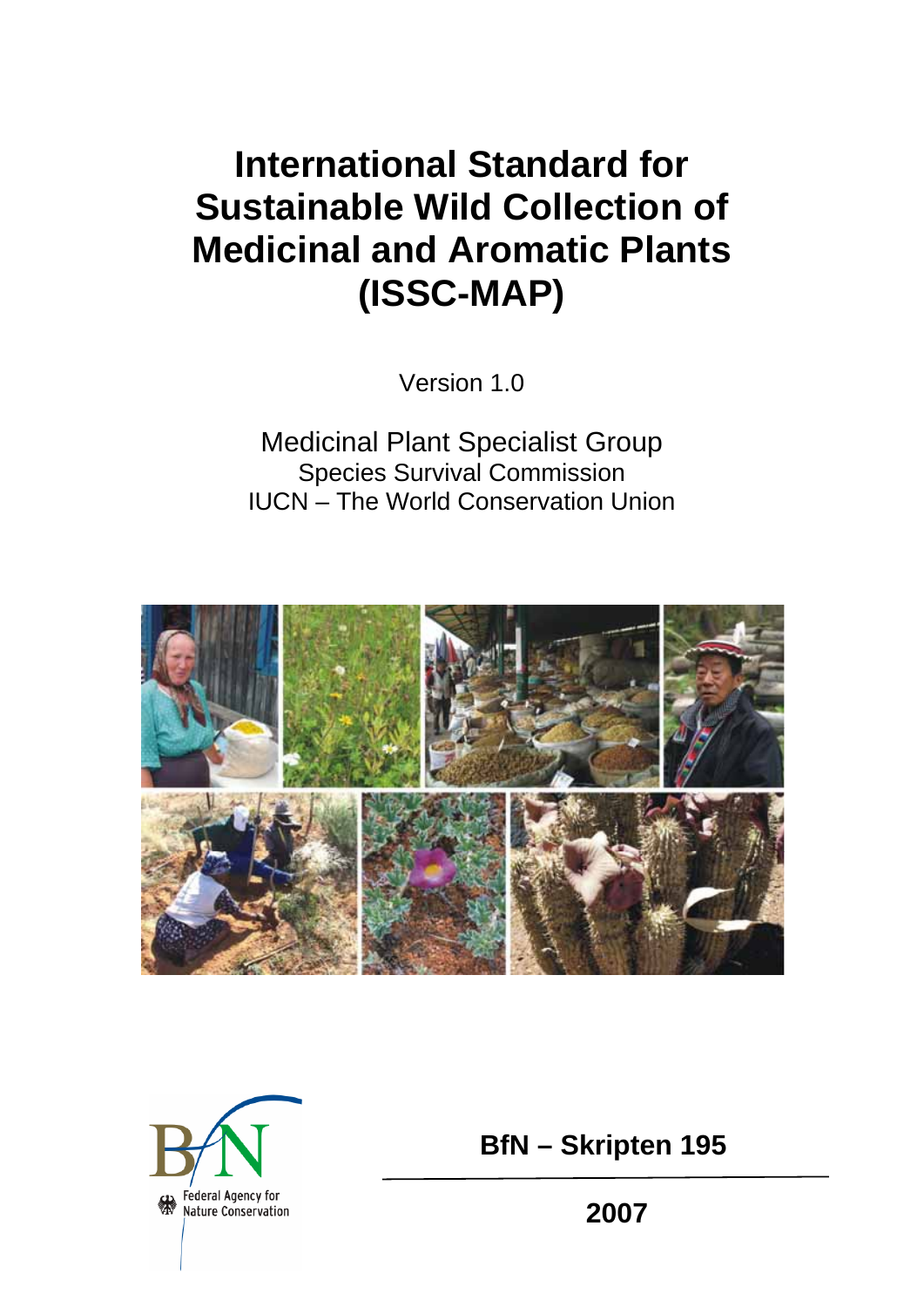## **International Standard for Sustainable Wild Collection of Medicinal and Aromatic Plants (ISSC-MAP)**

Version 1.0

Medicinal Plant Specialist Group Species Survival Commission IUCN – The World Conservation Union

This document has been prepared by the Medicinal Plant Specialist Group (MPSG) of the Species Survival Commission (SSC), the World Conservation Union (IUCN), on behalf of a Steering Group consisting of the Bundesamt für Naturschutz (BfN), MPSG/SSC/IUCN, WWF Germany, and TRAFFIC. This work is supported through linked projects jointly funded by BfN, WWF Germany, and IUCN-Canada.

**STEERING GROUP** for the development of an **International Standard** for the Sustainable Wild Collection of Medicinal and Aromatic Plants

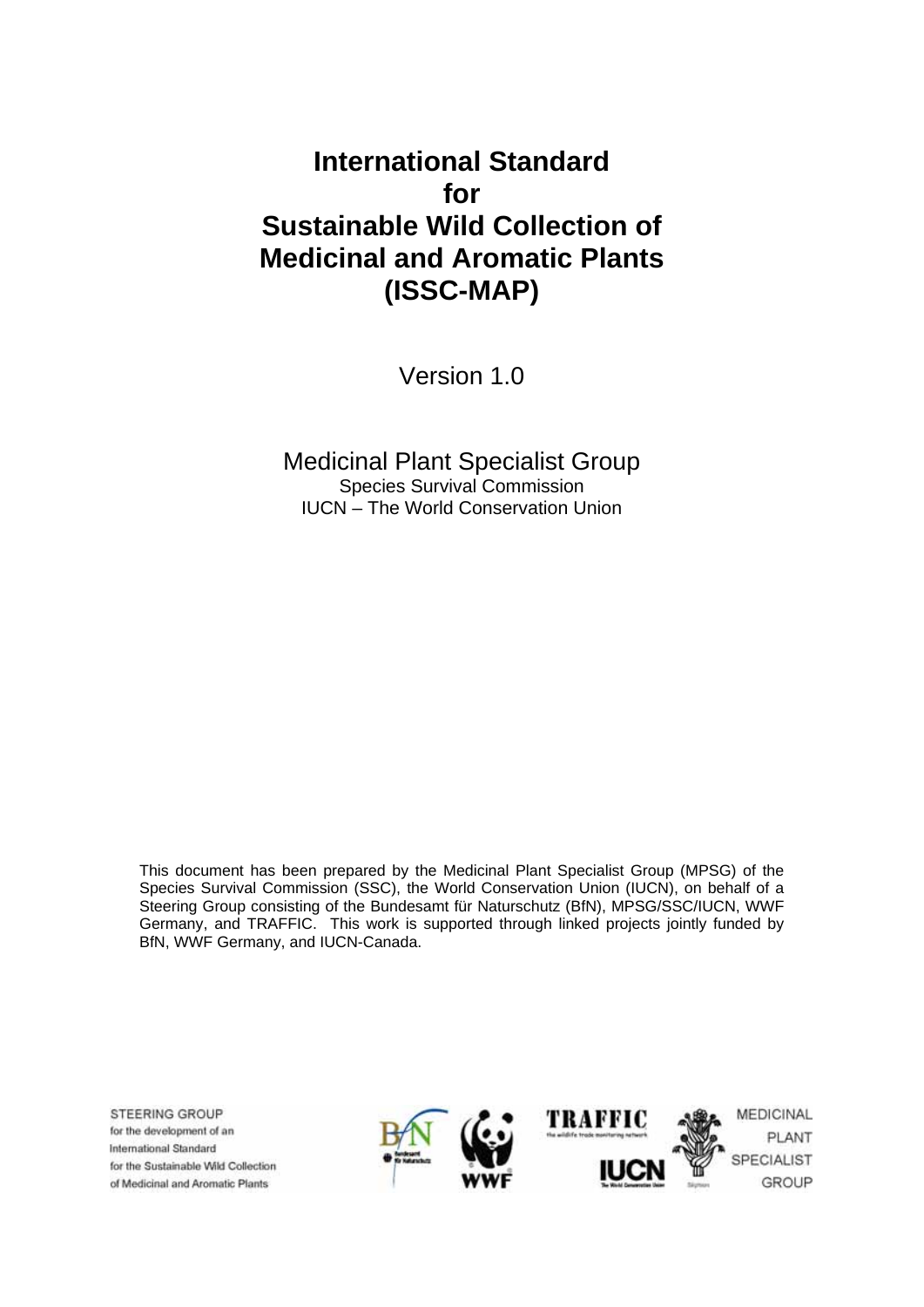#### **Cover picture:**

Upper line (from left): Pätzold (1, 2), Cunningham (3, 4) Bottom line (from left): Cole (1), Schippmann (2, 3)

**Comments** on the *International Standard for Sustainable Wild Collection of Medicinal and Aromatic Plants* (ISSC-MAP), Version 1.0 are welcome. Please direct inquiries and comments to: MAP-Standards-Criteria@wwf.de.

For more information contact:

#### **ISSC-MAP Secretariat**

WWF Germany and TRAFFIC Europe MAP-Standards-Criteria@wwf.de

This document, and other documents related to this project, are available on the project download website: http://www.floraweb.de/map-pro/.

**Citation**: Medicinal Plant Specialist Group. 2007. *International Standard for Sustainable Wild Collection of Medicinal and Aromatic Plants (ISSC-MAP*). Version 1.0. Bundesamt für Naturschutz (BfN), MPSG/SSC/IUCN, WWF Germany, and TRAFFIC, Bonn, Gland, Frankfurt, and Cambridge (BfN-Skripten 195).

This publication is included in the literature database "*DNL-online*" (www.dnl-online.de)

BfN-Skripten are not available in book trade.

Publisher: Bundesamt für Naturschutz (BfN) Federal Agency for Nature Conservation Konstantinstrasse 110 53179 Bonn, Germany URL: http://www.bfn.de

All rights reserved by BfN

The publisher takes no guarantee for correctness, details and completeness of statements and views in this report as well as no guarantee for respecting private rights of third parties. Views expressed in the papers published in this issue of BfN-Skripten are those of the authors and do not necessarily represent those of the publisher.

No part of the material protected by this copyright notice may be reproduced or utilized in any form or by any means, electronic or mechanical, including photocopying, recording or by any information storage and retrieval system without written permission from the copyright owner.

Printed by the printing office of the Federal Ministry of Environment, Nature Conservation and Nuclear Safety.

Printed on 100% recycled paper.

Bonn, Germany 2007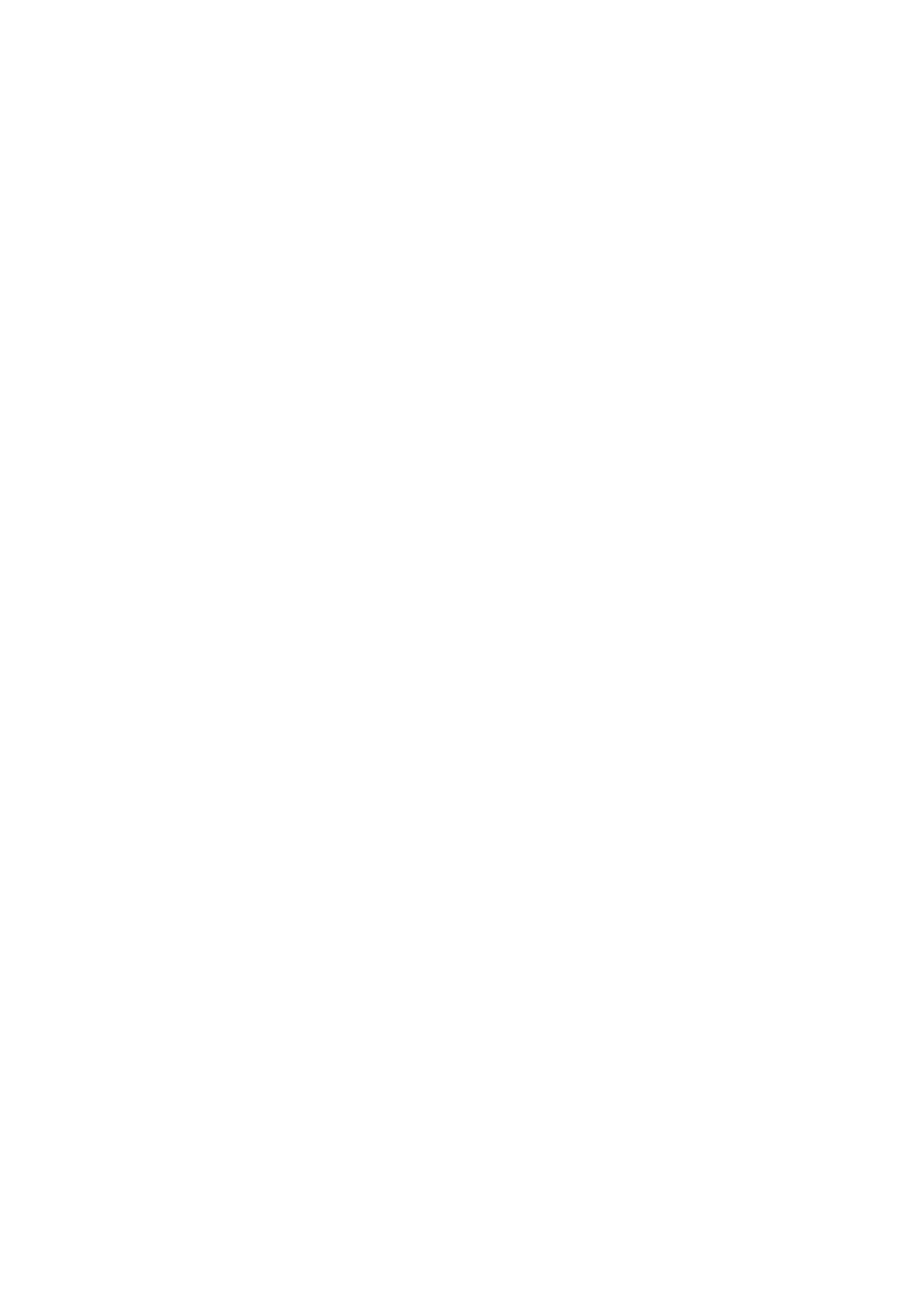## **Table of contents**

| 3. Process: How is the ISSC-MAP being developed and implemented? 7 |  |
|--------------------------------------------------------------------|--|
|                                                                    |  |
|                                                                    |  |
|                                                                    |  |
|                                                                    |  |
|                                                                    |  |
|                                                                    |  |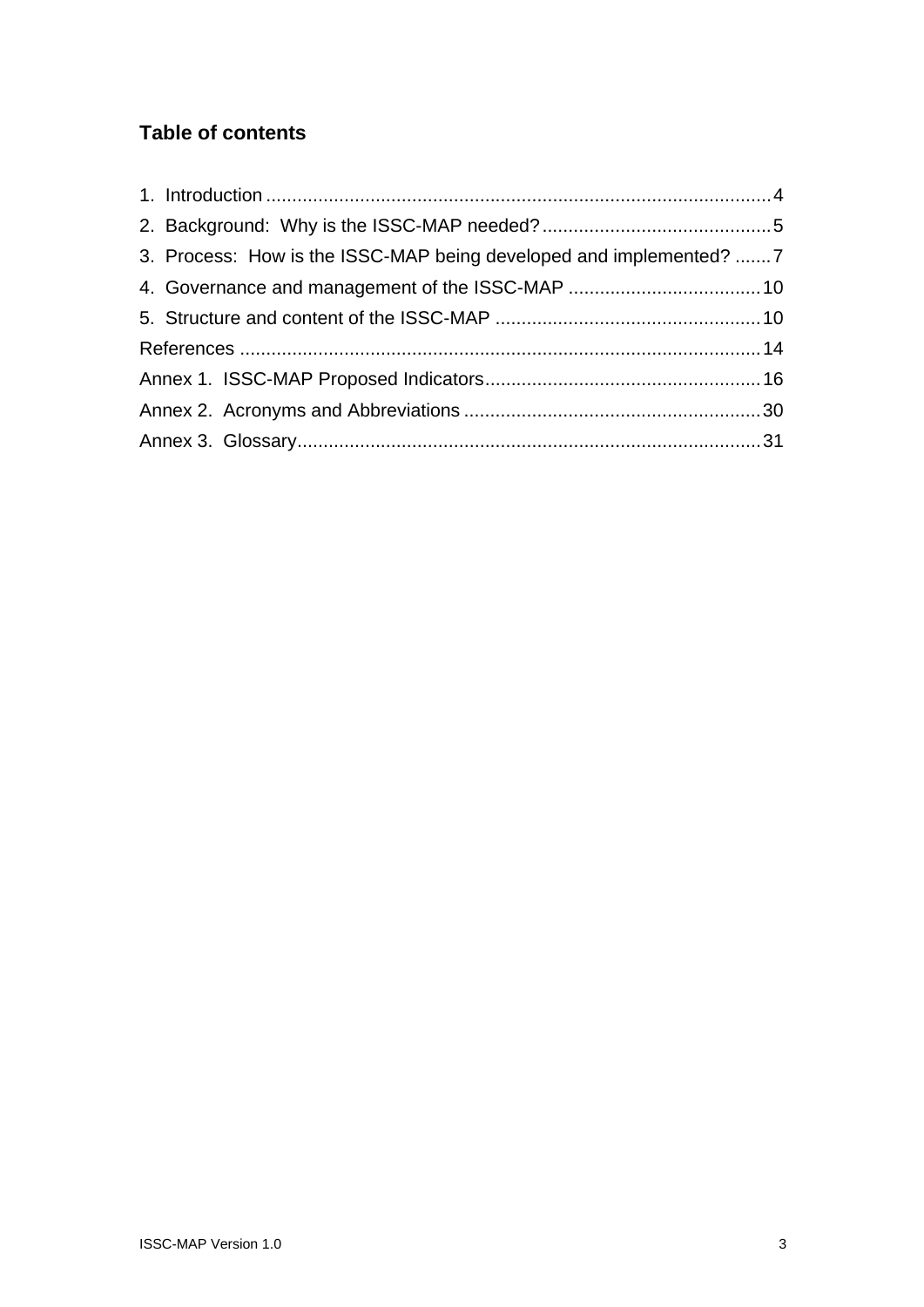## **1. Introduction**

Version 1.0 of the International Standard for Sustainable Wild Collection of Medicinal and Aromatic Plants (ISSC-MAP) has been prepared by the Medicinal Plant Specialist Group (MPSG) of the Species Survival Commission (SSC), IUCN – The International Conservation Union, on behalf of a Steering Group consisting of the MPSG, Bundesamt für Naturschutz (BfN), WWF Germany, and TRAFFIC. An international Advisory Group of more than 150 experts from diverse backgrounds has provided guidance in drafting the ISSC-MAP.

The ISSC-MAP is designed to help those involved in the harvest, management, trade, manufacture, and sale of wild-collected medicinal and aromatic plant (MAP) resources to understand and comply with the conditions under which sustainable collection of these resources can take place. Version 1.0 of the Standard is currently being applied in field implementation projects to develop models that address a range of collection and management scenarios for wild-collected MAP resources.

The ISSC-MAP builds on recent efforts to define a framework for the sustainable use of biological diversity. The United Nations Convention on Biological Diversity (CBD) provides both global and national contexts for these efforts. Under the CBD, specific guidance for the ecological, socio-economic, and equity basis for conservation and sustainable use of biodiversity has been articulated in the *Ecosystem Approach*  (CBD 2000), the *Global Strategy for Plant Conservation* (CBD 2002a), the *Bonn Guidelines on Access to Genetic Resources and Fair and Equitable Sharing of the Benefits Arising out of their Utilization* (CBD 2002b), and the *Addis Ababa Principles and Guidelines for the Sustainable Use of Biodiversity* (CBD 2004).

The ISSC-MAP responds to the need to use biodiversity resources to improve human well-being by contributing to the objectives and targets defined by the Millennium Development Goals (UN 2005), and to the Johannesburg Plan of Implementation adopted by the World Summit on Sustainable Development (CBD 2002c).

More specifically focusing on medicinal plants, the ISSC-MAP is designed to follow and, more importantly, to elaborate the recommendations of the 1993 WHO/IUCN/ WWF *Guidelines on the Conservation of Medicinal Plants* (WHO, IUCN & WWF 1993) and the *WHO Guidelines on Good Agricultural and Collection Practices (GACP) for Medicinal Plants* (WHO 2003). These guidelines provide general recommendations for the development of a global framework of practice standards for MAP. Of these documents, only the 1993 *Guidelines* directly address ecological and socio-economic/equity issues related to sustainable wild harvest, and these are now out of date. WHO, IUCN, WWF and TRAFFIC are currently working together to revise these *Guidelines* through an international consultation process and with the intent to incorporate broader guidance and principles related to sustainable use of biological diversity, access and benefit sharing, and fair business practices. Publication of these revised and updated G*uidelines* is anticipated in 2007.

The ISSC-MAP bridges the gap between existing broad conservation guidelines and management plans developed for specific local conditions. Adopting the principles and applying the criteria that make up the ISSC-MAP will help private companies, government agencies, research centres, and communities to identify and follow good practices for the following six key elements of sustainable wild collection of MAP: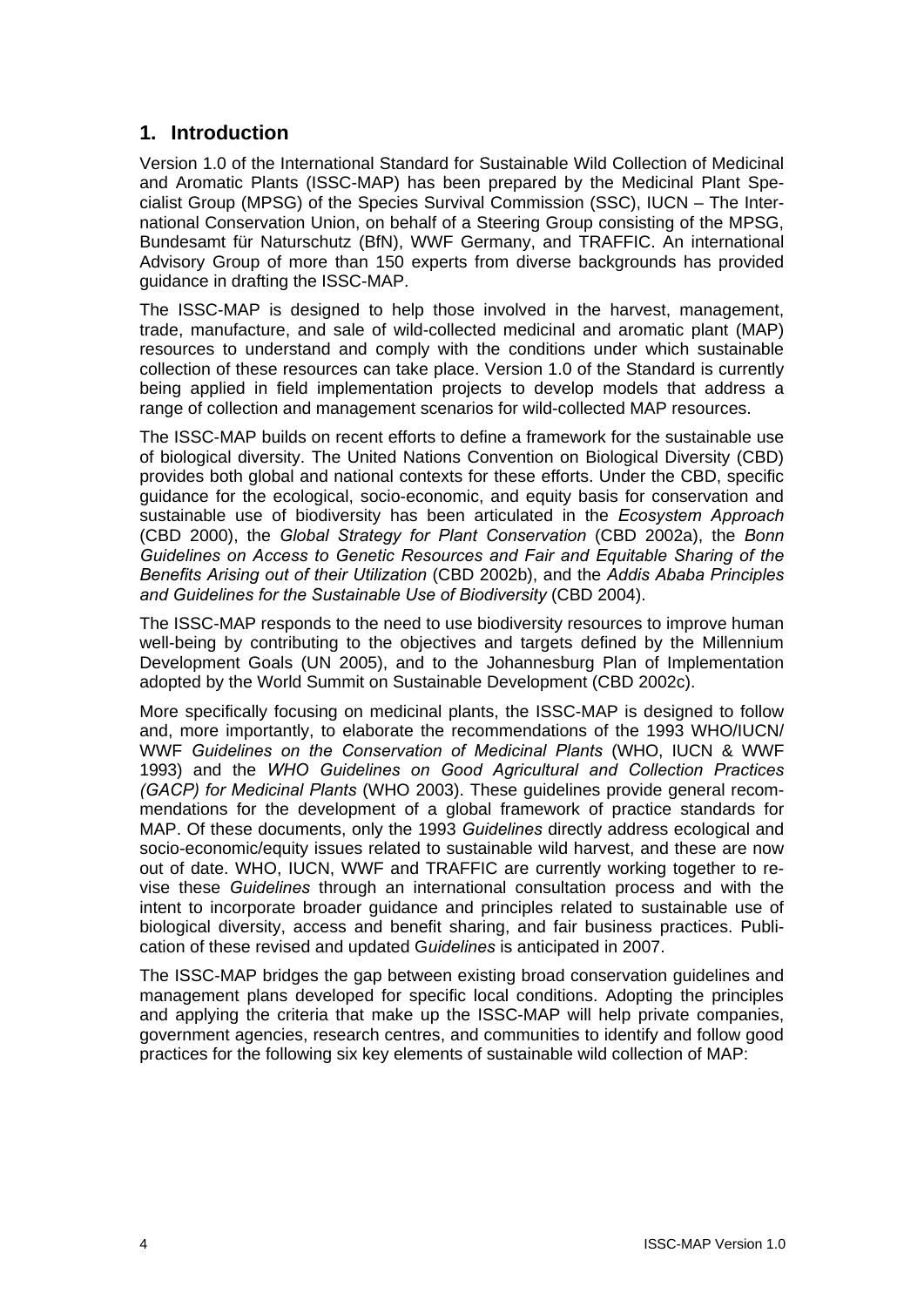- 1. Maintaining wild MAP resources
- 2. Preventing negative environmental impacts
- 3. Complying with laws, regulations, and agreements
- 4. Respecting customary rights
- 5. Applying responsible management practices
- 6. Applying responsible business practices

The process to elaborate this Standard thus far has been funded by the German Federal Agency for Nature Conservation / Bundesamt für Naturschutz (BfN) in association with The World Conservation Union (IUCN), WWF Germany, and TRAFFIC, with substantial contributions of time and expertise from members of an international Advisory Group. Field consultations and implementation projects have been, and continue to be supported by numerous other agencies, organizations, and businesses.

The ISSC-MAP is an evolving document. Version 1.0 will be revised based on experience gained in field implementation projects, in partnership with interested organizations, during 2007 - 2008, as well as through continuing consultation with an Advisory Group broadly representative of potential users of the ISSC-MAP.

This document and other documents related to this project are available on the project download website: http://www.floraweb.de/map-pro/.

### **2. Background: Why is the ISSC-MAP needed?**

Medicinal and aromatic plants  $(MAP)^1$  have been an important resource for human health care from prehistoric times to the present day. According to the World Health Organization (WHO), the majority of the world's human population, especially in developing countries, depends on traditional medicine based on MAP (WHO 2002). Between 50,000 and 70,000 plant species are known to be used in traditional and modern medicinal systems throughout the world (SCHIPPMANN et al. 2006). About 3,000 MAP species are traded internationally (LANGE and SCHIPPMANN 1997), while an even larger number of MAP species are found in local, national, and regional trade.

Relatively few MAP species are cultivated, however. The great majority of MAP species in trade are wild-collected (LANGE and SCHIPPMANN 1997; SRIVASTAVA et al. 1996; XIAO PEN-GEN 1991). This trend is likely to continue over the long term due to numerous factors, including:

- Little is known about the growth and reproduction requirements of most MAP species, which are derived from many taxonomic groups for which there is little or no experience of cultivation.
- The time, research, and experience leading to domestication and cultivation are costly, and relatively few MAP species have the large and reliable markets required to support these inputs.
- In many communities where wild collection of MAP is an important source of income, land for cultivation of non-food crops is limited.

<sup>1</sup>  $1$  Definitions of use of plant species often overlap. In this document, the term "medicinal and aromatic plants (MAP)" includes plants used to produce pharmaceuticals, dietary supplement products and natural health products, beauty aids, cosmetics, and personal care products, as well as some products marketed in the culinary/food sector.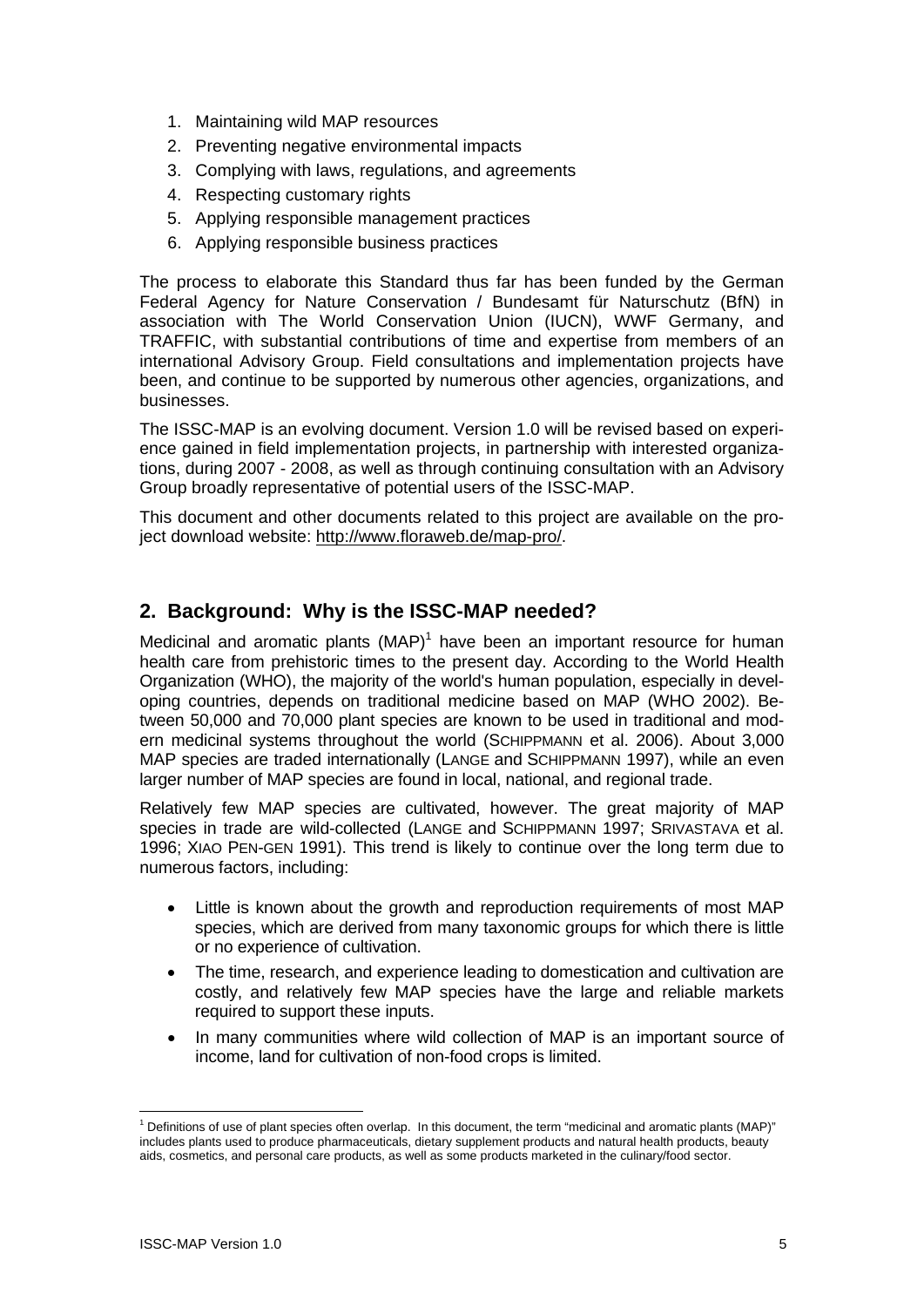Moreover, cultivation may provide fewer environmental, social, and economic benefits than wild collection of some MAP species. Wild collection of MAP secures valuable income for many rural households, especially in developing countries, and is an important factor in the source countries' local economies (SCHIPPMANN et al. 2006). Wild collection also can provide incentives for conservation and sustainable use of forests and other important plant areas.

However, over-harvesting, land conversion, and habitat loss increasingly threaten a considerable portion (approximately 15,000 species, or 21 per cent) of the world's MAP species and populations (SCHIPPMANN et al. 2006). For these reasons, approaches to wild MAP collection that engage local, regional, and international collection enterprises and markets, along with governments and healthcare providers, in the work of conservation and sustainable use of MAP resources are urgently needed.

There are many challenges to meet in developing and applying a standard set of principles and good practices leading to support of sustainable wild collection of MAP resources. These challenges include:

- Circumstances of ecology, habitat, and pressures on resources are unique for each species, requiring management plans that are specific to each MAP collection operation and area.
- The dependence of local communities on MAP resources for health and livelihood security is largely unassessed and unrecorded.
- Little research on harvesting techniques has been directed toward understanding how to collect wild MAP species sustainably.
- Maximum quotas for wild-collection of MAP species are often based on overly simple and untested assumptions about the relationship between available supply and regeneration of MAP resources.
- Products, uses, and markets based on MAP species are numerous and diverse, with similarly numerous and diverse entry points for practices supporting sustainable use.
- There is a wide proliferation of labels and claims, such as organic and fair trade, which imply but do not provide a means of verifying sustainable wild collection.
- Long and complex source-to-market supply chains make tracing a product back to its source extremely difficult.

Existing principles and guidelines for conservation and sustainable use of medicinal plants address primarily the national and international political level, but only indirectly provide governments, the medicinal plant industry and other stakeholders, including collectors, with specific guidance on sustainable sourcing practices. For example, the revised *Guidelines on the Conservation of Medicinal Plants* (WHO/ IUCN/WWF/TRAFFIC forthcoming) and the *WHO Guidelines on Good Agricultural and Collection Practices (GACP) for Medicinal Plants* (WHO 2003) provide general recommendations addressed primarily to governments and other political stakeholders, NGOs, IGOs and businesses world-wide. These guidelines call for, but do not provide, concrete principles and criteria for the conservation and sustainable use of medicinal plants. The ISSC-MAP provides a practical interface between the general recommendations set out in these *Guidelines*, and management plans that must be developed for particular species and specific situations.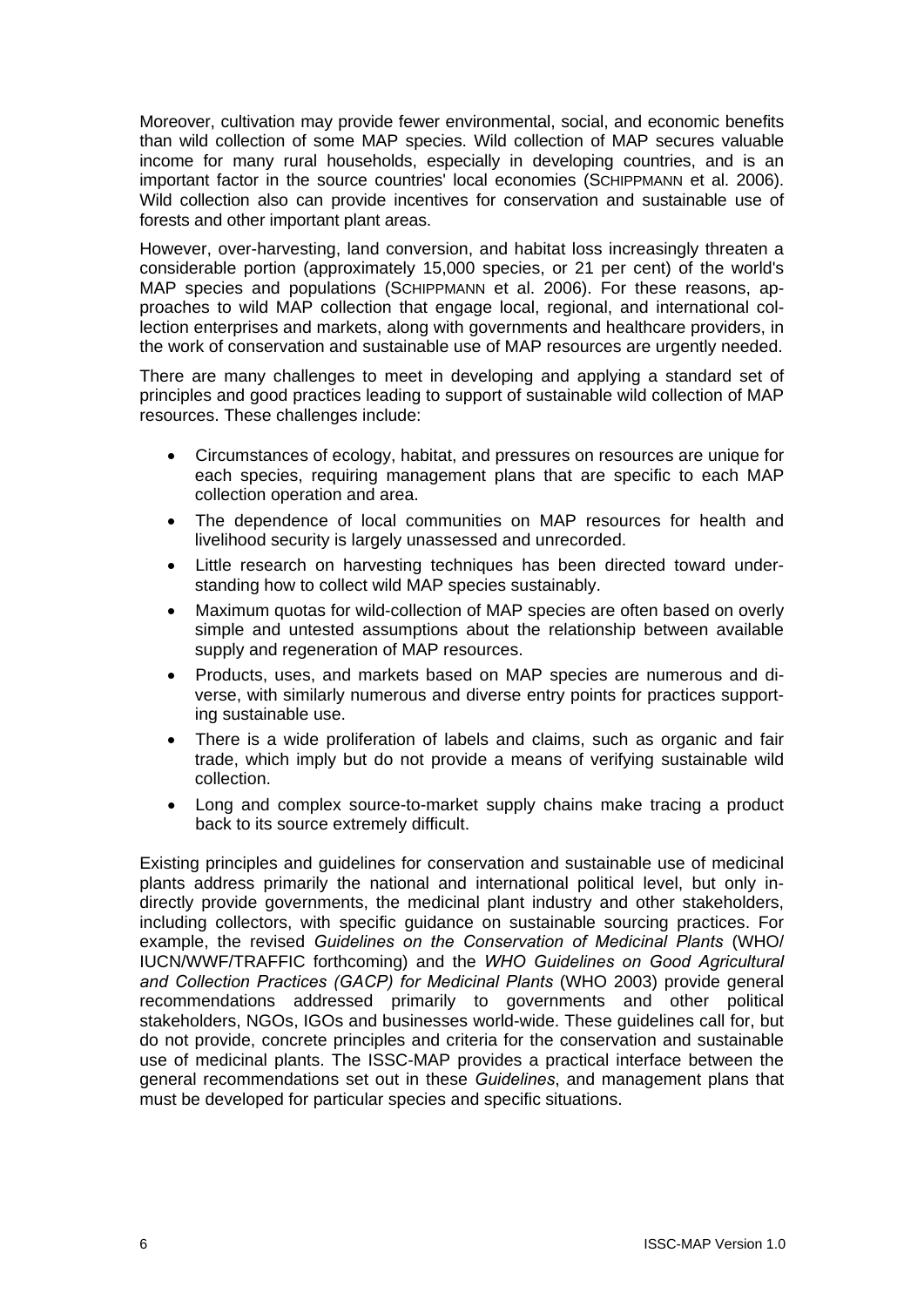Other existing or proposed standards for the sustainable collection of non-timber forest products (NTFP) provide useful models for MAP. Models for sustainable harvest of NTFP that may be particularly useful for MAP include the certification systems of the Forest Stewardship Council (FSC), the International Federation of Organic Agricultural Movements (IFOAM), and Fairtrade Labelling Organizations International  $(FLO)<sup>2</sup>$  Other important models include natural resource co-management agreements with indigenous communities, and access and benefit sharing arrangements between genetic resource users and providers.

The ISSC-MAP builds on existing principles, guidelines, and standards, but expands and extends these to provide principles and criteria more relevant to the sustainable wild collection of MAP resources. Implementing the ISSC-MAP will benefit ecological resources or area managers, industry, and local collectors by providing a reputable standard of good practice for sustainable wild collection against which local performance can be designed and monitored with criteria and verified with indicators relevant to MAP resources. Harmonization with appropriate ecosystem, fair trade, production, product quality, and other relevant standards is considered an important avenue for developing and implementing the ISSC-MAP.

The ISSC-MAP is designed to be applicable to the wide array of geographic, ecological, cultural, economic, and trade conditions in which wild-collection of MAP resources occurs. It primarily addresses wild collection of medicinal and aromatic plant materials for commercial purposes, rather than for subsistence or local use. The Standard focuses on best ecological practices but also aims to support responsible social standards and business practices that affect collectors and collection operations, because these elements in turn affect the management of collected species and collection areas.

### **3. Process: How is the ISSC-MAP being developed and implemented?**

The process to elaborate this International Standard for the Sustainable Wild Collection of Medicinal and Aromatic plants (ISSC-MAP) is a joint initiative of the German Bundesamt für Naturschutz (BfN), WWF Germany, TRAFFIC, IUCN Canada, and the IUCN/SSC Medicinal Plant Specialist Group (MPSG). Together, these organizations formed a steering group to oversee the development of the Standard. An international, interdisciplinary Advisory Group was formed to involve relevant stakeholders from ecologically sustainable production, organic production, ethical business, and fair-trade sectors in the process of developing and testing the ISSC-MAP.<sup>3</sup> The Advisory Group brings together the medicinal plant / herbal products industry, small-scale collection enterprises, non-government organizations, conservation and certification organizations. The members' specific expertise and advice on the content of the Standard, the development of practical guidance, and the opportunities to harmonize the development of this Standard with other relevant frameworks supports both the design and the implementation of the ISSC-MAP.

A first draft of this Standard was completed in November 2004 for discussion with members of the Advisory Group (LEAMAN 2004). The first draft consisted of four separate practice standards<sup>4</sup>: I. Ecosystem and MAP resource management; II. Wild

<sup>1</sup> 2 For a summary and analysis of efforts that have been made in the past to consider the relevance and application of various models aimed at certification of sustainable wild collection see: Shanley, Pierce, Laird, & Guillen 2002.

<sup>3</sup> A current list of members of the Advisory Group is available on the project website: http://www.floraweb.de/mappro/.

<sup>4</sup> The first draft MAP standard was loosely modelled on the structure of the Marine Aquarium Council (MAC) "Core Standards and Best Practice Guidance for the Marine Aquarium Trade" (Muldoon & Scott 2004), and on the Work-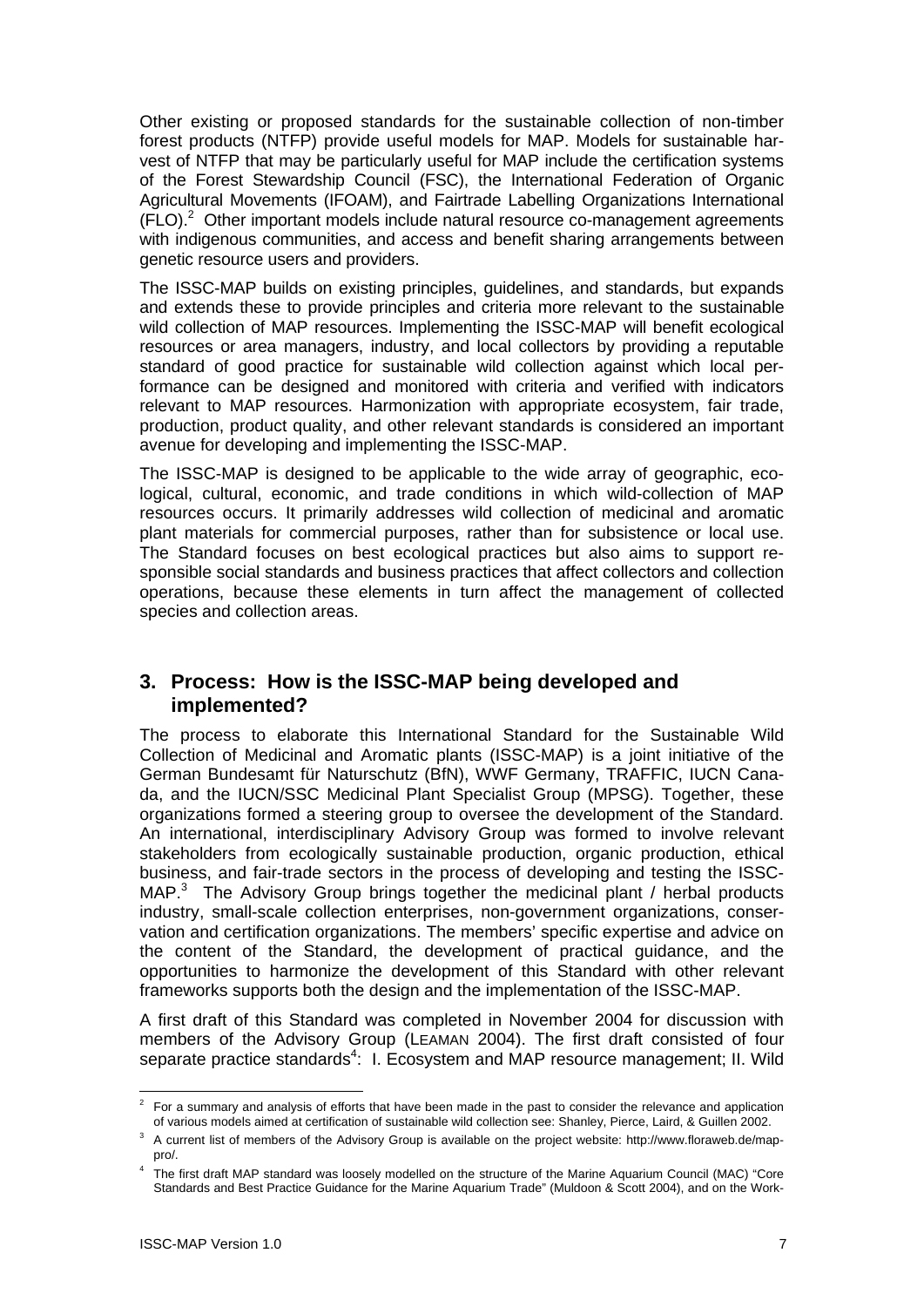collection of MAP resources; III Domestication, cultivation, and enhanced in situ production of MAP resources; and IV. Rights, responsibilities, and equitable relations of stakeholders. The first draft was presented to the World Conservation Forum of the 3rd IUCN World Conservation Congress in Bangkok in November 2004. A first expert workshop, convened on the Isle of Vilm in December 2004, provided a discussion forum for the members of the Advisory Group on the first draft document and other process related issues.

A second draft, distributed to the Advisory Group in April 2005, condensed the original four practice standards into a single standard with ten principles, related criteria, and proposed indicators (LEAMAN and SALVADOR 2005). The relevance and practicality of the second draft Standard was tested August – October 2005 in five existing MAP field projects. The projects were selected from different geographical regions, and offering a range of socio-economic and resource management circumstances:

- A private company, *Anđelic d.o.o*. in Bosnia-Herzegovina (financed by BfN/ INA, and SIPPO)
- A non-profit initiative, *Iracambi Medicinal Plants Project* in Brazil (financed by Manfred-Hermsen-Stiftung)
- A state-owned and managed protected area of *Wanglang National Nature Reserve & Baima State Forest* in China (financed by WWF Germany)
- A community-based *agro-artesanal producers' association (AAPPSME)* in Ecuador (financed by UNCTAD, with additional support from Manfred-Hermsen-Stiftung)
- A non-profit *Sustainably Harvested Devil's Claw* project in Namibia (financed by Salus Haus, Germany)

Results from the field consultations were summarized by SALVADOR (2005), and evaluated during a second expert workshop on the Isle of Vilm in December 2005<sup>5</sup>. Version 1.0 of the ISSC-MAP incorporates comments from the Advisory Group, results of the field consultation phase, and discussions during the 2<sup>nd</sup> Vilm workshop.

Participants in the  $2^{nd}$  Vilm workshop identified a range of potential implementation scenarios for the ISSC-MAP. A study of implementation scenarios and opportunities for the ISSC-MAP was commissioned by WWF Germany early in 2006 (KATHE and GALLIA 2006). Principal scenarios examined include:

- Integration with existing standards and mechanisms (e.g., CITES non-detriment findings for species listed on Appendix II).
- Partnership / harmonization with existing or developing standards and mechanisms (e.g., organic and fair-trade certification schemes, BioTrade principles and criteria).
- Stand-alone mechanism (e.g., verification / certification by one or more members of the ISSC-MAP Steering Group).

The ISSC-MAP has been presented and discussed in a variety of other venues, including: the inaugural meeting of the Global Partnership for Plant Conservation (Dublin, October 2005), the National Conference of the Canadian Herb, Spice, and Natural Health Product Coalition (St John, Newfoundland, Canada, November 2005),

1

ing Draft ABS Management Tool currently under development by the State Secretariat for Economic Affairs (SECO), Government of Switzerland (SECO 2005).

Descriptions and summaries of the field consultation projects and the testing methodology are available at www.floraweb.de/map-pro, as are the minutes of the Vilm workshops.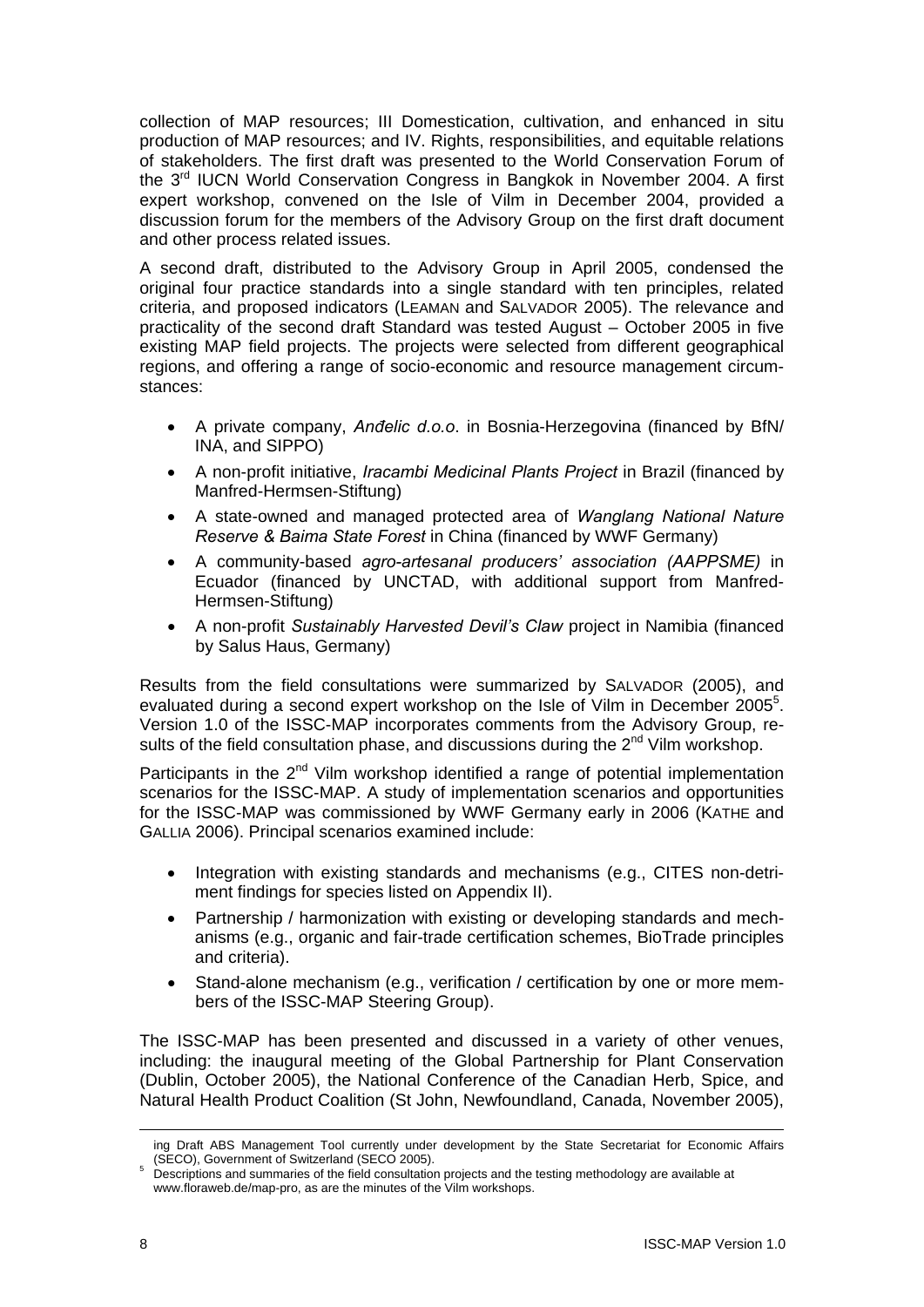a workshop on development of a participatory adaptive management methodology for sustainable harvest of medicinal plants (Bangalore, January 2006), Biofach (Nuremberg, February 2006), the NIMH Conference – National Institute of Medicinal Herbalists (Durham, UK, April 2006), the Supply Side East (New Jersey USA, May 2006), the Latin American Botanical Congress (Santo Domingo, Dominican Republic, June 2006), the 16<sup>th</sup> meeting of the CITES Plants Committee and a linked BioTrade Workshop (Lima, Peru, July 2006), German Tropentag (Bonn, October 2006) and the 12th International Conference and Exhibition of the Egyptian Society for Producers, Manufacturers & Exporters of MAP (Cairo, November 2006).

Opportunities for implementation of the ISSC-MAP in South-eastern Europe were discussed during an international workshop convened in Bosnia and Herzegovina in May 2006. A preliminary implementation trial, focusing on community-managed collection areas for medicinal plants in India, will be undertaken early in 2007 by the Foundation for Revitalization of Local Health Traditions (FRLHT) with support from Plantlife International. An initial implementation phase is planned for 2007-2008, focussing on four priority strategies that will provide a broad range of models and practical experience in applying the ISSC-MAP: certification (by an independent body or industry association), resource management, legal adoption and policy, and voluntary codes of practice (Figure 1).



**Figure 1. Priority implementation scenarios for the ISSC-MAP** 

During this phase, implementation of the ISSC-MAP will seek to address a number of additional challenges, including:

- Increasing awareness by potential ISSC-MAP users of the impacts of wild collection on MAP resources, and recognition of the need for a standard;
- Encouraging participation of potential ISSC-MAP users in the process of further developing and implementing the Standard;
- Ensuring the credibility of the overseers of the Standard;
- establishing mechanisms to ensure the accountability of the users of the Standard; and
- Assessing the willingness of industry and consumers to support additional costs associated with applying the Standard.

During the implementation phase, additional definition and guidance will be developed for some elements of the ISSC-MAP. For example, tools and processes for assessing sustainable yield are essential to the effective implementation of the ISSC-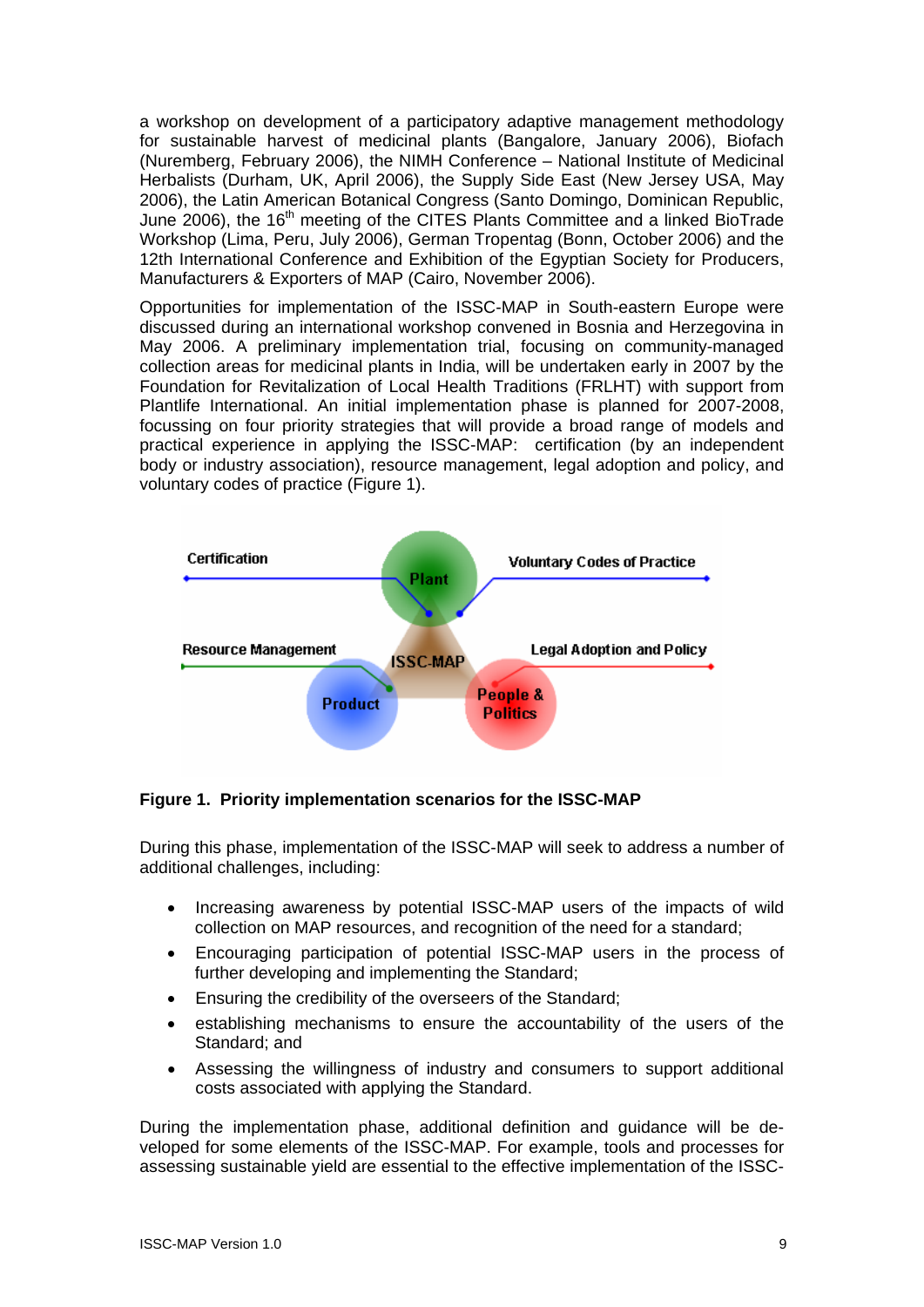MAP. In September 2006, a workshop hosted by BfN and the University of Koblenz-Landau on the Isle of Vilm, brought together approximately 40 individuals working on field assessment of sustainable yield of medicinal and aromatic plants, or of other wild-harvested non-timber resources, to discuss tools and processes available, and their relevance to medicinal and aromatic plants. Results from this workshop will be incorporated in future guidance materials for applying the ISSC-MAP.

## **4. Governance and management of the ISSC-MAP**

As the ISSC-MAP moves from development to implementation, new structures are required for governance and management of both the Standard and the process of its implementation. The Steering Group and several members of the Advisory Group met on 18-19 September 2006 to plan this transition. This workshop was hosted by Manfred-Hermsen-Stiftung in Bremen, Germany.

The original Steering Group and Advisory Group will be expanded and differentiated into four new structures:

- a secretariat, housed within the offices of WWF and Traffic in Germany;
- a more formal decision-making body, adding to the original Steering Group individuals with certification and business expertise, and expanding regional expertise;
- a technical committee, draw from members of the Advisory Group, which will advise the decision-making body on specific issues related to implementation and further development of the Standard; and
- ad hoc task groups to provide expertise on specific issues, such as those related to particular species of MAP.

Further consideration of the most appropriate governance structures for the ISSC-MAP is an important component of the initial implementation phase.

## **5. Structure and content of the ISSC-MAP**

The **purpose** of the ISSC-MAP is to ensure the continued use and long-term survival of MAP species and populations in their habitats, while respecting the traditions, cultures and livelihoods of all stakeholders.

The **objectives** of this Standard are:

- To provide a framework of principles and criteria that can be applied to the management of MAP species and their ecosystems;
- To provide guidance for management planning;
- To serve as a basis for monitoring and reporting; and
- To recommend requirements for certification of sustainable wild collection of MAP resources.

Version 1.0 of the ISSC-MAP follows a functional hierarchy of components according to the division outlined in Table 1. These definitions are based on a general framework recommended for the formulation of sustainable forest management standards (LAMMERTS VAN BUEREN and BLOM 1997).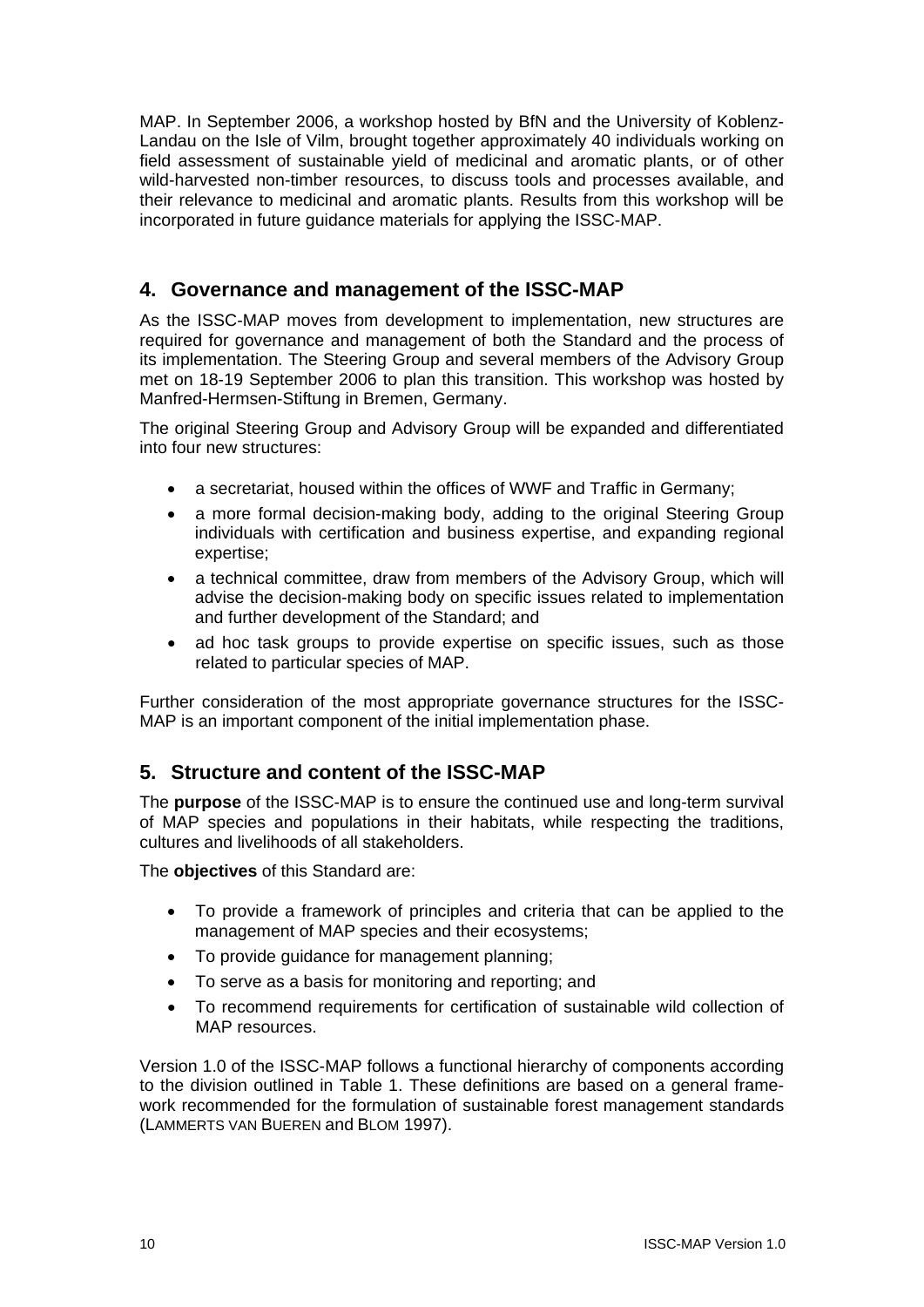| <b>Element</b>                  | <b>Description</b>                                                                                                                                                                                                                                                                                                                          |
|---------------------------------|---------------------------------------------------------------------------------------------------------------------------------------------------------------------------------------------------------------------------------------------------------------------------------------------------------------------------------------------|
| Standard                        | Set of rules developed for conceptualisation, implementation, and/<br>or evaluation of good management practices.                                                                                                                                                                                                                           |
| Principle                       | A fundamental law or rule, serving as a basis for reasoning and<br>action. Principles are explicit elements of a goal.                                                                                                                                                                                                                      |
| Criterion                       | A state or aspect of a process or system, which should be in<br>place as a result of adherence to a principle. The way criteria are<br>formulated should give rise to a verdict on the degree of compli-<br>ance in an actual situation.                                                                                                    |
| Indicator                       | A quantitative or qualitative parameter that can be assessed in<br>relation to a criterion. It describes in an objectively verifiable and<br>unambiguous way features of the system, or elements of prevail-<br>ing policy and management conditions and human driven pro-<br>cesses indicative of the state of the eco- and social system. |
| Method of<br>control (verifier) | The source of information for the indicator or for the reference<br>value for the indicator.                                                                                                                                                                                                                                                |

**Table 1. Functional differentiation of standard components** 

Adapted from LAMMERTS VAN BUEREN and BLOM (1997)

The ISSC-MAP has six principles and 18 criteria, addressing ecological, social, and economic requirements for sustainable wild collection of MAP. These are listed in Table 2. The proposed indicators are elaborated in Annex 1.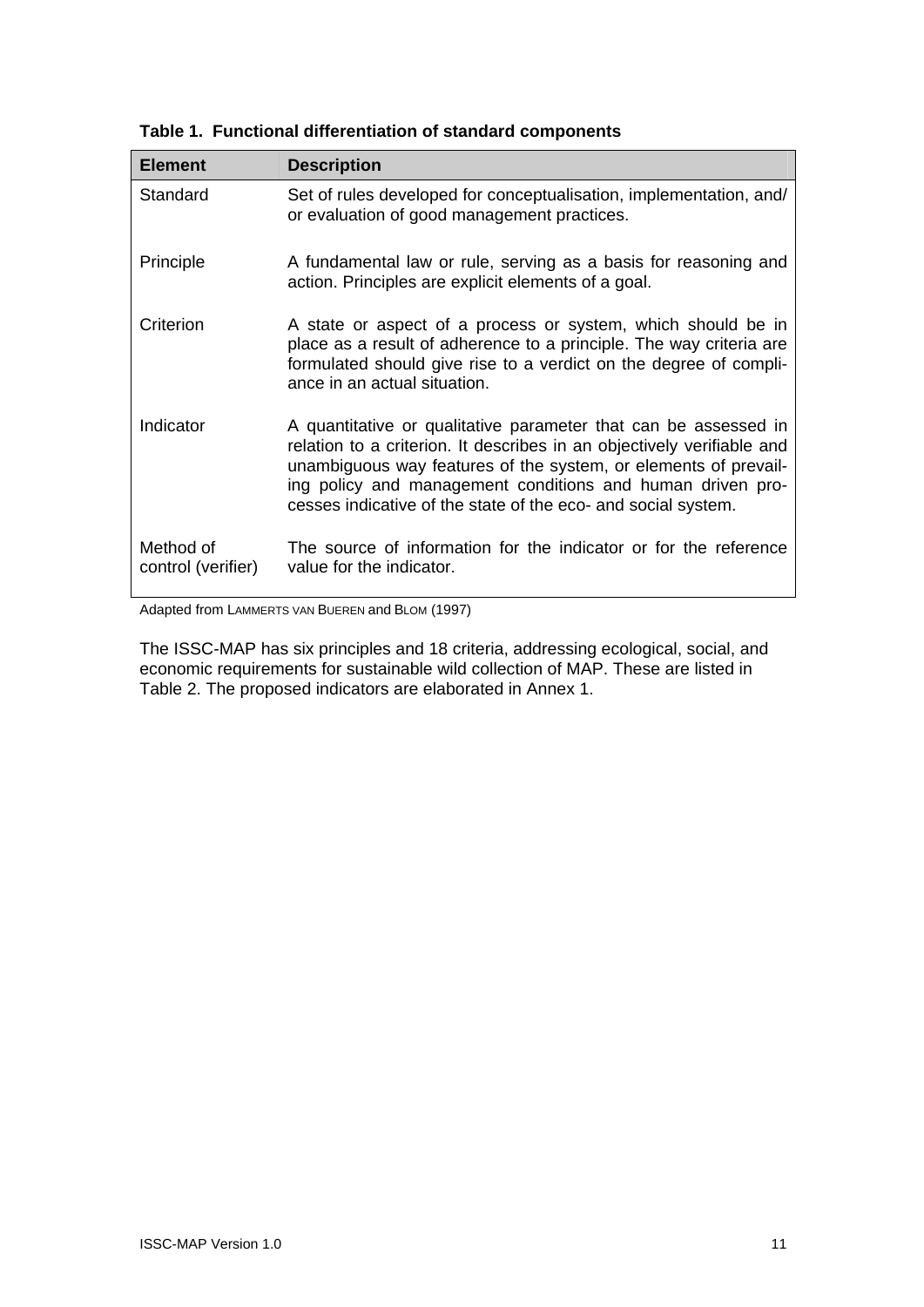### **Table 2. ISSC-MAP Principles and Criteria**

#### **SECTION 1: WILD COLLECTION AND CONSERVATION REQUIREMENTS**

#### **Principle 1. Maintaining Wild MAP Resources**

Wild collection of MAP resources shall be conducted at a scale and rate and in a manner that maintains populations and species over the long term.

#### **1.1 Conservation status of target MAP species**

The conservation status of target MAP species and populations is assessed and regularly reviewed.

#### **1.2 Knowledge-based collection practices**

MAP collection and management practices are based on adequate identification, inventory, assessment, and monitoring of the target species and collection impacts.

#### **1.3 Collection intensity and species regeneration**

The rate (intensity and frequency) of MAP collection does not exceed the target species' ability to regenerate over the long term.

#### **Principle 2. Preventing Negative Environmental Impacts**

Negative impacts caused by MAP collection activities on other wild species, the collection area, and neighbouring areas shall be prevented.

#### **2.1 Sensitive taxa and habitats**

Rare, threatened, and endangered species and habitats that are likely to be affected by MAP collection and management are identified and protected.

#### **2.2 Habitat (landscape level) management**

Management activities supporting wild MAP collection do not adversely affect ecosystem diversity, processes, and functions.

#### **SECTION II: LEGAL AND ETHICAL REQUIREMENTS**

#### **Principle 3. Complying with Laws, Regulations, and Agreements**

MAP collection and management activities shall be carried out under legitimate tenure arrangements, and comply with relevant laws, regulations, and agreements.

#### **3.1 Tenure, management authority, and use rights**

Collectors and managers have a clear and recognized right and authority to use and manage the target MAP resources.

#### **3.2 Laws, regulations, and administrative requirements**

Collection and management of MAP resources complies with all international agreements and with national, and local laws, regulations, and administrative requirements, including those related to protected species and areas.

#### **Principle 4. Respecting Customary Rights**

Local communities' and indigenous peoples' customary rights to use and manage collection areas and wild collected MAP resources shall be recognized and respected.

#### **4.1 Traditional use, access rights, and cultural heritage**

Local communities and indigenous people with legal or customary tenure or use rights maintain control, to the extent necessary to protect their rights or resources, over MAP collection operations.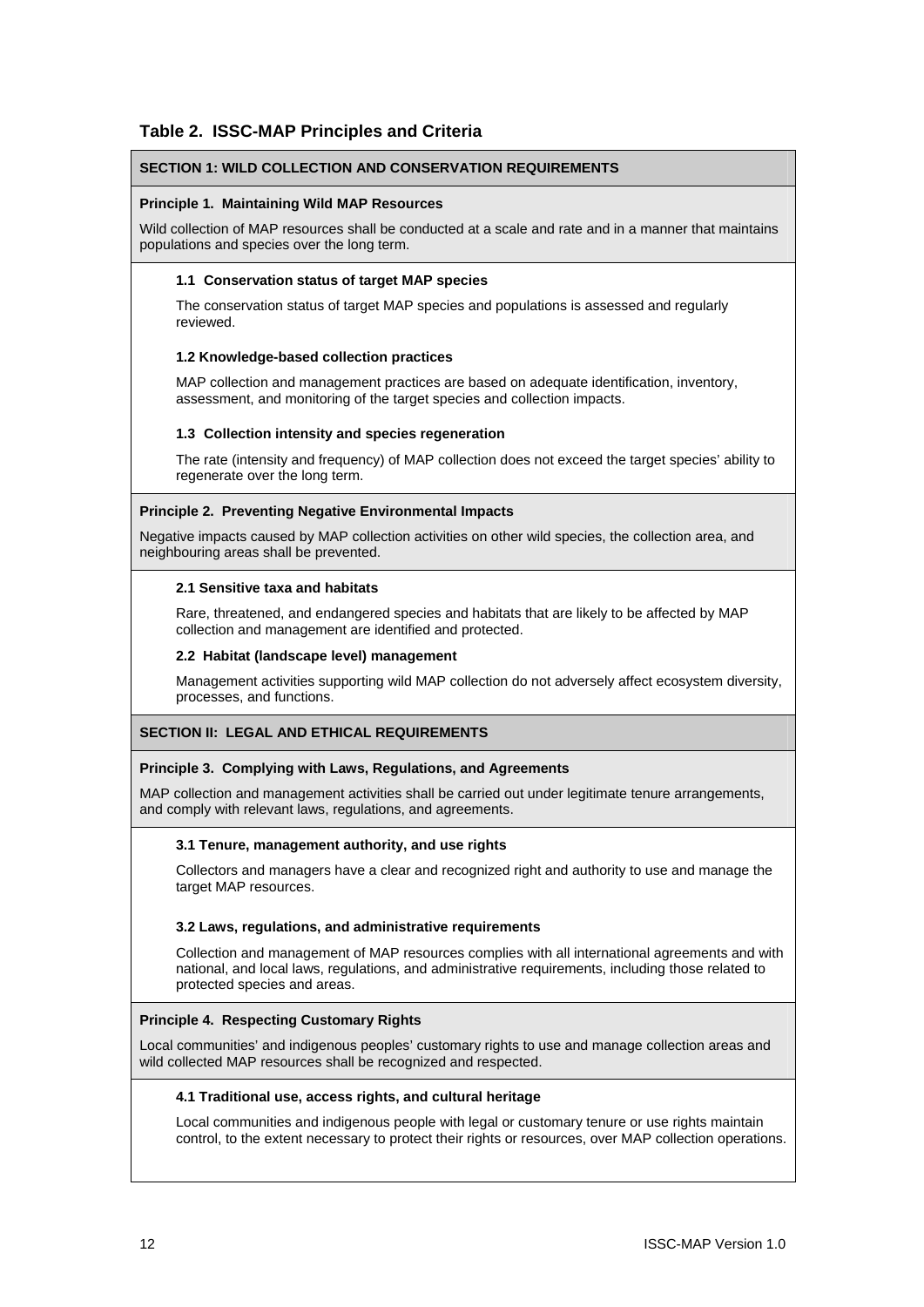#### **4.2 Benefit sharing**

Agreements with local communities and indigenous people are based on appropriate and adequate knowledge of MAP resource tenure, management requirements, and resource value.

#### **SECTION III: MANAGEMENT AND BUSINESS REQUIREMENTS**

#### **Principle 5. Applying Responsible Management Practices**

Wild collection of MAP species shall be based on adaptive, practical, participatory, and transparent management practices.

#### **5.1 Species / area management plan**

A species / area management plan defines adaptive, practical management processes and good collection practices.

#### **5.2 Inventory, assessment, and monitoring**

Management of MAP wild collection is supported by adequate and practical resource inventory, assessment, and monitoring of collection impacts.

#### **5.3 Transparency and participation**

MAP collection activities are carried out in a transparent manner with respect to management planning and implementation, recording and sharing information, and involving stakeholders.

#### **5.4 Documentation**

Procedures for collecting, managing, and sharing information required for effective collection management are established and carried out.

#### **Principle 6. Applying Responsible Business Practices**

Wild collection of wild MAP resources shall be undertaken to support quality, financial, and labour requirements of the market without sacrificing sustainability of the resource.

#### **6.1 Market / buyer specifications**

The sustainable collection and handling of MAP resources is managed and planned according to market requirements in order to prevent or minimise the collection of products unlikely to be sold.

#### **6.2 Traceability**

Storage and handling of MAP resources is managed to support traceability to collection area.

#### **6.3 Financial viability**

Mechanisms are encouraged to ensure the financial viability of systems of sustainable wild collection of MAP resources.

#### **6.4 Training and capacity building**

Resource managers and collectors have adequate skills (training, supervision, experience) to implement the provisions of the management plan, and to comply with the requirements of this standard.

#### **6.5 Worker safety and compensation**

MAP collection management provides adequate work-related health, safety, and financial compensation to collectors and other workers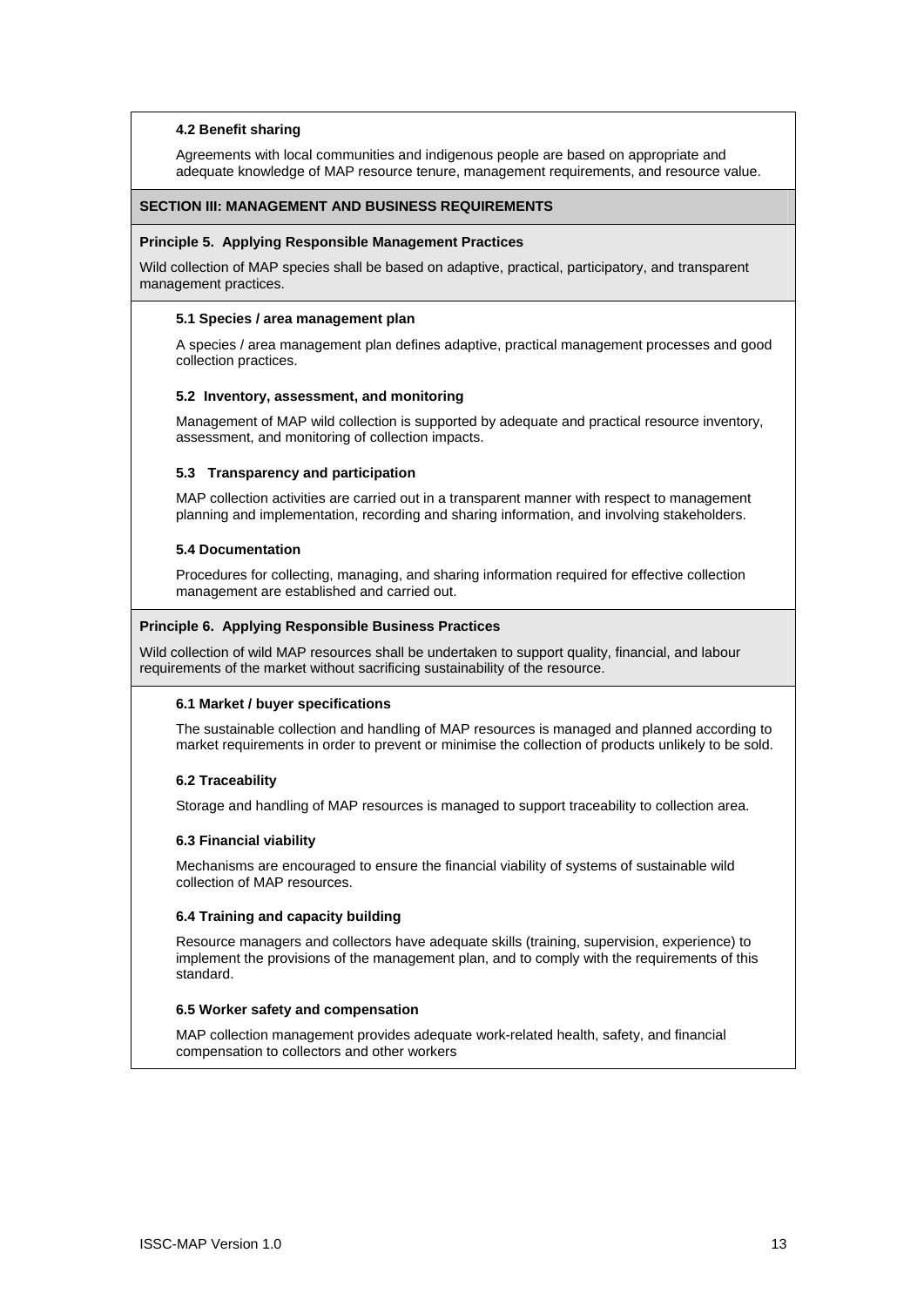### **References**

- BROWN, L., D. ROBINSON, and M. KARMANN. 2000. The Forest Stewardship Council and Non-timber Forest Product Certification: a Discussion Paper. Appendix A. Draft Principle 11. FSC NTFP Working Group, 1997.
- CBD. 2000. Ecosystem approach. Secretariat of the Convention on Biological Diversity, Montreal, Canada. COP5 Decision V/6 (http://www.biodiv.org/decisions/default.aspx?m=COP-05&id=7148&lg=0)

CBD. 2002a. Global Strategy for Plant Conservation. Secretariat of the Convention on Biological Diversity, Montreal, Canada. COP6 Decision VI/9 (http://www.biodiv.org/decisions/default.aspx?m=COP-06&id=7183&lg=0)

CBD. 2002b. Access and benefit sharing as related to genetic resources. Secretariat of the Convention on Biological Diversity, Montreal, Canada. COP6 Decision VI/24. (http://www.biodiv.org/decisions/default.aspx?m=COP-06&id=7198&lg=0)

CBD. 2002c. *Report of the World Summit on Sustainable Development*. Johannesburg, South Africa, 26 August – 4 September. UN, New York, USA.

CBD. 2004. Sustainable use (Article 10). Secretariat of the Convention on Biological Diversity, Montreal, Canada. COP7 Decision VII/12 (http://www.biodiv.org/decisions/default.aspx?m=COP-07&id=7749&lg=0)

COONEY, R. 2004. The Precautionary Principle in Biodiversity Conservation and Natural Resource Management: An issues paper for policy-makers, researchers and practitioners. IUCN, Gland, Switzerland and Cambridge, UK.

ENCYCLOPEDIA BRITTANICA. 2006. Encyclopedia Brittanica Online (www.eb.com).

- FSC. 2000. Principles and Criteria. Forest Stewardship Council
- FSC. 2006. Chain of Custody Certification. Forest Stewardship Council. http://www.fsccanada.org/SiteCM/U/D/179CE55BBA7277F0.pdf
- HOLLING, C.S. 1978. *Adaptive environmental assessment and management*. John Wiley and Sons, NY.
- ISEAL. 2004. ISEAL Code of Good Practice for Setting Social and Environmental Standards. International Social and Environmental Accreditation and Labelling Alliance. P005 Final Public Draft, version 3, January 2004. (www.isealalliance.org)

KATHE, W, and E. GALLIA. 2006. *International Standard for Sustainable Wild Collection of Medicinal and Aromatic Plants: Study on Implementation Strategies and Opportunities for Pilot Implementation*. Excerpt from final draft, April 2006.

LAMMERTS VAN BUEREN, E.M., AND E.A. BLOM. 1997. *Hierarchical Framework for the Formulation of Sustainable Forest Management Standards*. The Tropenbos Foundation, Leiden, The Netherlands.

- LANGE, D. and U. SCHIPPMANN. 1997. *Trade Survey of Medicinal Plants in Germany: A Contribution to International Plant Species Conservation*. Bundesamt für Naturschutz, Bonn
- LEAMAN, D.J. 2004. *Standards for Sustainable Wild Collection of Medicinal and Aromatic Plants. Discussion Draft 1, November 2004*.
- LEAMAN, D.J., H. FASSIL and I. THORMANN, 1999. Conserving Medicinal and Aromatic Plant Species: Identifying the Contribution of the International Plant Genetic Resources Institute (IPGRI), Rome, Italy.
- LEAMAN, D.J. and S. SALVADOR. 2005. *An international standard for the sustainable wild collection of medicinal and aromatic plants (ISSC-MAP): principles, criteria, indicators, and means of verification.* Draft 2, April 2005.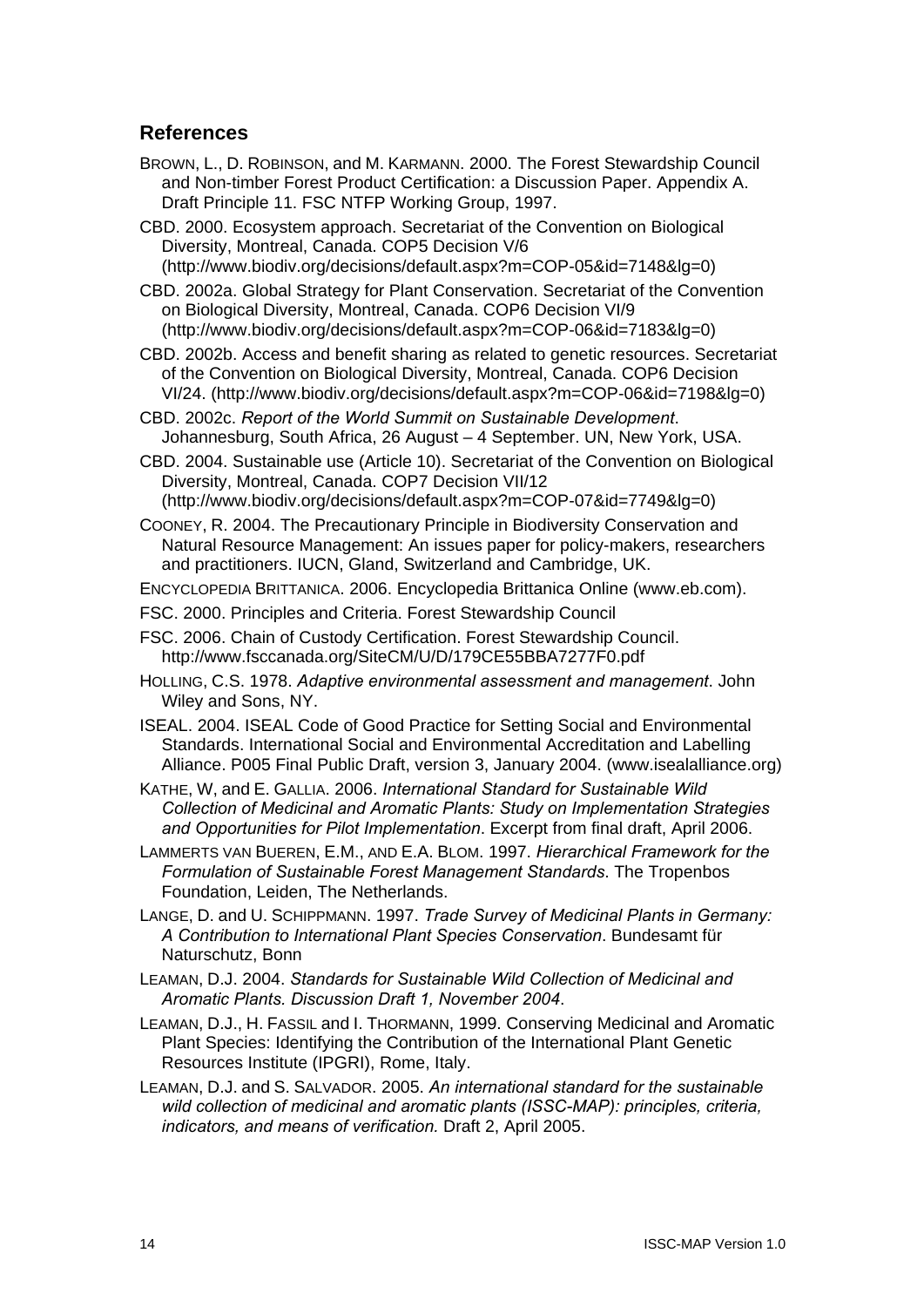- MULDOON, G.J. and P.G. SCOTT, 2004. Creating the International Standard for the Trade in Live Reef Food Fish. Asia-Pacific Economic Cooperation, Fisheries Working Group.
- PETERS, C.M. 1994. Sustainable Harvest of Non-Timber Plant Resources in Tropical Moist Forest: An Ecological Primer. Biodiversity Support Programme and World Wildlife Fund, Washington, DC
- PIERCE, A.R. and S.A. LAIRD. 2003. *In search of comprehensive standards for nontimber forest products in the botanicals trade*. International Forestry Review 5(2): 138-147.
- SALVADOR, S. 2005. Compilation of Results from Field Consultations on the International Standard for Sustainable Wild Collection of Medicinal and Aromatic Plan (ISSC-MAP). Draft 2.
- SCHIPPMANN, U, D. LEAMAN, and A.B. CUNNINGHAM. 2006. Cultivation and wild collection of medicinal and aromatic plants under sustainability aspects. *In:*  Bogers, R.J., L.E. Craker, and D. Lange (eds). *Medicinal and aromatic plants*. Springer, Dordrecht. Wageningen UR Frontis Series no. 17. (http://library.wur.nl/frontis/medicinal\_aromatic\_plants/05\_schipmann.pdf)
- SECO. 2005. *A Guide to Using the Working Draft ABS Management Tool*. State Secretariat for Economic Affairs. Berne, Switzerland.
- SHANLEY, P., A.R. PIERCE, S.A. LAIRD, and A. GUILLEN. 2002. *Tapping the Green Market: Certification and Management of Non-timber Forest Products*. Earthscan.
- SRIVASTAVA, J., J. LAMBERT, and N. VIETMEYER. 1996. *Medicinal Plants: An Expanding Role in Development*. World Bank Technical Paper 320. World Bank, Washington, D.C.
- UN. 2005. *The Millennium Development Goals Report*. United Nations Department of Public Information, New York, USA.
- UNEP. 2001. *Convention on Biological Diversity: Text and Annexes*. United Nations Environment Programme. UNEP/CBD/94/1 (http://www.biodiv.org).
- WALTERS, C.J. 1986. *Adaptive management of renewable resources*. McMillan, New York.
- WHO. 2002. *WHO Traditional Medicine Strategy 2002-2005*. World Health Organization, Geneva.
- WHO World Health Organization. 2003. *WHO Guidelines on Good Agricultural and Collection Practices (GACP) for Medicinal Plants*. WHO, Geneva.
- WHO, IUCN and WWF. 1993. *Guidelines on the Conservation of Medicinal Plants*. IUCN.
- WHO, IUCN, WWF, and TRAFFIC. Forthcoming. *Revised Guidelines on the Conservation of Medicinal Plants.*
- WIKIPEDIA, 2006. (http://en.wikipedia.org/wiki/Traceability)
- XIAO PEN-GEN. 1991. The Chinese Approach to Medicinal Plants Their Utilization and Conservation. In: Akerle, O., V. Heywood, and H. Synge (eds.). *Conservation of Medicinal Plants*. Cambridge University Press, Cambridge, UK.
- ZABEL, R.W., C.J. HARVEY, S.L. KATZ, T.P. GOOD, and P.S. LEVIN. 2003. Ecologically sustainable yield. *American Scientist* 91(2): 150+.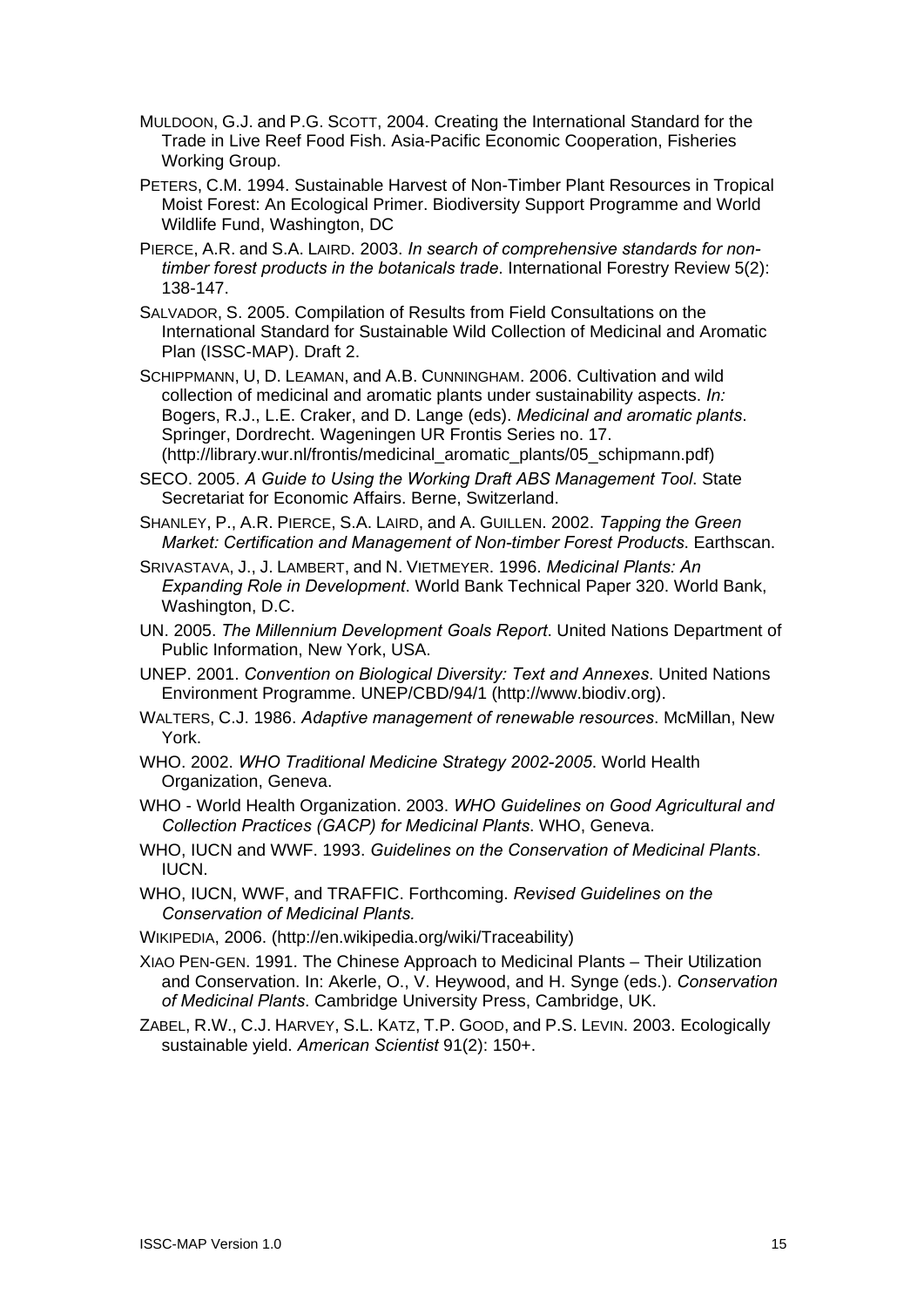

|                                                                                                                                                                                                    |                                                                                                                                                     |                                                                                                                                                                                                  |                                                                                                                                                                                                                                                                                            |                                                                                                                                                                                                                                                                                                              |                       | <b>Competence</b> |              |                       |
|----------------------------------------------------------------------------------------------------------------------------------------------------------------------------------------------------|-----------------------------------------------------------------------------------------------------------------------------------------------------|--------------------------------------------------------------------------------------------------------------------------------------------------------------------------------------------------|--------------------------------------------------------------------------------------------------------------------------------------------------------------------------------------------------------------------------------------------------------------------------------------------|--------------------------------------------------------------------------------------------------------------------------------------------------------------------------------------------------------------------------------------------------------------------------------------------------------------|-----------------------|-------------------|--------------|-----------------------|
|                                                                                                                                                                                                    | <b>Criterion</b>                                                                                                                                    | Number                                                                                                                                                                                           | <b>Indicator</b>                                                                                                                                                                                                                                                                           | Form of Indicator / Method of<br>control                                                                                                                                                                                                                                                                     | Collection<br>manager | Consultant        | Certifier    | Category <sup>6</sup> |
| Section I                                                                                                                                                                                          |                                                                                                                                                     |                                                                                                                                                                                                  | <b>WILD COLLECTION AND CONSERVATION REQUIREMENTS</b>                                                                                                                                                                                                                                       |                                                                                                                                                                                                                                                                                                              |                       |                   |              |                       |
| <b>Principle</b><br>1                                                                                                                                                                              | <b>Maintaining Wild MAP Resources</b><br>and species over the long term.                                                                            |                                                                                                                                                                                                  |                                                                                                                                                                                                                                                                                            | Wild collection of MAP resources shall be conducted at a scale and rate and in a manner that maintains populations                                                                                                                                                                                           |                       |                   |              |                       |
| <b>Criterion Conservation</b><br>1.1<br>status of target<br><b>MAP</b> species<br>The conservation<br>status of target<br>MAP species and<br>populations is<br>assessed and<br>regularly reviewed. | 1.1.1                                                                                                                                               | <b>Current conservation status</b><br>of target MAP species is<br>assessed according to the<br><b>IUCN Red List categories</b><br>and criteria (version 3.1,<br>2001) and regularly<br>reviewed. | • IUCN Red List programme,<br>Red List database, and/or Red<br>List Authority for medicinal<br>plants<br>• Conservation status<br>assessments                                                                                                                                              | x<br>x                                                                                                                                                                                                                                                                                                       | х                     |                   | $\mathbf{1}$ |                       |
|                                                                                                                                                                                                    |                                                                                                                                                     | 1.1.2                                                                                                                                                                                            | For species determined to<br>be Data deficient (DD) or not<br>evaluated (NE) according to<br>the IUCN Red List<br>categories and criteria.<br>sufficient information is<br>qathered to complete and /<br>or review a previous<br>conservation status assess-<br>ment (according to 1.1.1). | • Documents of gathered<br>information<br>• Written field verification report<br>on the species population<br>• Resource assessment<br>• Red List data required -<br>checklist                                                                                                                               | x<br>x<br>x<br>x      | x<br>х<br>x       |              | 2                     |
| 1.2                                                                                                                                                                                                | Criterion Knowledge-based<br>collection<br>practices<br>MAP collection and<br>management prac-                                                      | 1.2.1                                                                                                                                                                                            | Endangered or critically<br>endangered species<br>(according to the IUCN Red<br>List) are not wild collected<br>for commercial purposes.                                                                                                                                                   | • List of collected plants                                                                                                                                                                                                                                                                                   | x                     |                   |              | 1                     |
|                                                                                                                                                                                                    | tices are based on<br>adequate identi-<br>fication, inventory,<br>assessment, and<br>monitoring of the<br>target species and<br>collection impacts. | 1.2.2                                                                                                                                                                                            | Management strategies are<br>defined and implemented to<br>reduce identified threats to<br>species considered<br>"vulnerable" according to the<br><b>IUCN Red List.</b>                                                                                                                    | • List of collected plants<br>• Management plan                                                                                                                                                                                                                                                              | x<br>x                |                   |              | 1                     |
|                                                                                                                                                                                                    |                                                                                                                                                     | 1.2.3                                                                                                                                                                                            | MAP species targeted for<br>collection and their<br>geographic sources are<br>accurately and adequately<br>identified with voucher<br>specimens from the<br>collection site.                                                                                                               | • Handbooks, manuals, and<br>other aids to species<br>identification<br>• Voucher specimens with<br>taxonomic names, as well as<br>local and trade names<br>• Map showing collection<br>location or GPS coordinates<br>included on voucher<br>• Quality standards<br>Documented instructions of<br>the buyer | x<br>x<br>X<br>х<br>x | x                 |              | 2→1                   |
|                                                                                                                                                                                                    |                                                                                                                                                     | 1.2.4                                                                                                                                                                                            | Maps of collection sites<br>identify target populations.                                                                                                                                                                                                                                   | • Maps of each collection area                                                                                                                                                                                                                                                                               | x                     |                   |              | 1                     |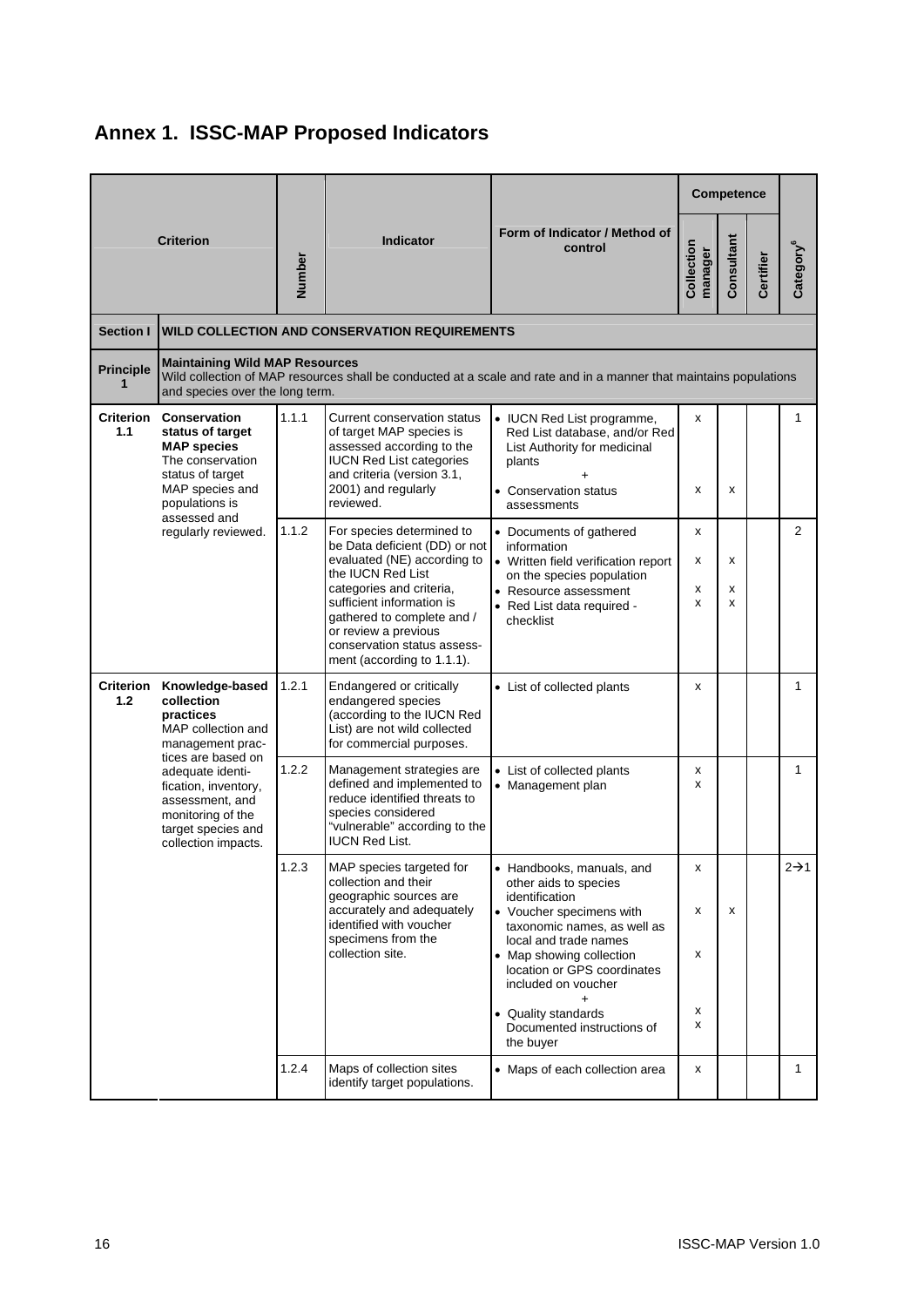|                                                                                                                                                                                                                                                 |        |                                                                                                                                                                                                                                     |                                                                                                                                                                                                                                                                                                                                                                                                                                                                                                                                                                                                        |                       | <b>Competence</b> |           |                       |
|-------------------------------------------------------------------------------------------------------------------------------------------------------------------------------------------------------------------------------------------------|--------|-------------------------------------------------------------------------------------------------------------------------------------------------------------------------------------------------------------------------------------|--------------------------------------------------------------------------------------------------------------------------------------------------------------------------------------------------------------------------------------------------------------------------------------------------------------------------------------------------------------------------------------------------------------------------------------------------------------------------------------------------------------------------------------------------------------------------------------------------------|-----------------------|-------------------|-----------|-----------------------|
| <b>Criterion</b>                                                                                                                                                                                                                                | Number | <b>Indicator</b>                                                                                                                                                                                                                    | Form of Indicator / Method of<br>control                                                                                                                                                                                                                                                                                                                                                                                                                                                                                                                                                               | Collection<br>manager | Consultant        | Certifier | Category <sup>6</sup> |
|                                                                                                                                                                                                                                                 | 1.2.5  | Internal collection instructions<br>define collection methods for<br>each target MAP species /<br>part of plant based on<br>appropriate sources of<br>information and knowledge of<br>biological characteristics of<br>the species. | • Collection instructions/<br><b>Internal Collection Rules</b><br>• Species- and site-specific<br>monographs for collectors<br>• Information gathering<br>documents<br>• Published research, on-site<br>research and observations,<br>local knowledge and<br>collectors' experience.<br>• Consultation with relevant<br>specialist/resource<br>management authorities                                                                                                                                                                                                                                  | x<br>x<br>X<br>x      | x                 |           | $\mathbf{1}$          |
|                                                                                                                                                                                                                                                 | 1.2.6  | Collection instructions are<br>regularly surveyed and<br>adjusted on the basis of<br>observation of its impacts on<br>targeted MAP species.                                                                                         | • Written monitoring reports<br>Analysis of information<br>collected                                                                                                                                                                                                                                                                                                                                                                                                                                                                                                                                   | x<br>x                | x<br>x            |           | 1                     |
|                                                                                                                                                                                                                                                 | 1.2.7  | Waste of target MAP<br>resources caused by poor<br>collection practices is<br>minimized.                                                                                                                                            | • Collection instructions/<br><b>Internal Collection Rules</b><br>• Visual / physical verification of<br>area by inspector                                                                                                                                                                                                                                                                                                                                                                                                                                                                             | x                     |                   | х         | $2\rightarrow 1$      |
| Criterion<br><b>Collection inten-</b><br>1.3<br>sity and species<br>regeneration<br>The rate (intensity<br>and frequency) of<br><b>MAP</b> collection<br>does not exceed<br>the target species'<br>ability to regenerate<br>over the long term. | 1.3.1  | Baseline information is<br>available on target species'<br>population size, distribution,<br>and structure (age classes)<br>in the collection area.                                                                                 | • Assessment and monitoring<br>reports, scoping inventories,<br>information gathering<br>documents.<br>• Information from relevant<br>studies<br>• Consultation with relevant<br>specialist/resource<br>management authorities                                                                                                                                                                                                                                                                                                                                                                         | x<br>x<br>x           | x<br>x            |           | $2\rightarrow 1$      |
|                                                                                                                                                                                                                                                 | 1.3.2  | Maximum allowed collection<br>quantities are defined in the<br>internal collection<br>instructions for each<br>species/ part of plant and for<br>each collection area.                                                              | Resource assessment<br>(including regeneration rate<br>$\bullet$<br>assessment)<br>• Confirmation of sustainability<br>of a certain harvest quantity<br>issued by an independent<br>expert / relevant authority<br>• Collection permit issued by<br>resource management<br>authority listing all plants with<br>respective maximum<br>quantities<br>• Historical data registers or<br>monitoring reports on stable<br>production with present<br>collection activities<br>• Collection instructions /<br><b>Internal Collection Rules</b><br>• Species- and site-specific<br>monographs for collectors | x<br>x<br>x<br>x<br>x | x<br>x            |           | 1                     |
|                                                                                                                                                                                                                                                 | 1.3.3  | Collection quantities are<br>defined using reliable and<br>practical measurements<br>(e.g., volume, weight,<br>number).                                                                                                             | • Collection instructions /<br><b>Internal Collection Rules</b><br>• Species- and site-specific<br>monographs for collectors                                                                                                                                                                                                                                                                                                                                                                                                                                                                           | х<br>x                | x                 |           | $\mathbf{1}$          |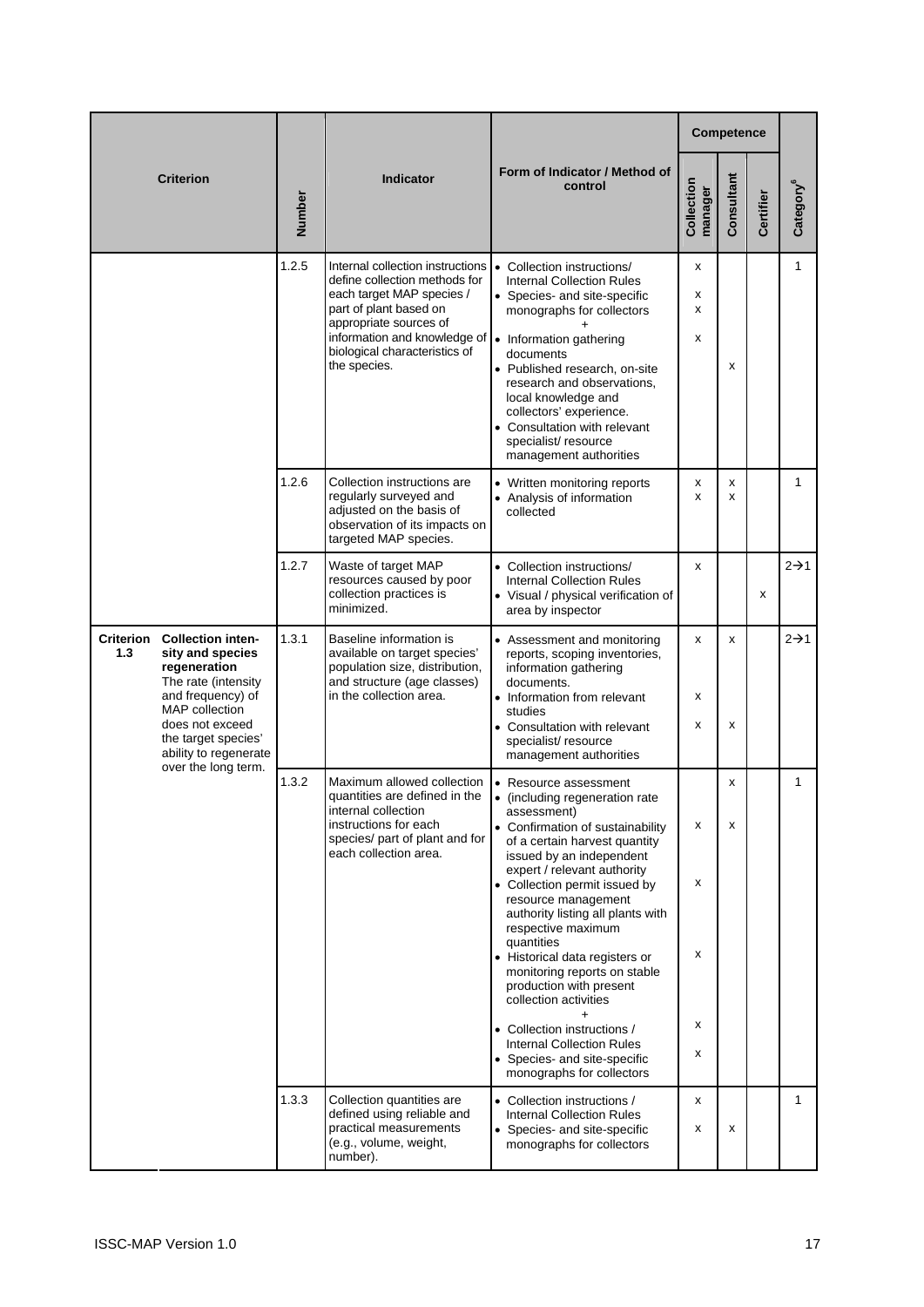|                  |        |                                                                                                                                                                                                                                                                            |                                                                                                                                                                                                                                                       |                       | Competence  |           |                       |
|------------------|--------|----------------------------------------------------------------------------------------------------------------------------------------------------------------------------------------------------------------------------------------------------------------------------|-------------------------------------------------------------------------------------------------------------------------------------------------------------------------------------------------------------------------------------------------------|-----------------------|-------------|-----------|-----------------------|
| <b>Criterion</b> | Number | <b>Indicator</b>                                                                                                                                                                                                                                                           | Form of Indicator / Method of<br>control                                                                                                                                                                                                              | Collection<br>manager | Consultant  | Certifier | Category <sup>6</sup> |
|                  | 1.3.4  | When appropriate and ad-<br>equate knowledge / informa-<br>tion is not available, a data<br>collection programme is<br>undertaken and any ongoing<br>collection takes a precau-<br>tionary approach (collected<br>quantities below potential<br>production).               | • Data collection programme<br>• Information gathering<br>documents.<br>• Documented observation and<br>visual appraisal<br>• Overall risk assessment                                                                                                 | x<br>X                |             | x<br>х    | $\mathbf{1}$          |
|                  | 1.3.5  | The proportion of mature,<br>reproducing individuals to<br>retain in the target<br>populations for collection is<br>determined to maintain a<br>baseline population density<br>and a baseline structural<br>and genetic diversity.                                         | • Assessment and monitoring<br>reports<br>• Information from relevant<br>studies<br>• Consultation with relevant<br>specialist/resource<br>management authorities                                                                                     | x<br>x<br>x           | x<br>x<br>x |           | $\overline{2}$        |
|                  | 1.3.6  | Minimum and maximum age<br>/ size class allowed for<br>collection is defined for the<br>target species and collection<br>site in the internal collection<br>instructions.                                                                                                  | • Assessment and monitoring<br>reports<br>• Consultation with relevant<br>specialist/resource<br>management authorities<br>• Collection instructions /<br><b>Internal Collection Rules</b><br>Species- and site-specific<br>monographs for collectors | x<br>x<br>x<br>х      | x<br>x<br>x |           | $\overline{2}$        |
|                  | 1.3.7  | The age / size-classes are<br>defined using reliable and<br>practical characters (e.g.,<br>plant diameter / DBH,<br>height, fruiting and flowering,<br>local collectors' knowledge).                                                                                       | • Assessment and monitoring<br>reports<br>• Species- and site-specific<br>monographs for collectors                                                                                                                                                   | x                     | x<br>x      |           | $2\rightarrow 1$      |
|                  | 1.3.8  | Maximum allowed frequency<br>of collection of the target<br>species, defined in the<br>collection instructions, does<br>not exceed the rate of<br>replacement of adult<br>individuals or plant part<br>collected in the collection<br>region.                              | • Assessment and monitoring<br>reports / Declaration of<br>relevant specialist/resource<br>management authorities<br>• Collection instructions /<br><b>Internal Collection Rules</b><br>• Species- and site-specific<br>monographs for collectors     | x<br>х<br>х           | x<br>x      |           |                       |
|                  | 1.3.9  | Periods allowed for<br>collection are determined<br>using reliable and practical<br>indicators (e.g., seasonality,<br>precipitation cycles,<br>flowering and fruiting times)<br>and are based on<br>information about the<br>reproductive cycles of target<br>MAP species. | • Assessment and monitoring<br>reports / Declaration of<br>relevant specialist/resource<br>management authorities<br>Species- and site-specific<br>monographs for collectors                                                                          | x<br>х                | x<br>x      |           | $2\rightarrow 1$      |
|                  | 1.3.10 | Consolidated data on<br>collected quantities are<br>available (species/area/year)<br>and confirm compliance with<br>collection instructions.                                                                                                                               | • Collection/ purchase records                                                                                                                                                                                                                        | х                     |             |           | $\overline{2}$        |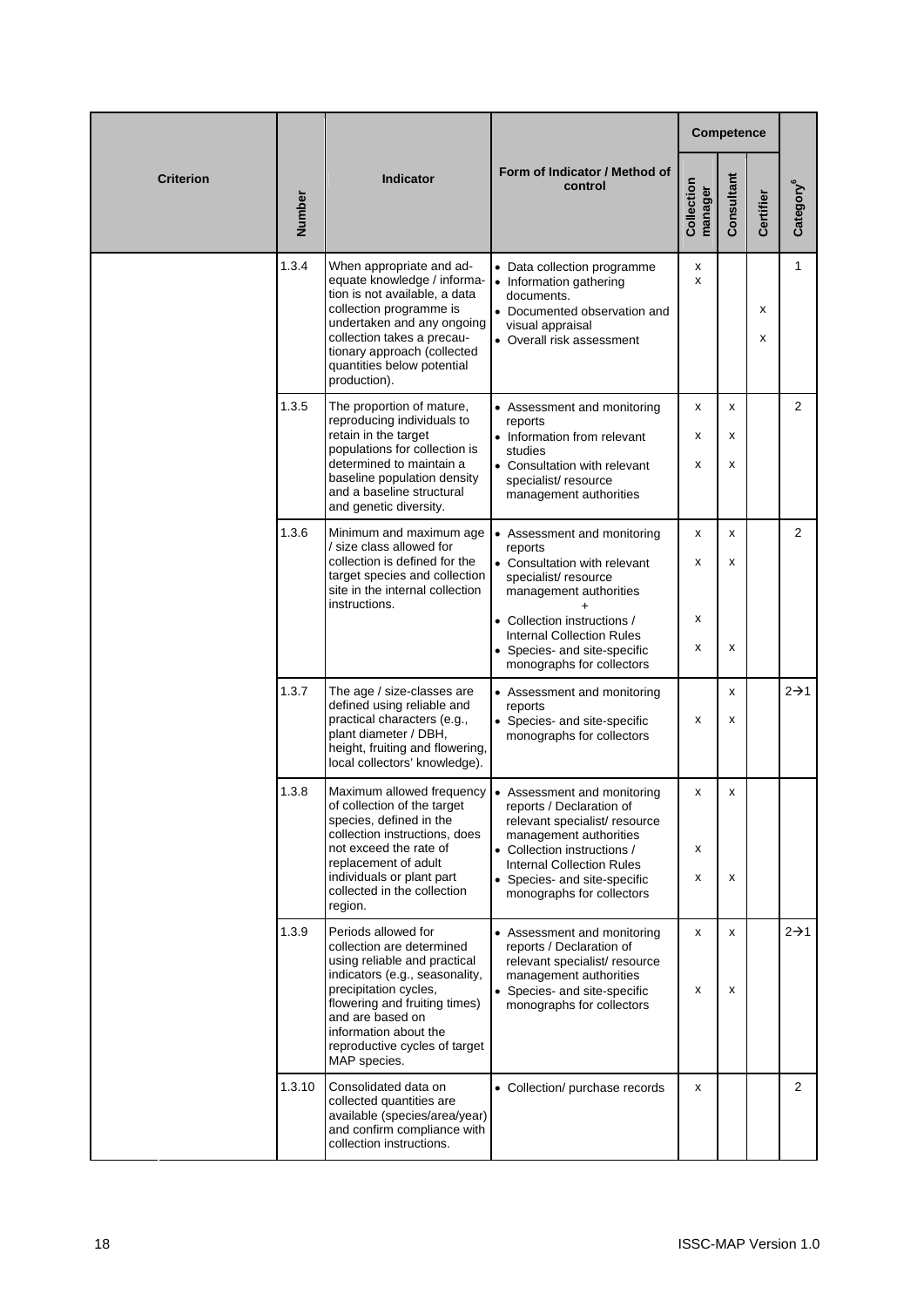|                                                |                                                                                                                                                                                                        |        |                                                                                                                                                                                                                                            |                                                                                                                                           |                       | Competence |           |                       |  |  |
|------------------------------------------------|--------------------------------------------------------------------------------------------------------------------------------------------------------------------------------------------------------|--------|--------------------------------------------------------------------------------------------------------------------------------------------------------------------------------------------------------------------------------------------|-------------------------------------------------------------------------------------------------------------------------------------------|-----------------------|------------|-----------|-----------------------|--|--|
|                                                | <b>Criterion</b>                                                                                                                                                                                       | Number | <b>Indicator</b>                                                                                                                                                                                                                           | Form of Indicator / Method of<br>control                                                                                                  | Collection<br>manager | Consultant | Certifier | Category <sup>6</sup> |  |  |
|                                                |                                                                                                                                                                                                        | 1.3.11 | and frequency of collection<br>are recorded and confirm<br>compliance with collection<br>instructions.                                                                                                                                     | Collection quantities, periods   . Collection/ purchase records                                                                           | x                     |            |           | $\mathbf{1}$          |  |  |
| <b>Principle</b>                               |                                                                                                                                                                                                        |        | <b>Preventing Negative Environmental Impacts</b>                                                                                                                                                                                           |                                                                                                                                           |                       |            |           |                       |  |  |
| $\mathbf{2}$                                   | Negative impacts caused by MAP collection activities on other wild species, the collection area, and<br>neighbouring areas shall be prevented.                                                         |        |                                                                                                                                                                                                                                            |                                                                                                                                           |                       |            |           |                       |  |  |
| Criterion<br>2.1<br>habitats<br>and endangered | Sensitive taxa and 2.1.1<br>Rare, threatened,<br>species and habi-<br>tats that are likely to<br>be affected by MAP<br>collection and                                                                  |        | Existing species and habitat<br>conservation strategies<br>relevant to the collection<br>area are recognized and<br>included in the management<br>plan (according to 5.1.5,<br>$5.1.6$ ).                                                  | • Management plan                                                                                                                         | x                     |            |           | $2\rightarrow 1$      |  |  |
|                                                | management are<br>identified and<br>protected.                                                                                                                                                         | 2.1.2  | Knowledge of special<br>functions in the ecosystem /<br>dependent relationships<br>between target MAP and<br>other species is documented<br>and incorporated into<br>management and monitoring<br>(according to Criterion 5.1<br>and 5.2). | • Management plan                                                                                                                         | X                     | x          |           | 3                     |  |  |
| <b>Criterion</b><br>2.2                        | Habitat (landscape 2.2.1<br>level)<br>management<br>Management activi-<br>ties supporting wild<br>MAP collection do<br>not adversely affect<br>ecosystem<br>diversity,<br>processes, and<br>functions. |        | The habitat management<br>practices applied in the<br>collection area are<br>described.                                                                                                                                                    | • Information from the owner/<br>responsible manager                                                                                      | x                     |            |           | $2 \rightarrow 1$     |  |  |
|                                                |                                                                                                                                                                                                        | 2.2.2  | Negative impacts of MAP<br>collection practices and<br>management activities on<br>the collection area are ident-<br>ified in the management plan<br>(according to Criterion 5.1).                                                         | • Management plan                                                                                                                         | x                     | x          |           | $2\rightarrow 1$      |  |  |
|                                                |                                                                                                                                                                                                        | 2.2.3  | Implemented collection<br>methods & tools are<br>appropriate: damage to the<br>plant/plant population is<br>minimised.                                                                                                                     | • Consultation with relevant<br>specialist/resource<br>management authorities<br>• Visual / physical verification of<br>area by inspector | x                     | x          | x<br>x    | $\mathbf{1}$          |  |  |
|                                                |                                                                                                                                                                                                        | 2.2.4  | The management plan (acc.<br>Criterion 5.1) includes stra-<br>tegies to prevent or reduce<br>negative impacts on other<br>species and the collection<br>area (according to 2.2.1).                                                         | • Management plan<br>• Agreements with other<br>companies in the area<br>• Visual / physical verification of<br>area by inspector         | x<br>x                |            |           | $2\rightarrow 1$      |  |  |
|                                                |                                                                                                                                                                                                        | 2.2.5  | Changes in ecosystem<br>structure, function, and<br>services are monitored and<br>reported (according to<br>Criterion 5.2).                                                                                                                | • Written monitoring reports                                                                                                              | x                     |            |           | $\mathbf{1}$          |  |  |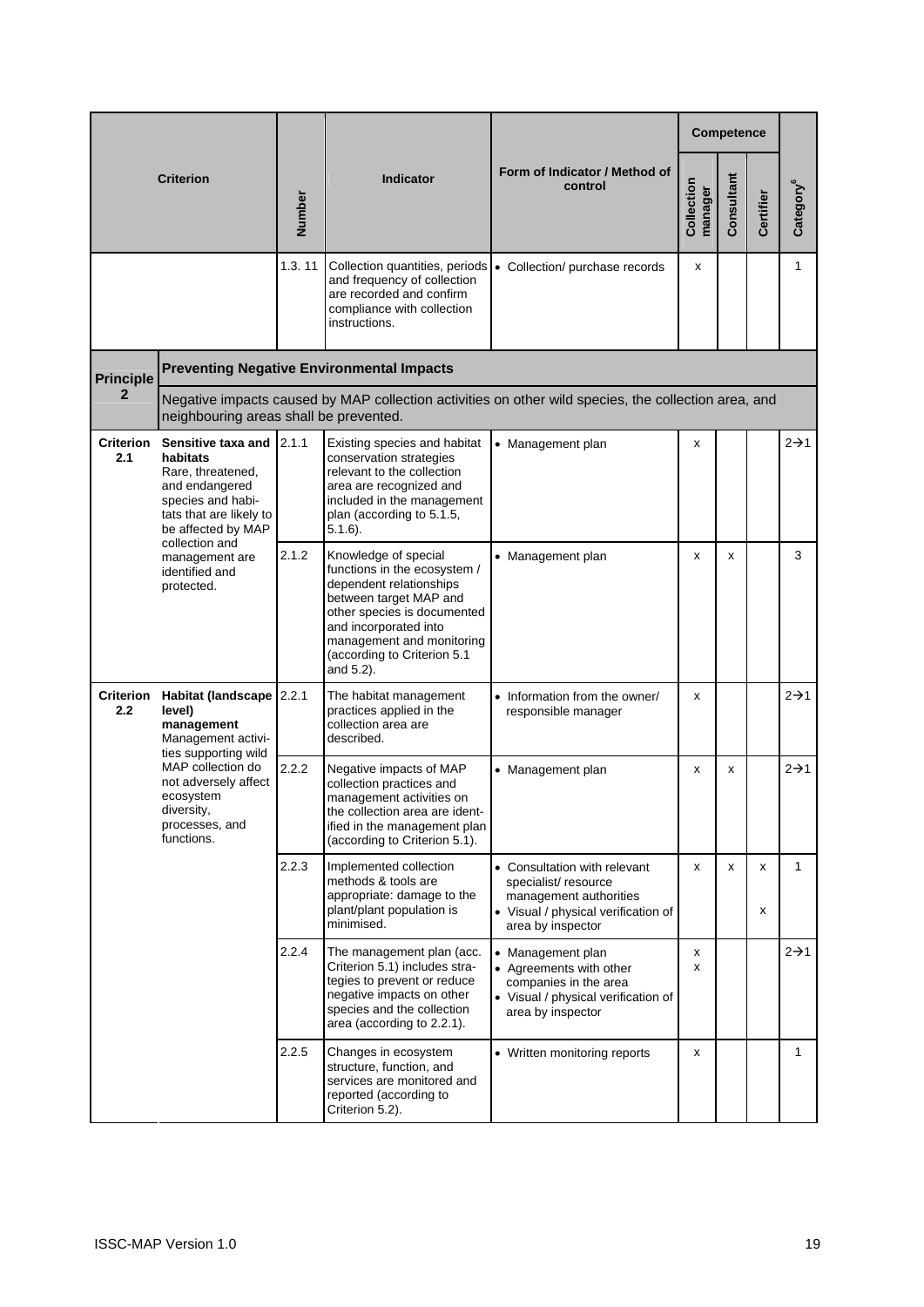|                          |                                                                                                                                                                                        |       |                                                                                                                                                                                                                                                                                          |                                                                                                                                                                                                                                                      |                       | <b>Competence</b> |           |                       |
|--------------------------|----------------------------------------------------------------------------------------------------------------------------------------------------------------------------------------|-------|------------------------------------------------------------------------------------------------------------------------------------------------------------------------------------------------------------------------------------------------------------------------------------------|------------------------------------------------------------------------------------------------------------------------------------------------------------------------------------------------------------------------------------------------------|-----------------------|-------------------|-----------|-----------------------|
|                          | <b>Criterion</b>                                                                                                                                                                       |       | <b>Indicator</b>                                                                                                                                                                                                                                                                         | Form of Indicator / Method of<br>control                                                                                                                                                                                                             | Collection<br>manager | Consultant        | Certifier | Category <sup>6</sup> |
|                          |                                                                                                                                                                                        | 2.2.6 | No prohibited inputs (e.g.,<br>according to organic<br>standards) are used in the<br>collection area.                                                                                                                                                                                    | • Official confirmation from<br>regional forest office or similar<br>(land owner, responsible<br>manger)<br>• Visual / physical verification of<br>area by inspector<br>• Overall risk assessment of the<br>area                                     | x                     |                   | x<br>X    | 1                     |
|                          |                                                                                                                                                                                        | 2.2.7 | Landscape-level and inten-<br>sive management practices<br>promoting MAP resources<br>(e.g. overstory reduction,<br>enrichment planting) do not<br>negatively affect sensitive<br>species or the ecosystem<br>structure, diversity<br>processes and functions in<br>the collection area. | • Written monitoring reports<br>• Field notes / documented<br>observations and visual<br>appraisal<br>• Consultation with relevant<br>specialist/resource<br>management authorities                                                                  | x                     |                   | x         | $\overline{2}$        |
| <b>Section II</b>        | <b>LEGAL AND ETHICAL REQUIREMENTS</b>                                                                                                                                                  |       |                                                                                                                                                                                                                                                                                          |                                                                                                                                                                                                                                                      |                       |                   |           |                       |
| <b>Principle</b>         | <b>Complying with Laws, Regulations, and Agreements</b>                                                                                                                                |       |                                                                                                                                                                                                                                                                                          |                                                                                                                                                                                                                                                      |                       |                   |           |                       |
| 3                        | MAP collection and management activities shall be carried out under legitimate tenure arrangements, and comply with<br>relevant laws, regulations, and agreements.                     |       |                                                                                                                                                                                                                                                                                          |                                                                                                                                                                                                                                                      |                       |                   |           |                       |
| Criterion Tenure,<br>3.1 | management<br>authority, and use<br>riahts<br>Collectors and<br>managers have a<br>clear and<br>recognized right<br>and authority to use<br>and manage the<br>target MAP<br>resources. | 3.1.1 | The area where wild<br>collection is carried out is<br>clearly defined and its<br>boundaries established.                                                                                                                                                                                | • Current versions of maps at<br>an adequate scale for all the<br>collection areas (also commu-<br>nity/ collector-generated maps<br>and surveys)                                                                                                    | х                     |                   |           | 1                     |
|                          |                                                                                                                                                                                        | 3.1.2 | The ownership, tenure, or<br>use rights of the collection<br>area are known over a time-<br>scale that is long enough to<br>fulfil the stated MAP<br>resource management<br>objectives.                                                                                                  | • Relevant documents that<br>identify the responsible<br>managers /ownership include:<br>Land title / deed, lease<br>agreement, resource manage-<br>ment agreement, collection<br>permit, letter from a solicitor /<br>lawyer, land registry records | x                     |                   |           | 2                     |
|                          |                                                                                                                                                                                        | 3.1.3 | There is a regulatory system<br>in place protecting the MAP<br>management area from<br>illegal collection activities.<br>settlement, and other<br>unauthorized activities.                                                                                                               | • Documented Regulatory<br>system/ Policy from the<br>responsible manager or<br>authority / owner                                                                                                                                                    | x                     |                   |           | $\overline{2}$        |
|                          |                                                                                                                                                                                        | 3.1.4 | Mechanisms of control ef-<br>fectively insure the function-<br>ing of the regulatory system<br>(e.g., laws and regulations<br>are being enforced, with the<br>intended effect).                                                                                                          | • Regulatory system<br>• Interview with collectors<br>• Information from the<br>responsible manager or<br>authority / owner<br>• Monitoring reports                                                                                                  | х<br>х<br>х           |                   | x         | $\overline{2}$        |
|                          |                                                                                                                                                                                        | 3.1.5 | The collectors / collection<br>managers have a clear right<br>to use and manage the MAP<br>resources.                                                                                                                                                                                    | • Collection permits<br>• Contracts or agreements                                                                                                                                                                                                    | х<br>x                |                   |           | $\overline{2}$        |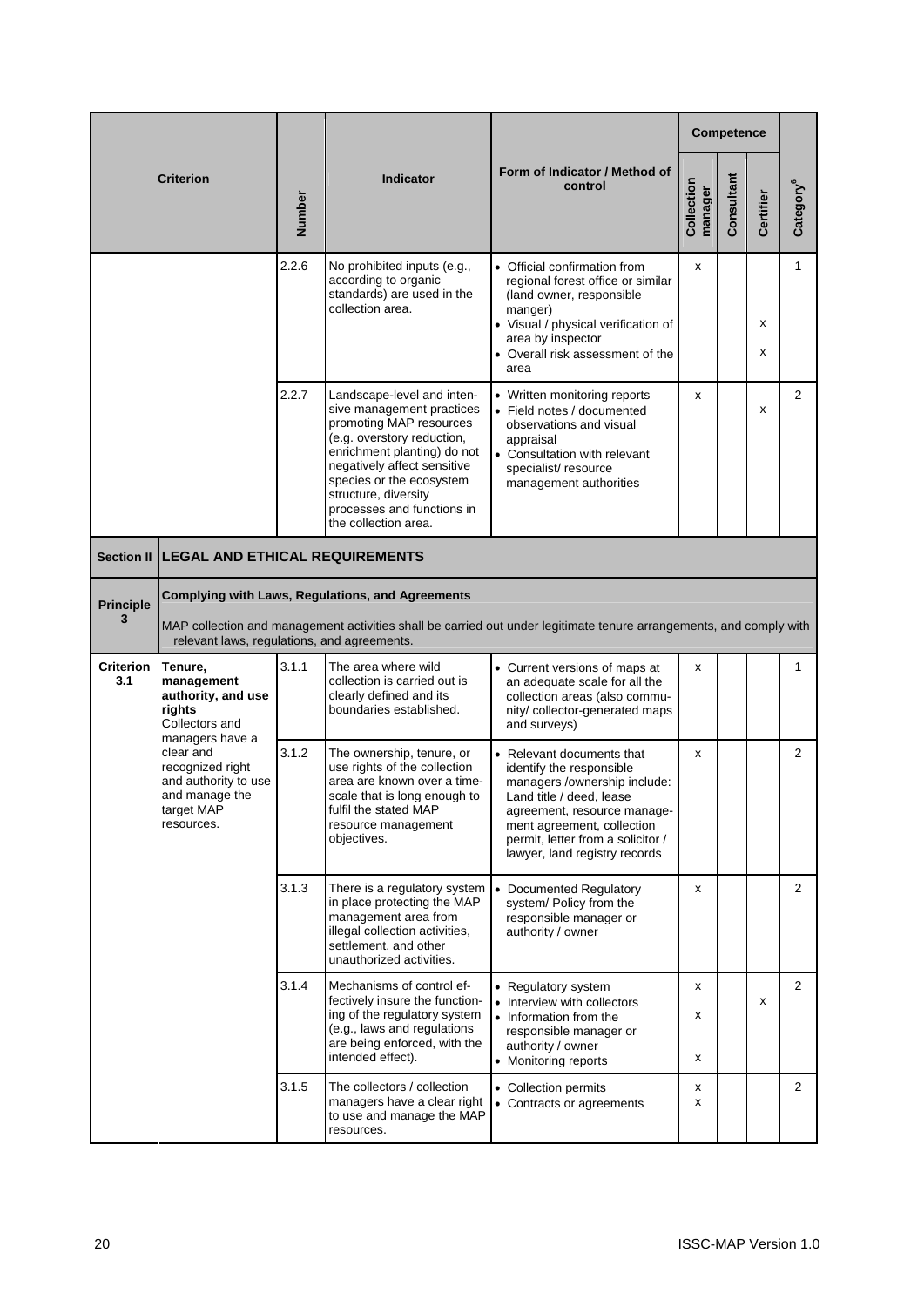|                         |                                                                                                                                                                                                                                                                                                                                            |        |                                                                                                                                                                          |                                                                                                                                                                                                                                                                                                                                                                                                                                                                                                                                                   |                       | Competence |           |                  |
|-------------------------|--------------------------------------------------------------------------------------------------------------------------------------------------------------------------------------------------------------------------------------------------------------------------------------------------------------------------------------------|--------|--------------------------------------------------------------------------------------------------------------------------------------------------------------------------|---------------------------------------------------------------------------------------------------------------------------------------------------------------------------------------------------------------------------------------------------------------------------------------------------------------------------------------------------------------------------------------------------------------------------------------------------------------------------------------------------------------------------------------------------|-----------------------|------------|-----------|------------------|
|                         | <b>Criterion</b>                                                                                                                                                                                                                                                                                                                           | Number | <b>Indicator</b>                                                                                                                                                         | Form of Indicator / Method of<br>control                                                                                                                                                                                                                                                                                                                                                                                                                                                                                                          | Collection<br>manager | Consultant | Certifier | Category         |
| 3.2                     | Criterion Laws, regulations,<br>and administrative<br>requirements<br>Collection and<br>management of<br>MAP resources<br>complies with all<br>international<br>agreements and<br>with national and<br>local laws,<br>regulations, and<br>administrative<br>requirements,<br>including those<br>related to protected<br>species and areas. | 3.2.1  | Relevant legal, regulatory,<br>and administrative<br>requirements and<br>responsibilities are known<br>and understood by resource<br>managers.                           | • Relevant legal, regulatory,<br>and administrative documents<br>(including contracts, collection<br>permits, export permits, etc.)<br>• National / local lists of<br>protected species found in or<br>likely to be found in the<br>collection area<br>• National / local lists or maps<br>of protected areas within or<br>overlapping with the collection<br>area<br>• Communication with relevant<br>authorities / local conservation<br>organizations<br>• Authorization of a certain<br>quantity of collection by the<br>relevant authorities | X<br>X<br>х<br>х      |            |           | 1                |
|                         |                                                                                                                                                                                                                                                                                                                                            | 3.2.2  | Management plans,<br>procedures, work<br>instructions and contracts<br>meet relevant legal,<br>regulatory, and<br>administrative requirements.                           | • Contracts<br>• Management plans,<br>procedures, work instructions<br>• Collection permits<br>• Maps indicating location of<br>any protected areas within or<br>adjacent to collection area<br>• Export permits (e.g. CITES<br>Appendix II species)                                                                                                                                                                                                                                                                                              | x<br>х<br>х<br>x<br>х |            |           | $\mathbf{1}$     |
| <b>Principle</b>        | <b>Respecting Customary Rights</b>                                                                                                                                                                                                                                                                                                         |        |                                                                                                                                                                          |                                                                                                                                                                                                                                                                                                                                                                                                                                                                                                                                                   |                       |            |           |                  |
| 4                       |                                                                                                                                                                                                                                                                                                                                            |        | MAP resources shall be recognized and respected.                                                                                                                         | Local communities' and indigenous peoples' customary rights to use and manage collection areas and wild collected                                                                                                                                                                                                                                                                                                                                                                                                                                 |                       |            |           |                  |
| <b>Criterion</b><br>4.1 | Traditional use,<br>access rights, and<br>cultural heritage<br>Local communities<br>and indigenous<br>people with legal or<br>customary tenure or<br>use rights maintain<br>control, to the<br>extent necessary to                                                                                                                         | 4.1.1  | Knowledge of legal or<br>customary rights, traditional<br>uses and cultural and<br>religious significance of MAP<br>and other species and their<br>habitats is available | • Documentation on traditional<br>MAP and collection area uses<br>so as on cultural and religious<br>significance<br>• Information gathering<br>documents<br>• Information from local groups/<br>indigenous peoples<br>• Consultation with relevant<br>authorities and specialists                                                                                                                                                                                                                                                                | x<br>х<br>х           |            |           | 2                |
|                         | protect their rights<br>or resources, over<br>MAP collection<br>operations.                                                                                                                                                                                                                                                                | 4.1.2  | Traditional uses / access<br>rights are included in the<br>resource / collection area<br>management plan<br>(according to criterion 5.1)                                 | • Management plan                                                                                                                                                                                                                                                                                                                                                                                                                                                                                                                                 | x                     | x          |           | $2\rightarrow 1$ |
|                         |                                                                                                                                                                                                                                                                                                                                            | 4.1.3  | Collection of MAP resources<br>respects the cultural and<br>religious significance of MAP<br>and other species and their<br>habitats (according to 4.1.1).               | • Agreements with local groups<br>/ indigenous peoples<br>• Maps indicating location and<br>boundaries of these areas                                                                                                                                                                                                                                                                                                                                                                                                                             | х<br>x                |            |           | $\mathbf{1}$     |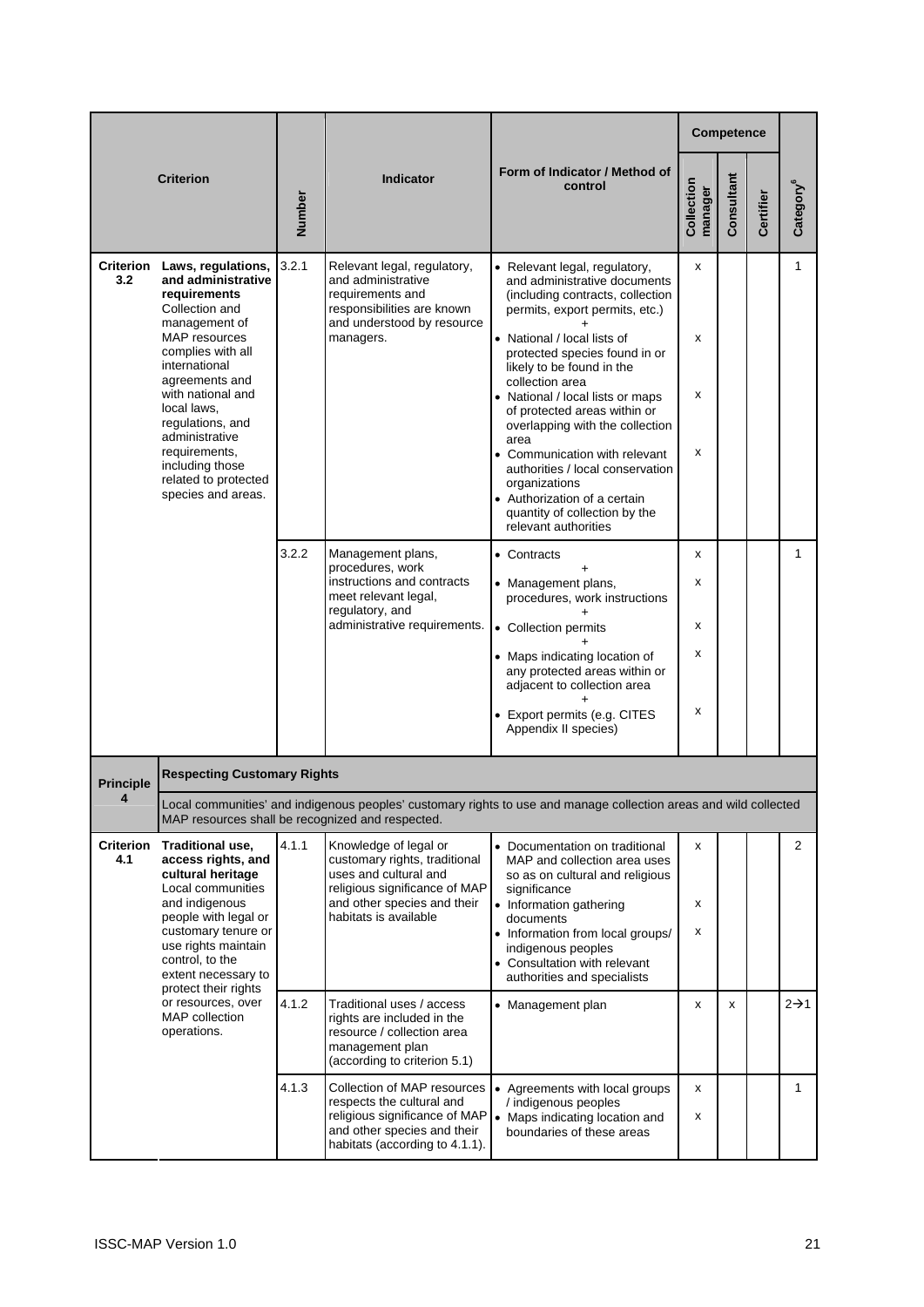|     |                                                                                                          |        |                                                                                                                                                                                                                                                             |                                                                                                                                                                                                                                    | Competence            |            |           |                  |
|-----|----------------------------------------------------------------------------------------------------------|--------|-------------------------------------------------------------------------------------------------------------------------------------------------------------------------------------------------------------------------------------------------------------|------------------------------------------------------------------------------------------------------------------------------------------------------------------------------------------------------------------------------------|-----------------------|------------|-----------|------------------|
|     | <b>Criterion</b>                                                                                         | Number | <b>Indicator</b>                                                                                                                                                                                                                                            | Form of Indicator / Method of<br>control                                                                                                                                                                                           | Collection<br>manager | Consultant | Certifier | Category         |
|     |                                                                                                          | 4.1.4  | Potential impacts of MAP<br>collection activities on<br>traditional use, access<br>rights, and cultural heritage<br>in the collection area (on the<br>basis of indicator 4.1.1) are<br>defined (including the influx<br>of collectors).                     | • Risk analysis of potential<br>impacts                                                                                                                                                                                            | X                     |            |           | $2\rightarrow 1$ |
|     |                                                                                                          | 4.1.5  | Measures are taken to avoid<br>loss or damage affecting the<br>legal or customary rights,<br>resources, health security or<br>livelihoods of local<br>communities and indigenous<br>peoples (on the basis of<br>indicator 4.1.1).                           | • Management plan                                                                                                                                                                                                                  | X                     |            |           | $2\rightarrow 1$ |
|     |                                                                                                          | 4.1.6  | Fair compensation is<br>provided in the case of such<br>loss or damage.                                                                                                                                                                                     | • Evidence (e.g. document<br>records) of consultation /<br>conflict resolution                                                                                                                                                     | х                     |            |           | $2\rightarrow 1$ |
|     |                                                                                                          | 4.1.7  | Availability, accessibility,<br>and quality of medicinal<br>plant resources for local and<br>traditional use (on the basis<br>of indicator 4.1.1) are not<br>undermined or diminished<br>by commercial collection.                                          | • Records on consultations with<br>local communities and<br>indigenous people concerning<br>availability, accessibility and<br>quality of medicinal plant<br>resources<br>• Exclusive collection areas<br>• Stakeholder interviews | X                     |            |           | $2\rightarrow 1$ |
|     |                                                                                                          | 4.1.8  | Appropriate and effective<br>mechanisms are used to<br>resolve grievances.                                                                                                                                                                                  | • Evidence (e.g. document<br>records) of consultation /<br>conflict resolution with local<br>communities and indigenous<br>peoples concerning MAP<br>collection activities                                                         | х                     |            |           | $2\rightarrow 1$ |
| 4.2 | <b>Criterion Benefit sharing</b><br>Agreements with<br>local communities<br>and indigenous               | 4.2.1  | Agreements with local<br>communities and indigenous<br>people on the use of the<br>resources exist.                                                                                                                                                         | • Agreement record / document                                                                                                                                                                                                      |                       |            |           | 2                |
|     | people are based<br>on appropriate and<br>adequate<br>knowledge of MAP<br>resource tenure,<br>management | 4.2.2  | Agreements are in<br>compliance with relevant<br>national laws and<br>regulations concerning<br>access and benefit sharing.                                                                                                                                 | • National legislation /<br>regulations                                                                                                                                                                                            | х                     |            |           | 1                |
|     | requirements, and<br>resource value.                                                                     | 4.2.3  | Concerning the use of<br>traditional knowledge:<br>Informed consent is given by<br>the source community, and<br>mutually agreed terms are<br>reached for access to this<br>knowledge and the equitable<br>distribution of benefits<br>arising from its use. | • Agreement documents<br>• Stakeholder interviews                                                                                                                                                                                  | х                     |            |           | $2\rightarrow 1$ |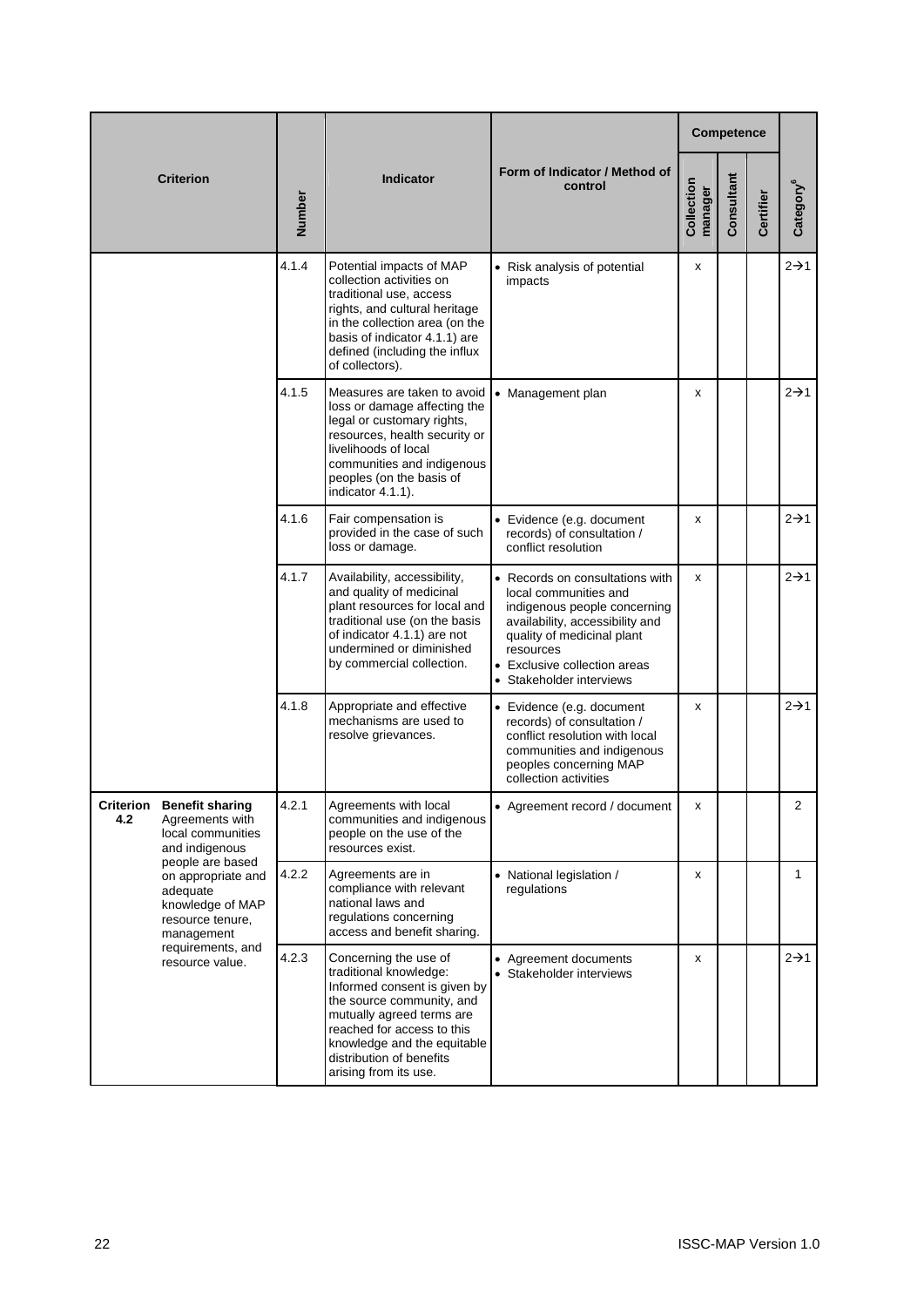|                         |                                                                                                                   |        |                                                                                                                                                                                                                                                                                                                                                                                                                                              |                                                                                                                                                                   |                       | <b>Competence</b> |           |                  |
|-------------------------|-------------------------------------------------------------------------------------------------------------------|--------|----------------------------------------------------------------------------------------------------------------------------------------------------------------------------------------------------------------------------------------------------------------------------------------------------------------------------------------------------------------------------------------------------------------------------------------------|-------------------------------------------------------------------------------------------------------------------------------------------------------------------|-----------------------|-------------------|-----------|------------------|
|                         | <b>Criterion</b>                                                                                                  | Number | <b>Indicator</b>                                                                                                                                                                                                                                                                                                                                                                                                                             | Form of Indicator / Method of<br>control                                                                                                                          | Collection<br>manager | Consultant        | Certifier | Category°        |
|                         |                                                                                                                   | 4.2.4  | Evidence exists of prior<br>informed consent (PIC) and<br>mutually agreed terms<br>(MAT) with respect to<br>genetic resource access,<br>management responsibility,<br>and delegation of control to<br>other agencies.                                                                                                                                                                                                                        | • Contracts and agreements<br>include evidence of prior<br>informed consent (PIC);<br>statement of mutually agreed<br>terms (MAT)                                 | х                     |                   |           | $2\rightarrow 1$ |
|                         |                                                                                                                   | 4.2.5  | Resource access and<br>benefit sharing agreements<br>reflect available scientific,<br>local, industry, and other<br>relevant sources of<br>knowledge / information<br>concerning the current and<br>anticipated value of the<br>resource.                                                                                                                                                                                                    | • Agreement document<br>• Records, reports or other<br>evidence reflecting the<br>resource value<br>• Overall assessment                                          | х<br>X                |                   |           | $2\rightarrow 1$ |
|                         |                                                                                                                   | 4.2.6  | Mechanisms for sharing<br>benefits are perceived as<br>fair by beneficiaries.                                                                                                                                                                                                                                                                                                                                                                | • Declaration of the<br>beneficiaries                                                                                                                             | х                     |                   |           | $2\rightarrow 1$ |
|                         |                                                                                                                   | 4.2.7  | Agreements allow for new<br>information and changing<br>local conditions affecting<br>these communities.                                                                                                                                                                                                                                                                                                                                     | • Agreement document<br>• Overall assessment                                                                                                                      | х                     |                   |           | $2\rightarrow 1$ |
|                         |                                                                                                                   | 4.2.8  | Collection and processing of<br>wild-collected MAP products<br>are conducted in a manner<br>that strengthens and<br>diversifies the local<br>economy.                                                                                                                                                                                                                                                                                        | • Evidence of reasonable<br>provision for local employment<br>• Local ownership of and<br>investment in MAP wild<br>collection operations<br>• Overall assessment | x<br>X                |                   |           | $\mathbf{1}$     |
|                         |                                                                                                                   |        | Section III MANAGEMENT AND BUSINESS REQUIREMENTS                                                                                                                                                                                                                                                                                                                                                                                             |                                                                                                                                                                   |                       |                   |           |                  |
| <b>Principle</b><br>5   | <b>Applying Responsible Management Practices</b>                                                                  |        |                                                                                                                                                                                                                                                                                                                                                                                                                                              |                                                                                                                                                                   |                       |                   |           |                  |
|                         | practices.                                                                                                        |        |                                                                                                                                                                                                                                                                                                                                                                                                                                              | Wild collection of MAP species shall be based on adaptive, practical, participatory, and transparent management                                                   |                       |                   |           |                  |
| <b>Criterion</b><br>5.1 | Species / area<br>management plan<br>A species / area                                                             | 5.1.1  | A management plan for<br>sustainable collection exists.                                                                                                                                                                                                                                                                                                                                                                                      | • Management plan                                                                                                                                                 | х                     |                   |           | 1                |
|                         | management plan<br>defines adaptive,<br>practical<br>management<br>processes and<br>good collection<br>practices. | 5.1.2  | The management plan<br>includes:<br>a) Plant and habitat<br>conservation strategies<br>b) Internal quality standard<br>according to indicator<br>6.1.2<br>c) Documented procedures<br>required by this Standard<br>(e.g. monitoring,<br>measurements and<br>analysis of impacts of<br>collection practices)<br>d) Documents needed by<br>the wild collection<br>company / organization to<br>ensure the effective<br>planning, operation and | • Management plan                                                                                                                                                 | x                     |                   |           | 1                |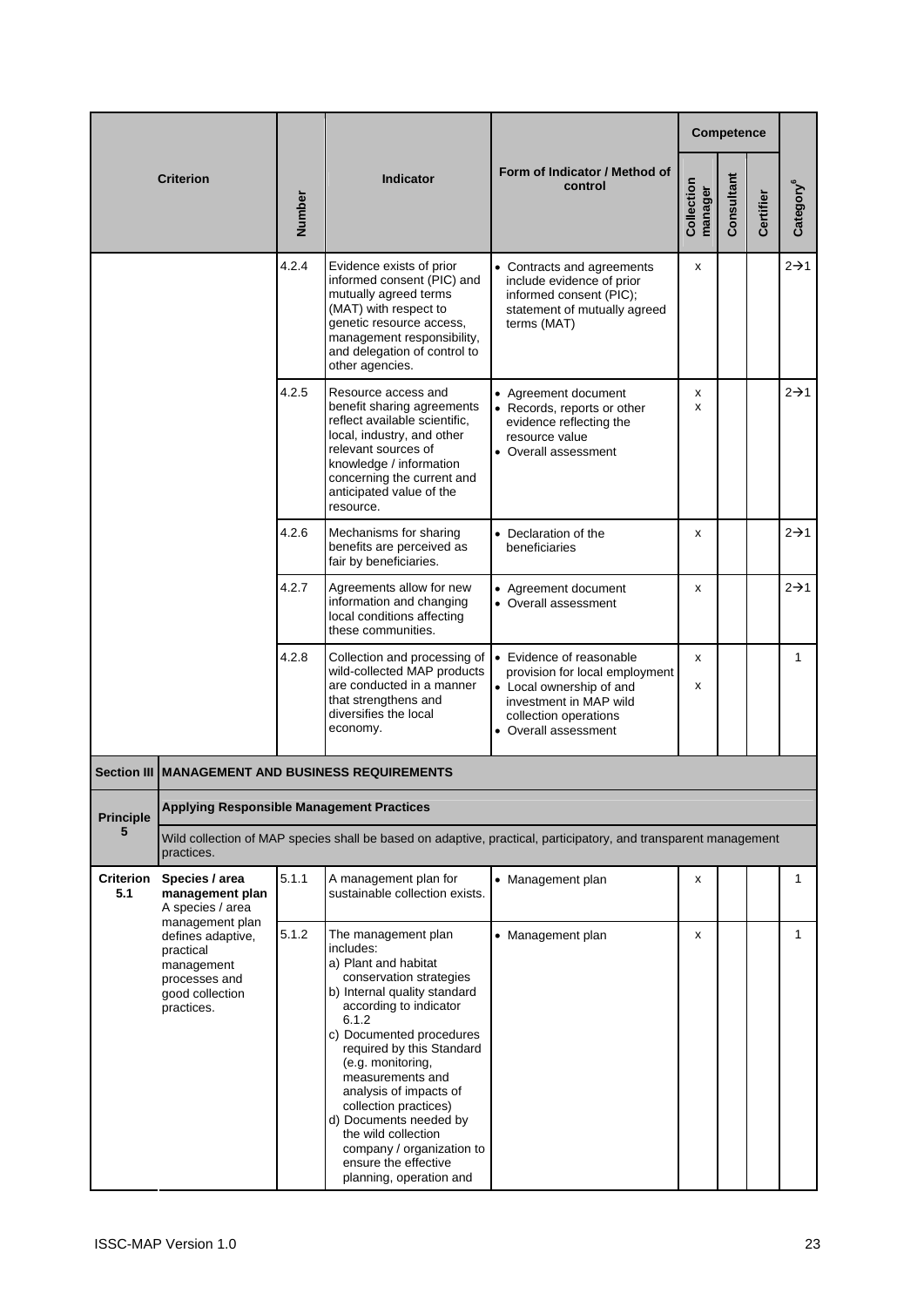|                  |        |                                                                                                                                                                                                                                                      |                                                                                                                                                                                                           |                       | Competence |           |                       |
|------------------|--------|------------------------------------------------------------------------------------------------------------------------------------------------------------------------------------------------------------------------------------------------------|-----------------------------------------------------------------------------------------------------------------------------------------------------------------------------------------------------------|-----------------------|------------|-----------|-----------------------|
| <b>Criterion</b> | Number | Indicator                                                                                                                                                                                                                                            | Form of Indicator / Method of<br>control                                                                                                                                                                  | Collection<br>manager | Consultant | Certifier | Category <sup>6</sup> |
|                  |        | control of its processes<br>e) Records and documents<br>required by this Standard.                                                                                                                                                                   |                                                                                                                                                                                                           |                       |            |           |                       |
|                  | 5.1.3  | The management plan is<br>specific to the collection<br>area (site) and to the MAP<br>species collected.                                                                                                                                             | • Management plan                                                                                                                                                                                         | x                     |            |           | 1                     |
|                  | 5.1.4  | The management plan is<br>reviewed at regular intervals<br>on a timeframe specified in<br>the plan to ensure its<br>continuing suitability,<br>adequacy, and effectiveness<br>in meeting the objectives of<br>this Standard.                         | • Update of management plan<br>Records of management plan<br>reviews                                                                                                                                      | x                     |            |           | 1                     |
|                  | 5.1.5  | The management plan takes<br>into consideration any<br>management plan that refers<br>to the collection area and<br>that is produced by the<br>appropriate resource<br>management authority.                                                         | Management plan<br>$\bullet$<br>• Consultation with other<br>operations / management<br>authorities working in or<br>adjacent to the collection area                                                      | x<br>x                |            |           | $\mathbf{1}$          |
|                  | 5.1.6  | Overlapping and adjacent<br>protected areas and areas<br>with special management<br>objectives are identified.                                                                                                                                       | • Management plan<br>• Consultation with other<br>operations / management<br>authorities working in or<br>adjacent to the collection area<br>$\bullet$ Maps                                               | x<br>X<br>x           |            |           | $\mathbf{1}$          |
|                  | 5.1.7  | Other activities in the area<br>representing potential<br>threats on sustainability of<br>species and habitat are<br>identified (e.g. other<br>collectors in the same area). $\bullet$                                                               | • Reports on other activities in<br>the area<br>• Reports on other companies /<br>groups collecting in the same<br>area<br>Consultation with other<br>operations/ management<br>authorities working in or | x<br>Χ<br>х           |            |           | 1                     |
|                  | 5.1.8  | Maps are available to<br>indicate locations of<br>extraction trails or roads.<br>conservation areas and<br>main infrastructure at a<br>scale that is useful for<br>supervision of management<br>activities and to facilitate on-<br>site monitoring. | adjacent to the collection area<br>$\bullet$ Maps                                                                                                                                                         | x                     |            |           | $\mathbf{1}$          |
|                  | 5.1.9  | All major sources of<br>potential contamination are<br>clearly indicated on the map<br>and excluded from<br>collection.                                                                                                                              | • Maps<br>• Internal Collection Rules /<br>good collection practices<br>• Visual / physical verification of<br>area by inspector                                                                          | x<br>X                |            | x         | 1                     |
|                  | 5.1.10 | The management plan<br>includes strategies to<br>prevent or reduce identified<br>threats (according to 5.1.8)                                                                                                                                        | Management plan<br>Agreements with other<br>companies operating in the<br>collection area                                                                                                                 | x<br>x                |            |           | 1                     |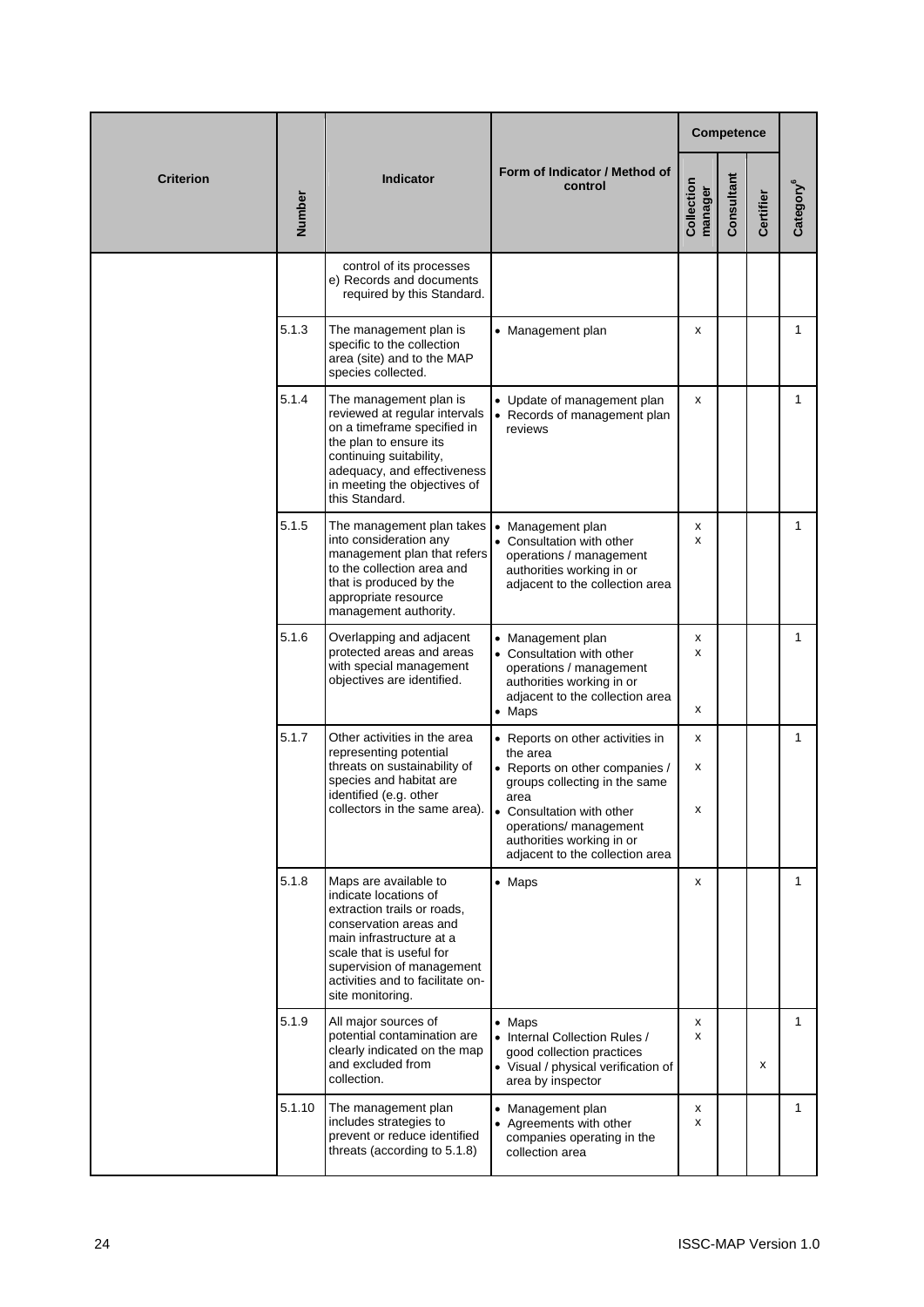|     |                                                                                                                                                                                         |        |                                                                                                                                                                                                                                                                                        |                                                                                                                                                           |                       | Competence |           |                  |
|-----|-----------------------------------------------------------------------------------------------------------------------------------------------------------------------------------------|--------|----------------------------------------------------------------------------------------------------------------------------------------------------------------------------------------------------------------------------------------------------------------------------------------|-----------------------------------------------------------------------------------------------------------------------------------------------------------|-----------------------|------------|-----------|------------------|
|     | <b>Criterion</b>                                                                                                                                                                        | Number | <b>Indicator</b>                                                                                                                                                                                                                                                                       | Form of Indicator / Method of<br>control                                                                                                                  | Collection<br>manager | Consultant | Certifier | Category°        |
|     |                                                                                                                                                                                         | 5.1.11 | The collection area is free of<br>major sources of<br>contamination                                                                                                                                                                                                                    | • Declaration of the owner /<br>responsible manager<br>• Written monitoring reports<br>• Field notes / documented<br>observations and visual<br>appraisal | x<br>х<br>x           |            | x         | 1                |
|     |                                                                                                                                                                                         | 5.1.12 | Written internal instructions<br>exist for each collection area<br>on:<br>a) collection sites,<br>b) collection methods,<br>c) maximum collection<br>quantities,<br>d) maximum allowed<br>collection frequency and<br>e) periods to avoid and<br>concentrate collection<br>activities. | • Internal collection instructions/<br>good collection practices<br>Species- and site-specific<br>monographs for collectors                               | x<br>x                |            |           | 1                |
|     |                                                                                                                                                                                         | 5.1.13 | Collection instructions/ good<br>collection practices and<br>management plan are in<br>compliance with criterion 1.3<br>of this Standard.                                                                                                                                              | • Internal collection instruction/<br>good collection practices<br>• Species- and site-specific<br>monographs for collectors                              | x<br>x                |            |           | $\mathbf{1}$     |
|     |                                                                                                                                                                                         | 5.1.14 | Collectors only collect<br>according to the rules of the<br>Standard.                                                                                                                                                                                                                  | • Collectors' contracts<br>• Interviews with collectors                                                                                                   | x                     |            | x         | $\mathbf{1}$     |
|     |                                                                                                                                                                                         | 5.1.15 | Collection instructions are<br>revised and updated<br>according to new species<br>and site-specific information<br>and observations.                                                                                                                                                   | • Updated collection<br>instructions / Species- and<br>site-specific monographs for<br>collectors                                                         | x                     |            |           | 1                |
| 5.2 | Criterion Inventory,<br>assessment, and<br>monitoring<br>Management of<br>MAP wild collection<br>is supported by<br>adequate and<br>practical resource<br>inventory,<br>assessment, and | 5.2.1  | Assessment and regular<br>monitoring of the target MAP<br>resources and habitats, and<br>of social / cultural and<br>economic issues related to<br>MAP collection are<br>performed, documented,<br>and incorporated into the<br>management plan<br>(according to criterion 5.1).       | • Assessment reports, scoping<br>inventories, information<br>gathering, written monitoring<br>reports and analysis of results<br>• Management plan        | x<br>x                | x          |           | 1                |
|     | monitoring of<br>collection impacts.                                                                                                                                                    | 5.2.2  | Collection instructions<br>specify observations<br>required to monitor<br>collection impacts.                                                                                                                                                                                          | • Internal collection instruction/<br>good collection practices<br>• Monitoring reports                                                                   | x<br>x                |            |           | $2\rightarrow 1$ |
|     |                                                                                                                                                                                         | 5.2.3  | Periodic regeneration<br>surveys are conducted<br>within the management area<br>using repeatable,<br>comparable survey<br>methods.                                                                                                                                                     | • Document on survey method<br>• Written monitoring reports                                                                                               | x<br>x                |            |           | $\overline{2}$   |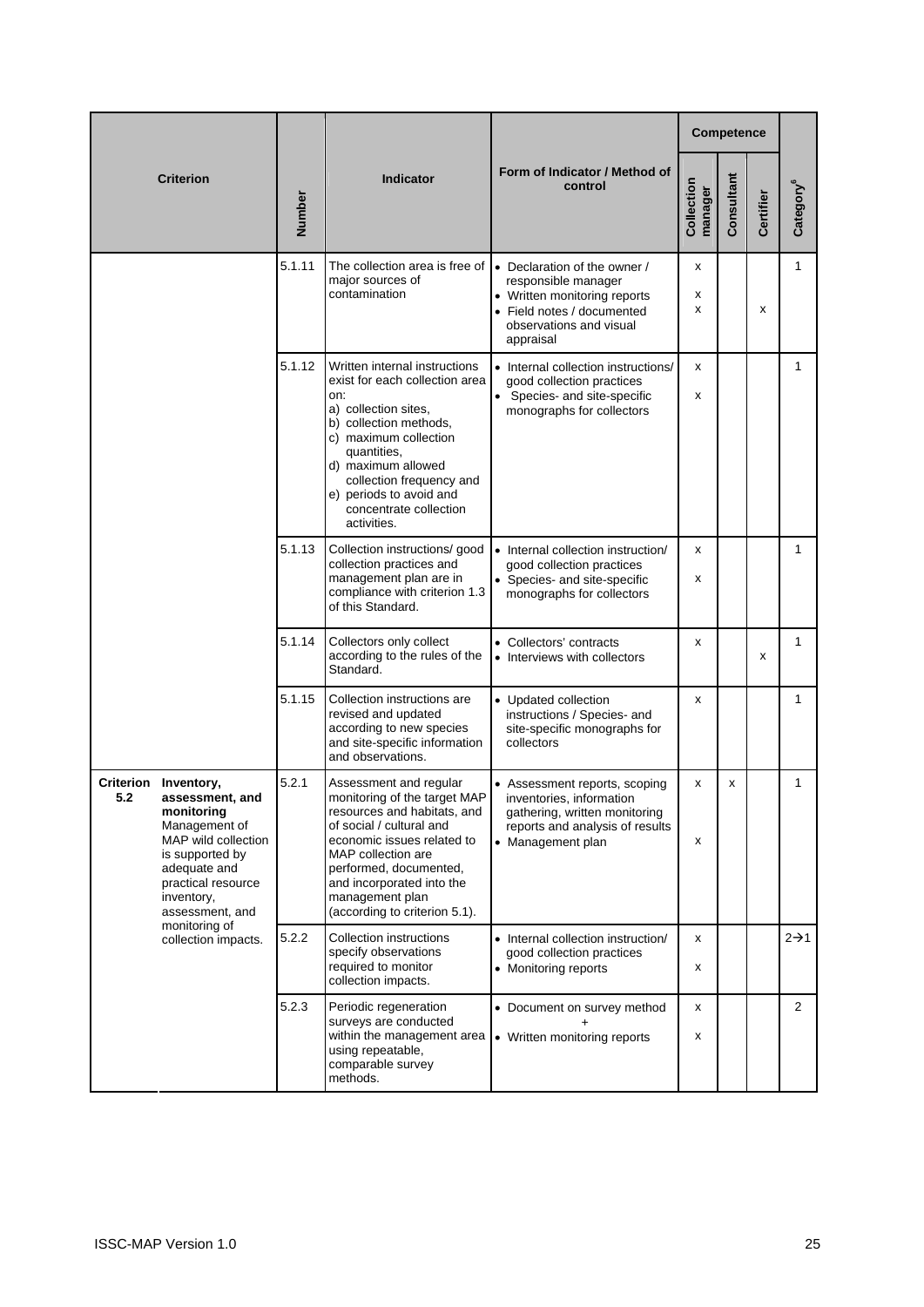| <b>Criterion</b>                                                                                                                                                                                          |                                                                                                               |                                                                                                                                                                                           |                                                                                                                                                                                                                                                         |                                                                                                                                                                                                             |                       | Competence |              |                       |
|-----------------------------------------------------------------------------------------------------------------------------------------------------------------------------------------------------------|---------------------------------------------------------------------------------------------------------------|-------------------------------------------------------------------------------------------------------------------------------------------------------------------------------------------|---------------------------------------------------------------------------------------------------------------------------------------------------------------------------------------------------------------------------------------------------------|-------------------------------------------------------------------------------------------------------------------------------------------------------------------------------------------------------------|-----------------------|------------|--------------|-----------------------|
|                                                                                                                                                                                                           |                                                                                                               | Number                                                                                                                                                                                    | <b>Indicator</b>                                                                                                                                                                                                                                        | Form of Indicator / Method of<br>control                                                                                                                                                                    | Collection<br>manager | Consultant | Certifier    | Category <sup>6</sup> |
|                                                                                                                                                                                                           |                                                                                                               | 5.2.4                                                                                                                                                                                     | Population size, distribution,<br>and structure (age/size-class<br>distribution) as recorded in<br>the regeneration survey<br>remain equal to or above<br>baseline values and reflect a<br>healthy population.                                          | • Assessment reports, scoping<br>inventories, information<br>gathering, written monitoring<br>reports and analysis of results<br>• Documented observations<br>and visual / physical<br>verification of area | x<br>x                |            | x            | $\mathbf{1}$          |
|                                                                                                                                                                                                           |                                                                                                               | 5.2.5                                                                                                                                                                                     | Periodic monitoring within<br>the management area<br>confirms that availability,<br>viability and quality of the<br>target resource / part of<br>plant remain stable or<br>increase.                                                                    | Written monitoring reports,<br>scoping inventories,<br>information gathering, and<br>analysis of results<br>• Visual / physical verification of<br>area by inspector                                        | x                     |            | x            | 1                     |
|                                                                                                                                                                                                           |                                                                                                               | 5.2.6                                                                                                                                                                                     | Inventory, assessment, and<br>monitoring are conducted<br>using tools and procedures<br>within the reasonable<br>(existing or achievable) skills • Field notes / documented<br>and capacity of the<br>collectors / field managers.                      | Assessment reports, scoping<br>inventories, information<br>gathering, written monitoring<br>reports and analysis of results<br>observations and visual<br>appraisal                                         | x                     |            | x            | $2\rightarrow 1$      |
| <b>Criterion</b><br><b>Transparency and</b><br>5.3<br>participation<br><b>MAP</b> collection<br>activities are carried<br>out in a transparent<br>manner with<br>respect to<br>management<br>planning and |                                                                                                               | 5.3.1                                                                                                                                                                                     | Groups, organizations,<br>enterprises, individuals,<br>agencies, etc. having an<br>interest in the targeted MAP<br>resources, collection area or<br>the potential impacts, are<br>identified in the<br>management plan<br>(according to criterion 5.1). | • Management plan                                                                                                                                                                                           | x                     |            |              | $\overline{2}$        |
| implementation,<br>recording and<br>sharing information,<br>and involving<br>stakeholders.                                                                                                                | 5.3.2                                                                                                         | Regular consultations are<br>maintained with people and<br>groups directly affected by<br>MAP collection and resource<br>management operations.                                           | Evidence of ongoing and<br>effective communication with<br>and participation of affected<br>communities, e.g.:<br>Early notification / opportunity                                                                                                      | x                                                                                                                                                                                                           |                       |            | 1            |                       |
|                                                                                                                                                                                                           | 5.3.3                                                                                                         | Collectors' organizations<br>and communities affected by<br>MAP collection activities are<br>actively involved in the<br>development and<br>implementation of MAP<br>resource management. | for involvement<br>• Definition of roles and<br>responsibilities<br>• Facilitation of participation<br>• Records, plans, schedules of<br>meetings with contracting<br>parties and other stakeholders<br>• Records of decisions taken as                 |                                                                                                                                                                                                             |                       |            | $\mathbf{1}$ |                       |
|                                                                                                                                                                                                           |                                                                                                               | 5.3.4                                                                                                                                                                                     | Resource conflicts with<br>adjoining landowners /<br>managers, or other resource<br>users, are resolved or<br>addressed in a systematic<br>and effective manner.                                                                                        | a result of such consultations.<br>Stakeholder interview<br>• Overall assessment                                                                                                                            |                       |            |              | $\overline{2}$        |
| <b>Criterion</b><br>5.4                                                                                                                                                                                   | <b>Documentation</b><br>Procedures for<br>collecting,<br>managing, and<br>sharing information<br>required for | 5.4.1                                                                                                                                                                                     | Information on collection<br>protocols and practices,<br>transport and storage is<br>maintained.                                                                                                                                                        | • Internal collection rules / GCP<br><b>Internal Handling Rules</b><br><b>Plant Monographs</b><br>$\bullet$<br>• Summaries of management<br>plan revisions.                                                 | x<br>X<br>X<br>x      |            |              | 1                     |
|                                                                                                                                                                                                           | effective collection<br>management are<br>established and<br>carried out.                                     | 5.4.2                                                                                                                                                                                     | Records are established and<br>maintained to provide<br>evidence of conformity to<br>requirements and of the                                                                                                                                            | • Records of collection<br>purchase and monitoring<br>• Storage, handling, processing<br>and transport records                                                                                              | x<br>x                |            |              | 1                     |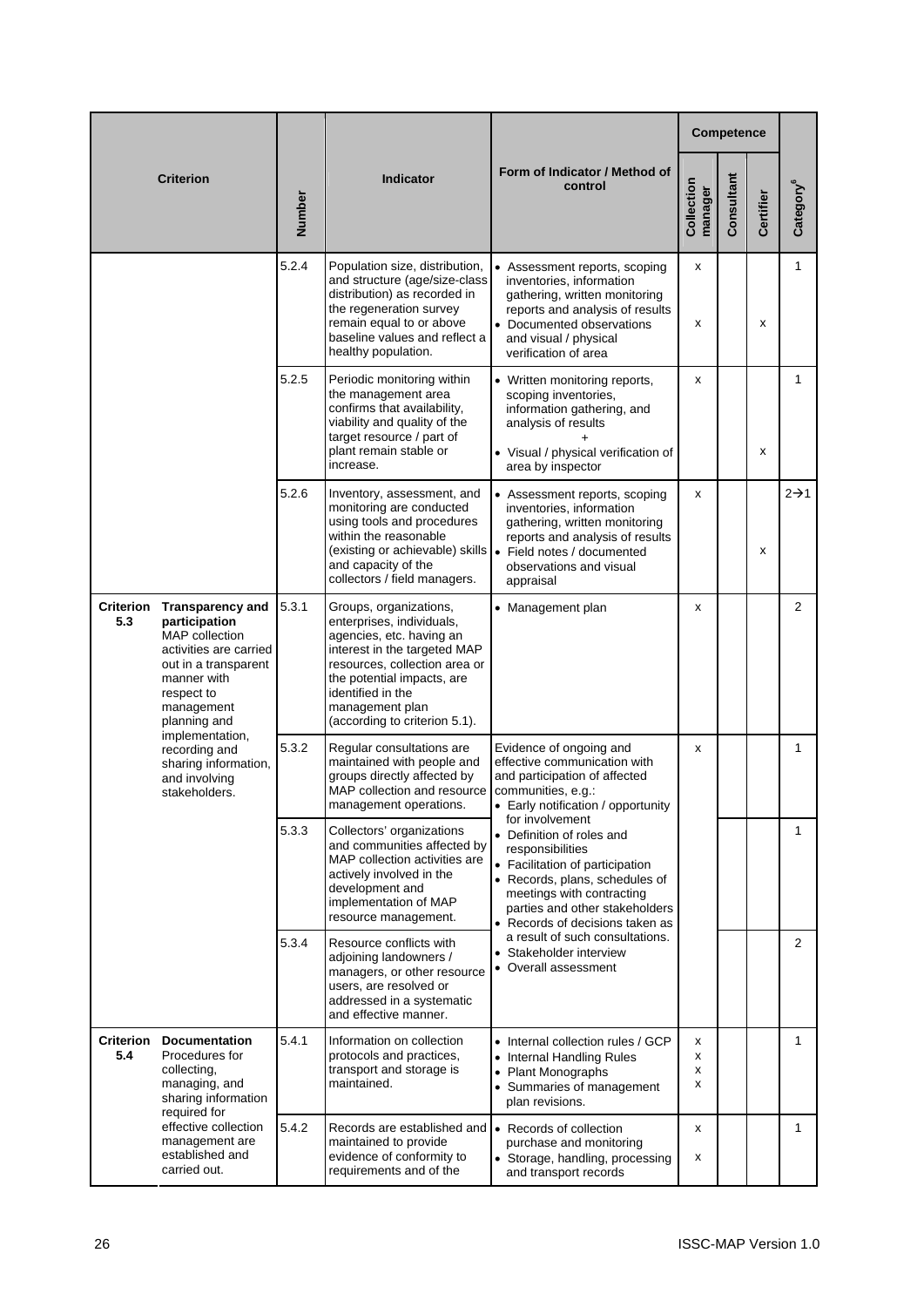| <b>Criterion</b> |                                                                                                          |        |                                                                                                                                                                                                                                                                                                                                                                                                    |                                                                                                                                                | Competence            |            |           |                       |
|------------------|----------------------------------------------------------------------------------------------------------|--------|----------------------------------------------------------------------------------------------------------------------------------------------------------------------------------------------------------------------------------------------------------------------------------------------------------------------------------------------------------------------------------------------------|------------------------------------------------------------------------------------------------------------------------------------------------|-----------------------|------------|-----------|-----------------------|
|                  |                                                                                                          | Number | Indicator                                                                                                                                                                                                                                                                                                                                                                                          | Form of Indicator / Method of<br>control                                                                                                       | Collection<br>manager | Consultant | Certifier | Category <sup>6</sup> |
|                  |                                                                                                          |        | effective operation of the<br>management plan.                                                                                                                                                                                                                                                                                                                                                     |                                                                                                                                                |                       |            |           |                       |
|                  |                                                                                                          | 5.4.3  | Systems of communication<br>are established and<br>maintained with the<br>involvement of local<br>communities and other<br>stakeholders.                                                                                                                                                                                                                                                           | • Records, plans, schedules of<br>meetings with contracting<br>parties and other stakeholders<br>Stakeholder interview<br>• Overall assessment | x                     |            |           | $\overline{2}$        |
|                  |                                                                                                          | 5.4.4  | Summaries of the main<br>elements of the<br>management plan, related<br>annual operating plans and                                                                                                                                                                                                                                                                                                 | • Documents showing main<br>elements of the management<br>plan<br>Stakeholder interviews                                                       | x<br>х                |            |           | $\mathbf{1}$          |
|                  |                                                                                                          |        | assessment reports are<br>available to stakeholders.                                                                                                                                                                                                                                                                                                                                               | • Overall assessment                                                                                                                           | x                     |            |           |                       |
|                  |                                                                                                          | 5.4.5  | The documentation and<br>level of detail associated<br>with the management plan<br>and the planning process is<br>appropriate to:<br>The size and complexity<br>of ownership / tenure of<br>the collection area and<br><b>MAP</b> resources<br>The scale and intensity of<br>the collection operation<br>The likely impact of the<br>collection activities on the<br>MAP resources and<br>habitat. | Management plan<br>• Risk assessment of inspector                                                                                              | x                     |            | x         | $2\rightarrow 1$      |
| <b>Principle</b> | <b>Applying Responsible Business Practices</b>                                                           |        |                                                                                                                                                                                                                                                                                                                                                                                                    |                                                                                                                                                |                       |            |           |                       |
| 6                |                                                                                                          |        | market without sacrificing sustainability of the resource.                                                                                                                                                                                                                                                                                                                                         | Wild collection of wild MAP resources shall be undertaken to support quality, financial, and labour requirements of the                        |                       |            |           |                       |
| Criterion<br>6.1 | Market / buyer<br>specifications<br>The sustainable<br>collection and<br>handling of MAP<br>resources is | 6.1.1  | Collection managers identify<br>and implement market<br>needs (e.g., through buyer<br>order instructions /<br>specification sheets).                                                                                                                                                                                                                                                               | • Buyer instructions<br>• Market survey<br>Specifications sheets<br>• Information gathering<br>documents                                       | х<br>x<br>Χ<br>x      |            |           | $\overline{2}$        |
|                  | managed and<br>planned according<br>to market<br>requirements in<br>order to prevent or<br>minimise the  | 6.1.2  | Internal documentation<br>which defines minimum<br>product quality and hygiene<br>requirements is based on<br>the respective market<br>requirements.                                                                                                                                                                                                                                               | • Collection instructions/<br><b>Internal Collection Rules</b><br>• Internal quality standard                                                  | x<br>x                |            |           | $\overline{2}$        |
|                  | collection of<br>products unlikely to<br>be sold.                                                        | 6.1.3  | Only plants which fulfil the<br>quality requirements are<br>collected.                                                                                                                                                                                                                                                                                                                             | • Collection instructions/<br><b>Internal Collection Rules</b>                                                                                 | x                     |            |           | $\mathbf{1}$          |
|                  |                                                                                                          | 6.1.4  | The buyer of MAP resources<br>agrees with the collection<br>manager on quantities (e.g.,<br>how much of which plant /<br>plant part) before the<br>collection season starts.                                                                                                                                                                                                                       | Documented agreements with<br>$\bullet$<br>buyers                                                                                              | x                     |            |           | 3                     |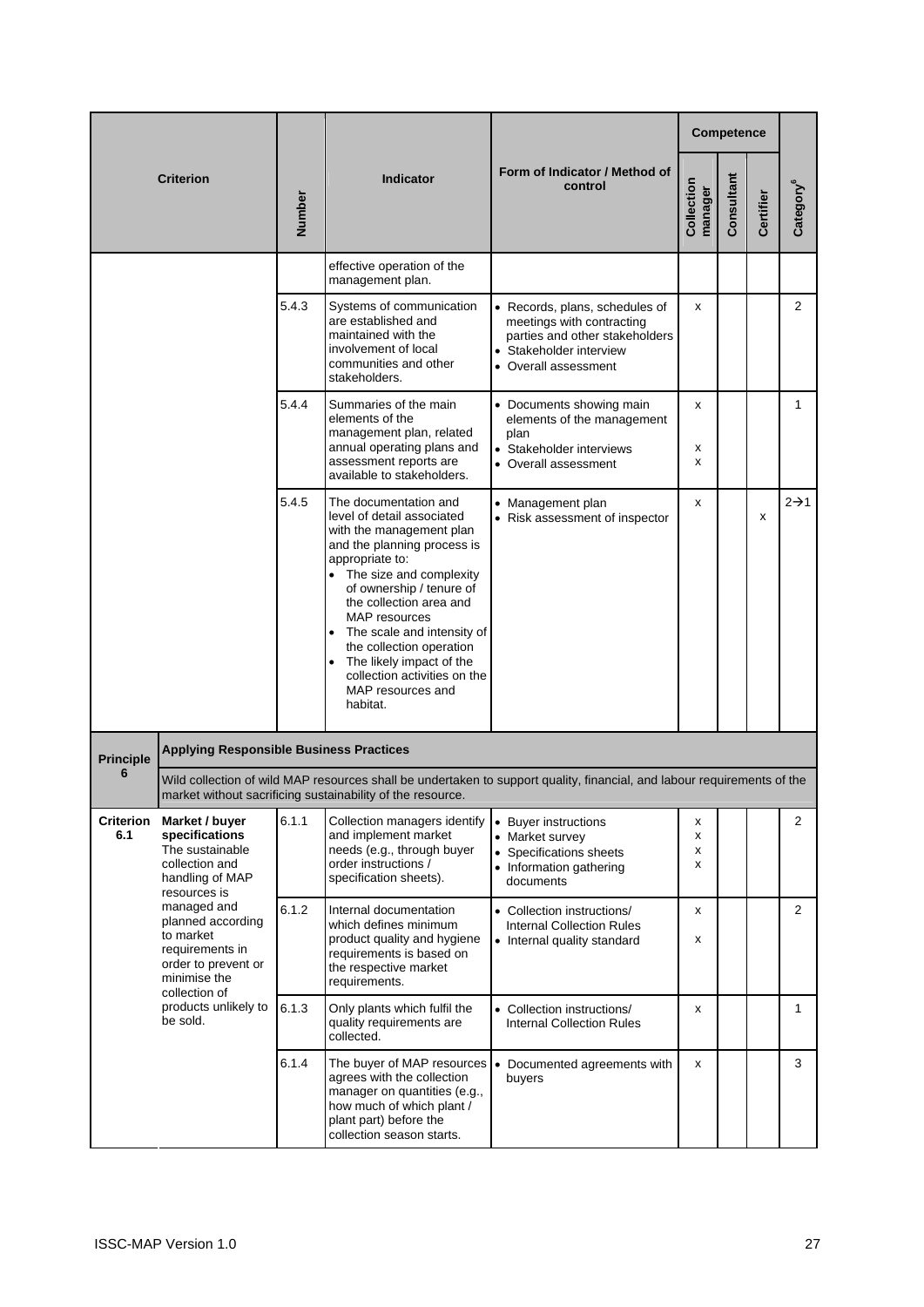|                  |                                                                                                                                                             |        |                                                                                                                                                                                                                                                    |                                                                                                                                                                                                                                                 | Competence                 |            |           |                       |
|------------------|-------------------------------------------------------------------------------------------------------------------------------------------------------------|--------|----------------------------------------------------------------------------------------------------------------------------------------------------------------------------------------------------------------------------------------------------|-------------------------------------------------------------------------------------------------------------------------------------------------------------------------------------------------------------------------------------------------|----------------------------|------------|-----------|-----------------------|
|                  | <b>Criterion</b>                                                                                                                                            | Number | <b>Indicator</b>                                                                                                                                                                                                                                   | Form of Indicator / Method of<br>control                                                                                                                                                                                                        | Collection<br>manager      | Consultant | Certifier | Category <sup>6</sup> |
|                  |                                                                                                                                                             | 6.1.5  | Collection managers review<br>the buyer instructions with<br>respect to the resource<br>management plan before<br>taking action on the order.                                                                                                      | • Documented agreement with<br>buyers<br>• Management plan                                                                                                                                                                                      | x<br>x                     |            |           | $\overline{2}$        |
|                  |                                                                                                                                                             | 6.1.6  | Internal handling instructions<br>describe the procedures for<br>correct post-collection<br>handling by the collectors,<br>after purchase from the<br>collectors, and during<br>transport in order to<br>minimise contamination /<br>quality loss. | • Internal Handling Instructions                                                                                                                                                                                                                | x                          |            |           | $\mathbf{1}$          |
| 6.2              | <b>Criterion Traceability</b><br>Storage and<br>handling of MAP<br>resources is<br>managed to support<br>traceability to the<br>collection area.            | 6.2.1  | Proper collection and post-<br>collection identification,<br>labelling, and record keeping • Purchase Summary<br>procedures are followed.                                                                                                          | • Collection / Purchase records<br>and receipts<br>• Processing records<br>• Stock records<br>Labels/identification<br>• Sales records                                                                                                          | x<br>х<br>X<br>x<br>x<br>x |            |           | 1                     |
|                  |                                                                                                                                                             | 6.2.2  | Records and proper<br>identification allow each<br>batch of goods to be traced<br>back to the area where it<br>was collected.                                                                                                                      | • Collection / Purchase records<br>and receipts indicate<br>collection area and date<br>• Purchase Summary<br>Processing records<br>Stock records<br>Labels/identification<br>• Sales records<br>• Verification of traceability by<br>inspector | x<br>х<br>Χ<br>x<br>X<br>X |            | x         | 1                     |
|                  |                                                                                                                                                             | 6.2.3  | Invoices, bills of lading,<br>certificates of origin and<br>other applicable<br>documentation related to<br>shipping or transport specify<br>the management status of<br>the products.                                                             | • Invoices<br>Bills of lading<br>$\bullet$<br>• Certification of origin<br>• Shipping/transport documents                                                                                                                                       | х<br>x<br>х<br>X           |            |           | $\overline{2}$        |
| Criterion<br>6.3 | <b>Financial viability</b><br>Mechanisms are<br>encouraged to en-<br>sure the financial<br>viability of systems<br>of sustainable wild<br>collection of MAP | 6.3.1  | There is a financial plan for<br>the MAP collection operation<br>which includes resource<br>management and<br>conservation as internal<br>costs.                                                                                                   | • Financial plan                                                                                                                                                                                                                                | x                          |            |           | 2                     |
|                  | resources.                                                                                                                                                  | 6.3.2  | The revenue received from<br>wild collection of MAP<br>resources is sufficient to<br>cover the costs of resource<br>management activities in the<br>long term, including<br>conservation investments<br>required to meet this<br>Standard.         | • Financial analysis                                                                                                                                                                                                                            | x                          |            |           | $\overline{2}$        |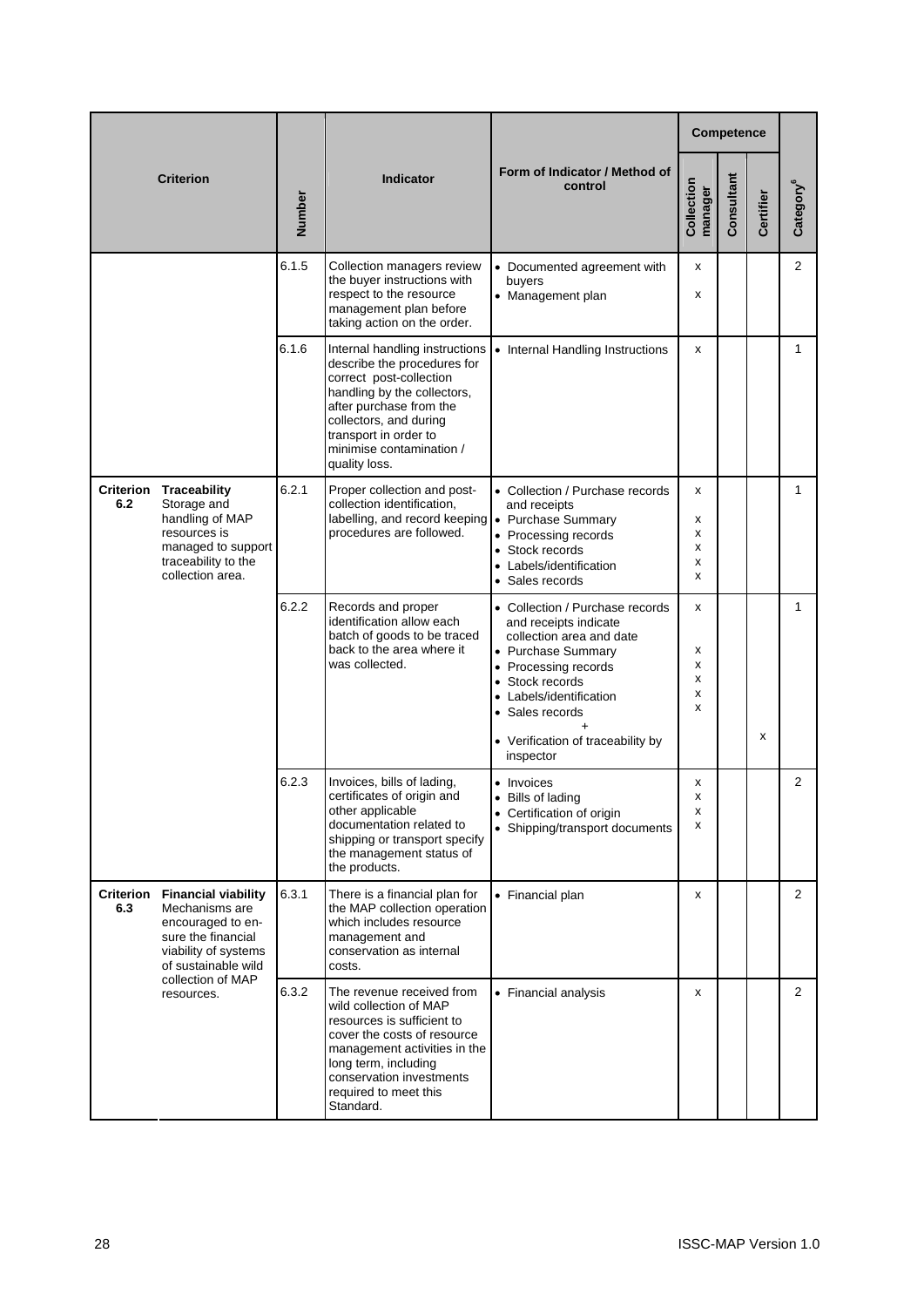| <b>Criterion</b>                                                                                                            |                                                                                                                                                                             |                                                                                                                                               |                                                                                                                                                                                                     |                                                                                                                                                                                                                              |                       | <b>Competence</b> |                |                |
|-----------------------------------------------------------------------------------------------------------------------------|-----------------------------------------------------------------------------------------------------------------------------------------------------------------------------|-----------------------------------------------------------------------------------------------------------------------------------------------|-----------------------------------------------------------------------------------------------------------------------------------------------------------------------------------------------------|------------------------------------------------------------------------------------------------------------------------------------------------------------------------------------------------------------------------------|-----------------------|-------------------|----------------|----------------|
|                                                                                                                             |                                                                                                                                                                             | Number                                                                                                                                        | <b>Indicator</b>                                                                                                                                                                                    | Form of Indicator / Method of<br>control                                                                                                                                                                                     | Collection<br>manager | Consultant        | Certifier      | Category       |
| Criterion<br><b>Training and</b><br>6.4<br>capacity building<br>Resource managers<br>and collectors have<br>adequate skills | 6.4.1                                                                                                                                                                       | Appropriate courses,<br>manuals, and other training<br>materials are incorporated<br>into the management<br>operation.                        | • Internal documents describing<br>the content of collectors<br>training                                                                                                                            | X                                                                                                                                                                                                                            |                       |                   | $\overline{2}$ |                |
|                                                                                                                             | (training, super-<br>vision, experience)<br>to implement the<br>provisions of the<br>management plan,<br>and to comply with                                                 | 6.4.2                                                                                                                                         | All collectors, purchasing<br>and resource management<br>staff are trained in<br>sustainability issues and<br>know the internal rules.                                                              | • Training records                                                                                                                                                                                                           | X                     |                   |                | 1              |
| the requirements of<br>this Standard.                                                                                       | 6.4.3                                                                                                                                                                       | Collectors' registers are<br>available in order to make<br>sure that all collectors are<br>well trained and know the<br>rules for collection. | • Collectors list with dates of<br>training                                                                                                                                                         | х                                                                                                                                                                                                                            |                       |                   | $\mathbf{1}$   |                |
|                                                                                                                             | 6.4.4                                                                                                                                                                       | Only registered and trained<br>collectors are allowed to<br>collect.                                                                          | • Collectors list<br>• Purchase records and<br>receipts                                                                                                                                             | х<br>x                                                                                                                                                                                                                       |                       |                   | 1              |                |
|                                                                                                                             | 6.4.5                                                                                                                                                                       | Training is regularly<br>repeated and its effect<br>surveyed.                                                                                 | • Training records<br>Monitoring of<br>collectors/purchase managers                                                                                                                                 | X<br>x                                                                                                                                                                                                                       |                       |                   | $\overline{2}$ |                |
|                                                                                                                             | 6.4.6                                                                                                                                                                       | For all new plants the<br>collectors are informed and<br>trained again in detail.                                                             | • Training records                                                                                                                                                                                  | х                                                                                                                                                                                                                            |                       |                   | 1              |                |
|                                                                                                                             |                                                                                                                                                                             | 6.4.7                                                                                                                                         | Training follows the<br>principles laid down in the<br>internal collection and<br>handling rules.                                                                                                   | • Internal documents describing<br>the content of collectors<br>training                                                                                                                                                     | х                     |                   |                | 1              |
| Criterion<br>6.5<br>management<br>workers.                                                                                  | Worker safety and<br>compensation<br><b>MAP</b> collection<br>provides adequate<br>work-related health.<br>safety, and financial<br>compensation to<br>collectors and other | 6.5.1                                                                                                                                         | Benefits for staff and<br>contractors are consistent<br>with (not lower than)<br>prevailing standards for<br>benefits such as health,<br>retirement, worker's<br>compensation, food and<br>housing. | • Evidence of implementation of<br>health and safety legislation /<br>codes of practice<br>• Relevant records are<br>maintained and up to date<br>(e.g., accident records, site<br>risk assessments)<br>• Overall assessment | x<br>х                |                   | x              | 1              |
|                                                                                                                             |                                                                                                                                                                             | 6.5.2                                                                                                                                         | Payment is at least<br>equivalent to the prevailing<br>standard (e.g., sector<br>average, union negotiated<br>rate, legal minimum wage).                                                            | • Interview with collectors<br>• Purchase records and<br>receipts                                                                                                                                                            | x                     |                   | x              | 1              |
|                                                                                                                             |                                                                                                                                                                             | 6.5.3                                                                                                                                         | Payment is equitable for<br>men and women (equal pay<br>for equal work).                                                                                                                            | • Purchase records<br>• Purchase receipts                                                                                                                                                                                    | x<br>X                |                   |                | $\mathbf{1}$   |
|                                                                                                                             |                                                                                                                                                                             | 6.5.4                                                                                                                                         | Workers have the right to<br>organize and voluntarily<br>negotiate with employers.                                                                                                                  | • Interviews: Staff and<br>contractors are aware of<br>relevant requirements                                                                                                                                                 | X                     |                   | x              | $\overline{2}$ |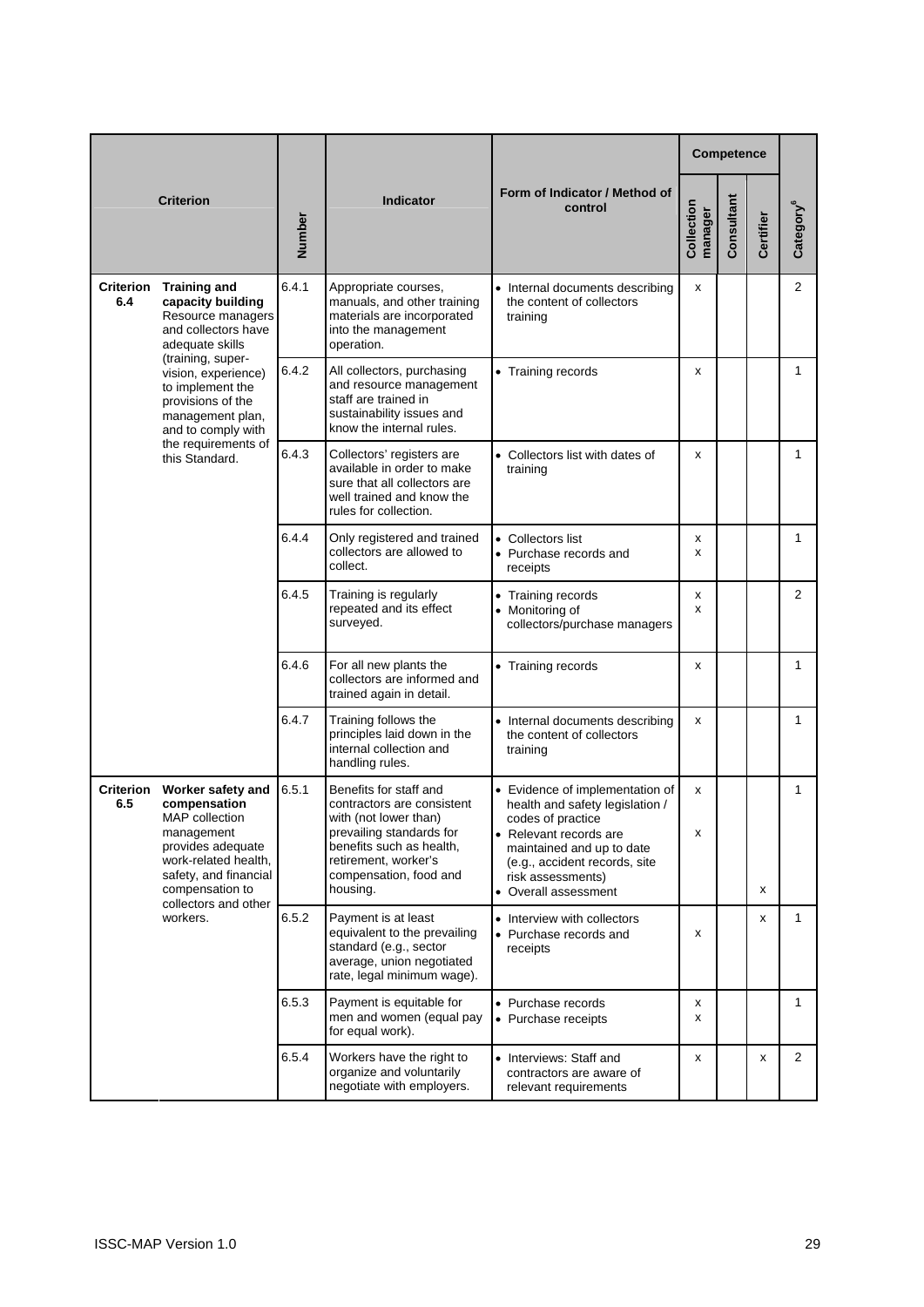| <b>BfN</b>      | Bundesamt für Naturschutz / German Federal Agency for Nature<br>Conservation                      |
|-----------------|---------------------------------------------------------------------------------------------------|
| <b>CBD</b>      | Convention on Biological Diversity                                                                |
| <b>CITES</b>    | Convention on International Trade in Endangered Species of Wild Fauna<br>and Flora                |
| <b>FLO</b>      | Fairtrade Labelling Organizations International                                                   |
| <b>FRLHT</b>    | Foundation for Revitalization of Local Health Traditions                                          |
| <b>FSC</b>      | <b>Forest Stewardship Council</b>                                                                 |
| <b>GACP</b>     | Good Agricultural and Collection Practices                                                        |
| <b>GAP</b>      | <b>Good Agricultural Practices</b>                                                                |
| <b>GMP</b>      | <b>Good Manufacturing Practices</b>                                                               |
| <b>IGO</b>      | International Government Organization                                                             |
| <b>IFOAM</b>    | International Federation of Organic Agricultural Movements                                        |
| <b>IMO</b>      | Institute for Marketecology                                                                       |
| <b>ISSC-MAP</b> | International Standard for Sustainable Wild Collection of Medicinal and<br><b>Aromatic Plants</b> |
| <b>IUCN</b>     | The World Conservation Union                                                                      |
| <b>MAC</b>      | Marine Aquarium Council                                                                           |
| <b>MAT</b>      | <b>Mutually Agreed Terms</b>                                                                      |
| <b>MAP</b>      | Medicinal and aromatic plant                                                                      |
| <b>MPSG</b>     | Medicinal Plant Specialist Group of the IUCN-The World Conservation<br>Union                      |
| <b>NGO</b>      | Non-government Organization                                                                       |
| <b>NTFP</b>     | Non-timber Forest Product                                                                         |
| PIC             | <b>Prior Informed Consent</b>                                                                     |
| <b>SECO</b>     | State Secretariat for Economic Affairs (Switzerland)                                              |
| <b>UN</b>       | <b>United Nations</b>                                                                             |
| <b>UNEP</b>     | United Nations Environment Programme                                                              |
| <b>WHO</b>      | World Health Organization                                                                         |
| <b>WWF</b>      | World Wild Fund for Nature                                                                        |

## **Annex 2. Acronyms and Abbreviations**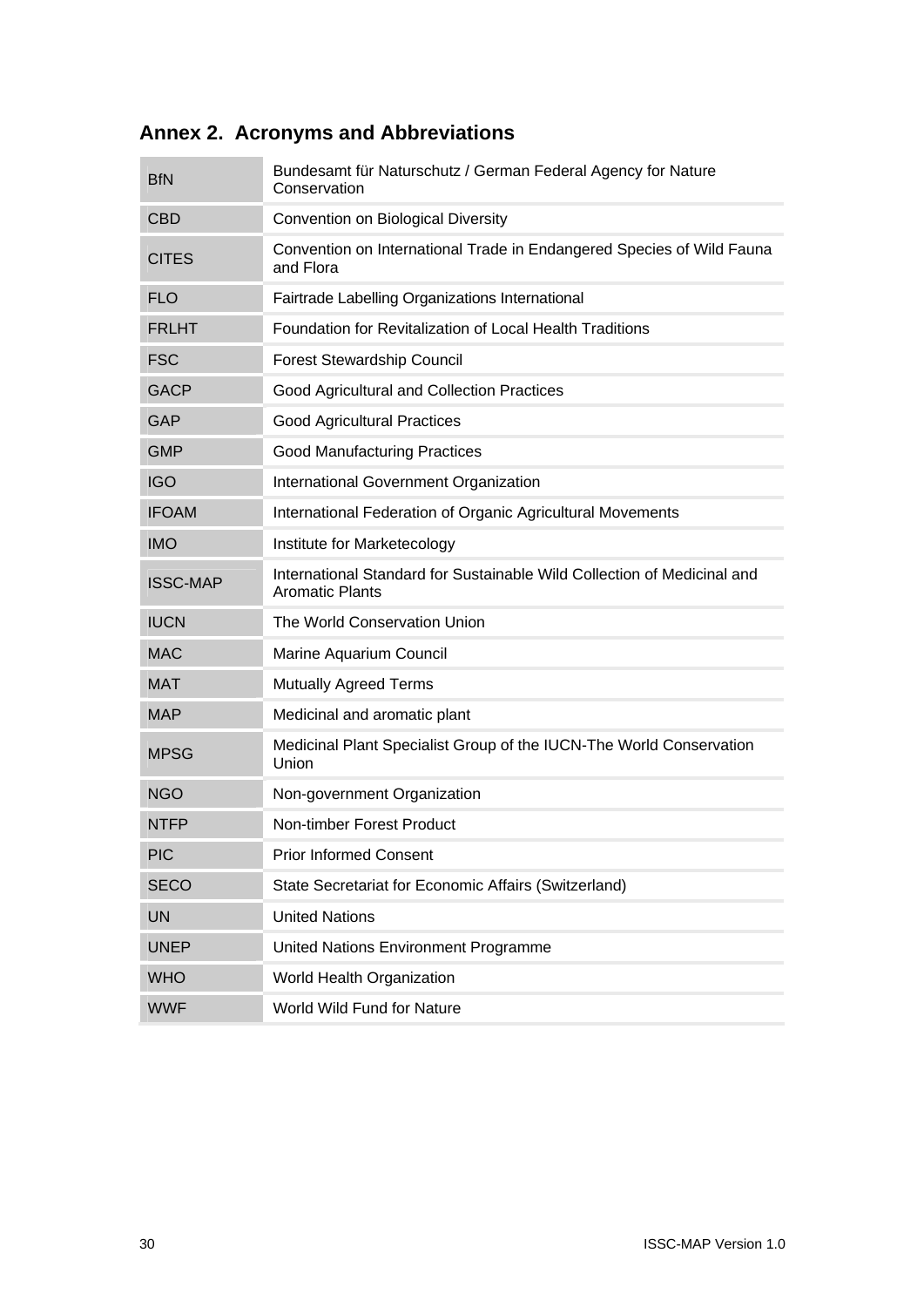## **Annex 3. Glossary**

| <b>Term</b>                              | <b>Definition</b>                                                                                                                                                                                                                                                                                                                                                                                                                                                                                                                                                                                                                                                                                                                                                                 | <b>Source</b>                             |
|------------------------------------------|-----------------------------------------------------------------------------------------------------------------------------------------------------------------------------------------------------------------------------------------------------------------------------------------------------------------------------------------------------------------------------------------------------------------------------------------------------------------------------------------------------------------------------------------------------------------------------------------------------------------------------------------------------------------------------------------------------------------------------------------------------------------------------------|-------------------------------------------|
| Adaptive management                      | An integrated, multidisciplinary approach for<br>confronting uncertainty in natural resources<br>issues. It is adaptive because it<br>acknowledges that managed resources will<br>always change as a result of human<br>intervention, surprises are inevitable, and<br>that new uncertainties will emerge. Active<br>learning is the way in which the uncertainty<br>is winnowed. Adaptive management<br>acknowledges that policies must satisfy<br>social objectives, but also must be<br>continually modified and flexible for<br>adaptation to these surprises. Adaptive<br>management therefore views policy as<br>hypotheses- that is, most policies are really<br>questions masquerading as answersand<br>management actions become treatments in<br>an experimental sense. | HOLLING 1978; WALTERS 1986                |
| Benefit sharing                          | Participation in the economic,<br>environmental, scientific, social or cultural<br>benefits resulting or arising from access to<br>genetic resources and associated traditional<br>knowledge under mutually-agreed terms.                                                                                                                                                                                                                                                                                                                                                                                                                                                                                                                                                         | SECO 2005                                 |
| <b>Bill of lading</b>                    | A document that establishes the terms of a<br>contract between a shipper and a<br>transportation company. It serves as a<br>document of title, a contract of carriage, and<br>a receipt for goods.                                                                                                                                                                                                                                                                                                                                                                                                                                                                                                                                                                                | J. BRINCKMANN (personal<br>communication) |
| <b>Biological diversity</b>              | The variability among living organisms from<br>all sources including, inter alia, terrestrial,<br>marine and other aquatic ecosystems and<br>the ecological complexes of which they are a<br>part; this includes diversity within species,<br>between species and of ecosystems.                                                                                                                                                                                                                                                                                                                                                                                                                                                                                                  | <b>UNEP 2001</b>                          |
| <b>Botanicals</b>                        | A subset of NTFPs that includes herbal<br>medicines, personal care products, and<br>functional foods.                                                                                                                                                                                                                                                                                                                                                                                                                                                                                                                                                                                                                                                                             | PIERCE and LAIRD 2003                     |
| Chain of custody                         | The path taken by raw materials and<br>products, from the forest to the consumer,<br>including all successive stages of<br>processing, transformation, manufacturing,<br>and distribution.                                                                                                                                                                                                                                                                                                                                                                                                                                                                                                                                                                                        | <b>FSC 2006</b>                           |
|                                          | A tracking system that enables certifiers to<br>trace each forest product from its origin<br>through harvesting, processing, storage and<br>sale.                                                                                                                                                                                                                                                                                                                                                                                                                                                                                                                                                                                                                                 | SHANLEY et al. 2002                       |
| Collectable yield /<br>harvestable yield | Maximum available quantity for collection.                                                                                                                                                                                                                                                                                                                                                                                                                                                                                                                                                                                                                                                                                                                                        | See PETERS 1996                           |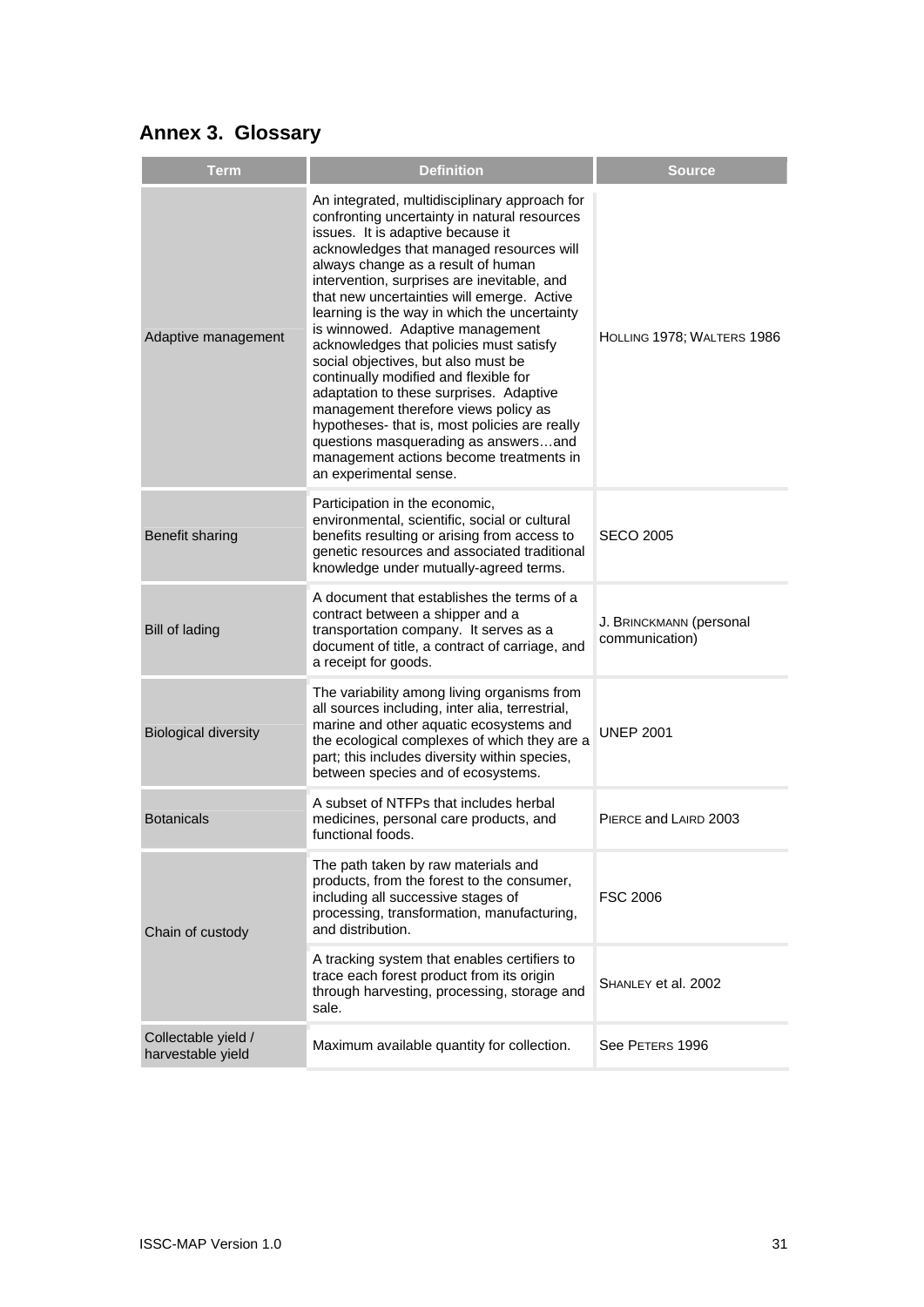| <b>Term</b>               | <b>Definition</b>                                                                                                                                                                                                                                                                                                                                                                                                                                                                                            | <b>Source</b>                                |
|---------------------------|--------------------------------------------------------------------------------------------------------------------------------------------------------------------------------------------------------------------------------------------------------------------------------------------------------------------------------------------------------------------------------------------------------------------------------------------------------------------------------------------------------------|----------------------------------------------|
| Consensus                 | General agreement, characterized by the<br>absence of sustained opposition to<br>substantial issues by any important part of<br>the concerned interests and by a process<br>seeking to take into account the views of<br>interested parties, particularly those directly<br>affected, and to reconcile any conflicting<br>arguments. Need not imply unanimity.                                                                                                                                               | <b>ISEAL 2004</b>                            |
|                           | A state or aspect  which should be in<br>place as a result of adherence to a principle.<br>The way criteria are formulated should give<br>rise to a verdict on the degree of compliance<br>in an actual situation.                                                                                                                                                                                                                                                                                           | LAMMERTS VAN BUEREN and<br><b>BLOM 1997.</b> |
|                           | A standard on which judgement or decision<br>may be based; a characterizing mark or trait.                                                                                                                                                                                                                                                                                                                                                                                                                   | ENCYCLOPÆDIA BRITANNICA<br>2006              |
| Criterion                 | A means of judging whether or not a<br>principle has been fulfilled. A criterion adds<br>meaning and operationality to a principle<br>without itself being a direct yardstick of<br>performance.                                                                                                                                                                                                                                                                                                             | SHANLEY et al. 2002.                         |
|                           | Indicates what a standard measures.                                                                                                                                                                                                                                                                                                                                                                                                                                                                          | ISEAL 2004                                   |
|                           | A means of judging whether or not a<br>Principle (of forest stewardship) has been<br>fulfilled.                                                                                                                                                                                                                                                                                                                                                                                                              | <b>FSC 2000</b>                              |
| Customary rights          | Rights that result from a long series of<br>habitual or customary actions, constantly<br>repeated, which have, by such repetition and<br>by uninterrupted acquiescence, acquired the<br>force of a law within a geographical or<br>sociological unit.                                                                                                                                                                                                                                                        | <b>FSC 2000</b>                              |
| Ecosystem                 | A community of all plants and animals and<br>their physical environment, functioning<br>together as an interdependent unit.                                                                                                                                                                                                                                                                                                                                                                                  | <b>FSC 2000</b>                              |
| <b>Endangered species</b> | Any species that is in danger of extinction<br>throughout all or a significant portion of its<br>range.                                                                                                                                                                                                                                                                                                                                                                                                      | <b>FSC 2000</b>                              |
| Ethical                   | Conforming to accepted professional<br>standards of conduct.                                                                                                                                                                                                                                                                                                                                                                                                                                                 | <b>ENCYCLOPAEDIA BRITANNICA</b><br>2006      |
| Ex-situ conservation      | The conservation of components of<br>biological diversity outside their natural<br>habitats.                                                                                                                                                                                                                                                                                                                                                                                                                 | <b>UNEP 2001</b>                             |
| Extent of collection      | Extent: the range over which something<br>extends: scope.<br>Scope: extent of treatment, activity, or<br>influence: range of operation<br>Scale: a distinctive relative size, extent, or<br>degree < projects done on a large scale.<br>Rate: a fixed ratio between two things; a<br>reckoned value; a quantity, amount, or<br>degree of something measured per unit of<br>something else<br>Intensity: the magnitude of a quantity (as<br>force or energy) per unit (as of area, charge,<br>mass, or time). | ENCYCLOPOEDIA BRITANNICA<br>2006             |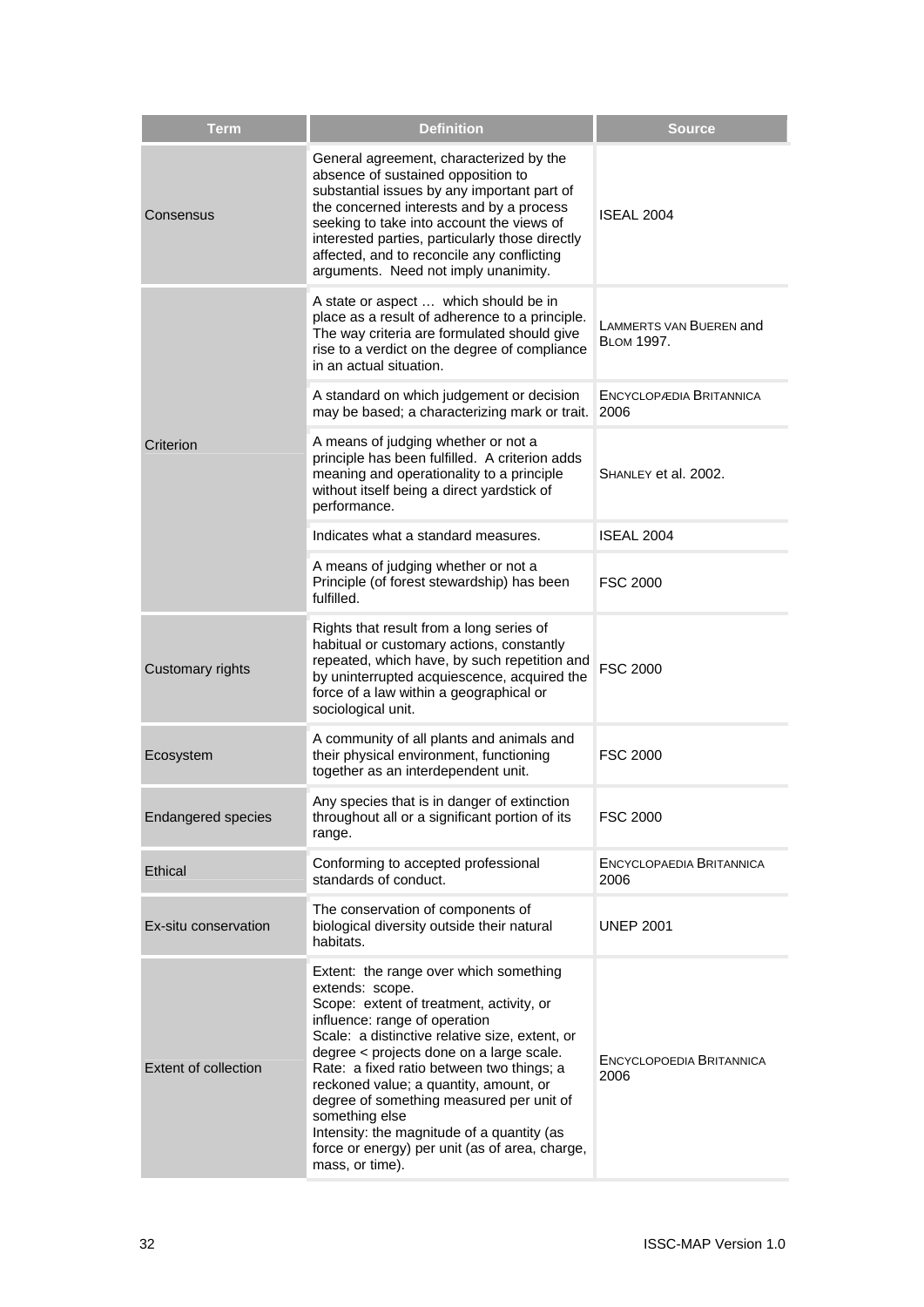| <b>Term</b>                      | <b>Definition</b>                                                                                                                                                                                                                                                                                                                                                                                                                                                                                                                                                                                                          | <b>Source</b>                                |
|----------------------------------|----------------------------------------------------------------------------------------------------------------------------------------------------------------------------------------------------------------------------------------------------------------------------------------------------------------------------------------------------------------------------------------------------------------------------------------------------------------------------------------------------------------------------------------------------------------------------------------------------------------------------|----------------------------------------------|
|                                  | Frequency: the number of repetitions of a<br>periodic process in a unit of time<br>Volume: the amount of space occupied by a<br>three-dimensional object as measured in<br>cubic units; the amount of a substance<br>occupying a particular volume.<br>Quantity: a determinate or estimated amount<br>Level: the magnitude of a quantity<br>considered in relation to an arbitrary<br>reference value; broadly = magnitude,<br>intensity.<br>Yield (sustainable annual): to bear or bring<br>forth as a natural product, esp. as a result of<br>cultivation; product, esp. the amount or<br>quantity produced or returned. |                                              |
| Guideline                        | An indication or outline of policy or conduct.                                                                                                                                                                                                                                                                                                                                                                                                                                                                                                                                                                             | ENCYCLOPÆDIA BRITANNICA<br>2006              |
| <b>Habitat</b>                   | The place or type of site where an organism<br>or population naturally occurs.                                                                                                                                                                                                                                                                                                                                                                                                                                                                                                                                             | <b>UNEP 2001</b>                             |
| Harmonization                    | Harmonization is the process by which the<br>content of two or more standards is brought<br>into increasing conformity. Activities that<br>support harmonization include, but are not<br>limited to the use of common criteria and<br>indicators, statements of common<br>objectives, adoption of common structures<br>for presentation of standards, and<br>development and adoption of a single<br>international standard.                                                                                                                                                                                               | <b>ISEAL 2004</b>                            |
|                                  | A quantitative or qualitative parameter which<br>can be assessed in relation to a criterion.                                                                                                                                                                                                                                                                                                                                                                                                                                                                                                                               | LAMMERTS VAN BUEREN and<br><b>BLOM 1997.</b> |
| Indicator                        | Qualitative or quantitative parameter that<br>can be assessed in relation to a criterion. It<br>describes in an objectively verifiable way the<br>features of the ecosystem or a related social<br>svstem. Minimum or maximum allowable<br>value of an in indicator is known as<br>threshold value (i.e., a way of quantifying or<br>qualifying or measuring performance) An<br>indicator is assumed to include a<br>performance value and is therefore called a<br>performance indicator.                                                                                                                                 | SHANLEY et al. 2002                          |
|                                  | How criteria are measured.                                                                                                                                                                                                                                                                                                                                                                                                                                                                                                                                                                                                 | <b>ISEAL 2004</b>                            |
| In-situ conservation             | The conservation of ecosystems and natural<br>habitats and the maintenance and recovery<br>of viable populations of species in their<br>natural surroundings and, in the case of<br>domesticated or cultivated species, in the<br>surroundings where they have developed<br>their distinctive properties.                                                                                                                                                                                                                                                                                                                  | <b>UNEP 2001</b>                             |
| Medicinal and aromatic<br>plants | "Medicinal" and "aromatic" are terms<br>describing properties of chemistry and use<br>that can be ascribed to plants. Medicinal<br>plants prevent, alleviating, or curing disease.<br>This group can be defined narrowly, to<br>include only those plants already known to                                                                                                                                                                                                                                                                                                                                                 | LEAMAN et al, 1999                           |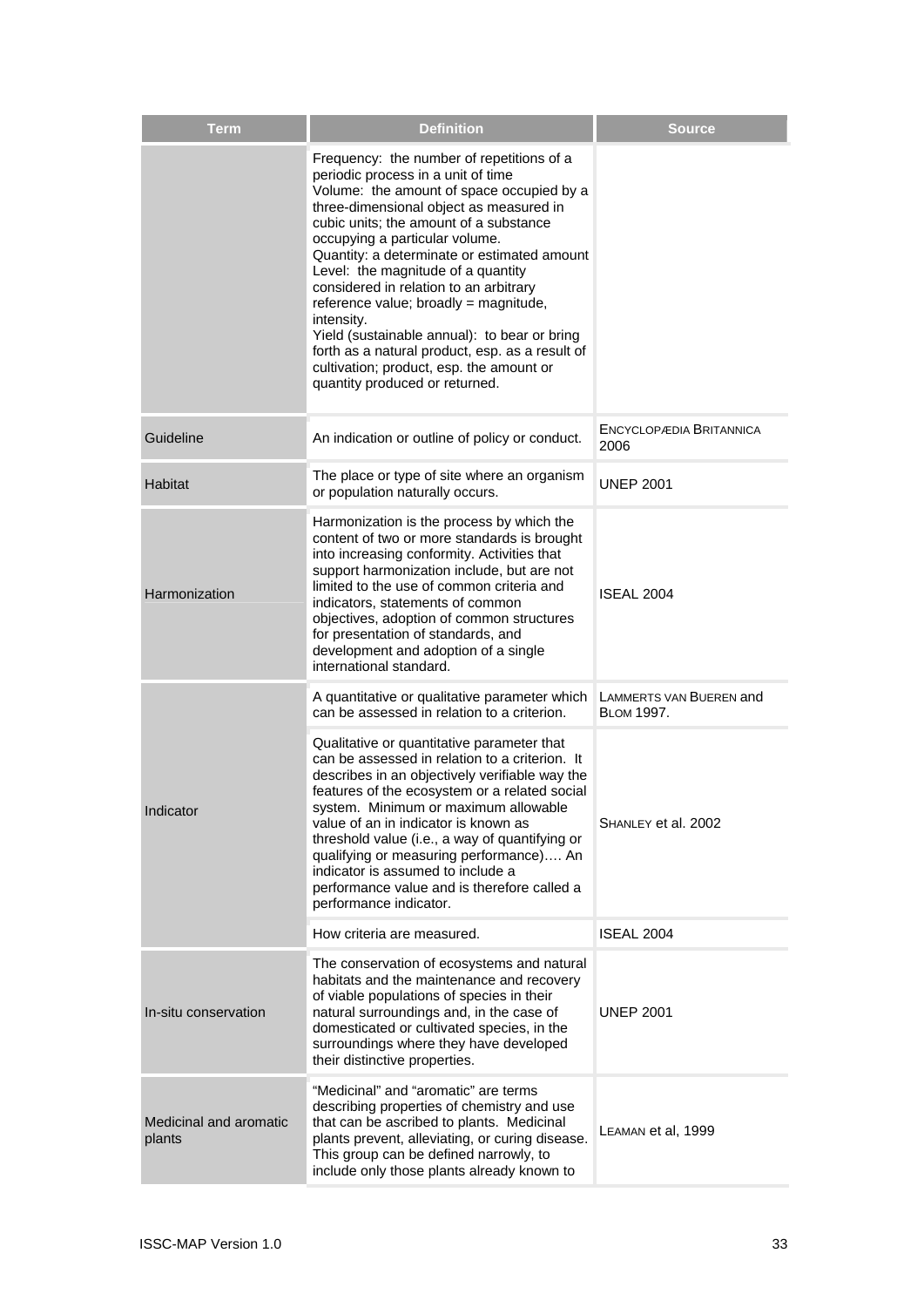| <b>Term</b>                                                                 | <b>Definition</b>                                                                                                                                                                                                                                                                                                                                                                                                                                                                                                                                                                                                                                                                                                                                                                                                                                                                                                                               | <b>Source</b>                                |
|-----------------------------------------------------------------------------|-------------------------------------------------------------------------------------------------------------------------------------------------------------------------------------------------------------------------------------------------------------------------------------------------------------------------------------------------------------------------------------------------------------------------------------------------------------------------------------------------------------------------------------------------------------------------------------------------------------------------------------------------------------------------------------------------------------------------------------------------------------------------------------------------------------------------------------------------------------------------------------------------------------------------------------------------|----------------------------------------------|
|                                                                             | be used in this way in some system of<br>medicine, traditional or modern, or it can be<br>defined broadly to include potential, as yet<br>undiscovered uses of this nature. Aromatic<br>plants contain fragrant, essential oils valued<br>as perfumes, herbs, spices, and as<br>medicines. Many "medicinal" plants are thus<br>also "aromatic" (and vice versa), just as<br>medicinal and aromatic uses overlap within<br>particular taxa with other important<br>categories of plant use, such as foods and<br>beverages. The coincidence of highly<br>desirable qualities within particular taxa<br>makes these groups all the more important<br>as plant genetic resources. The degree of<br>overlap between medicinal and aromatic<br>properties and uses has supported the<br>treatment of medicinal and aromatic plants<br>as a single category, particularly from the<br>point of view of commercial harvest, trade,<br>and agriculture. |                                              |
| Mutually-agreed terms                                                       | Conditions and provisions of access and<br>benefit sharing, among others, negotiated<br>between the user and the provider and<br>involving other relevant stakeholders.                                                                                                                                                                                                                                                                                                                                                                                                                                                                                                                                                                                                                                                                                                                                                                         | <b>SECO 2005</b>                             |
|                                                                             | All forest products except timber, including<br>other materials obtained from trees such as<br>resins and leaves, as well as any other plant<br>and animal products.                                                                                                                                                                                                                                                                                                                                                                                                                                                                                                                                                                                                                                                                                                                                                                            | <b>FSC 2000</b>                              |
| Non-timber forest<br>products                                               | All biotic products other than timber that can<br>be harvested for subsistence and/or for<br>trade. NTFPs may come from primary and<br>natural forests, secondary forests, and forest<br>plantations, as defined by FSC regional<br>Working Groups.                                                                                                                                                                                                                                                                                                                                                                                                                                                                                                                                                                                                                                                                                             | <b>FSC 2000</b>                              |
| Organic agriculture<br>= biological agriculture<br>= ecological agriculture | A whole system approach based upon a set<br>of processes resulting in a sustainable<br>ecosystem, safe food, good nutrition, animal<br>welfare and social justice. Organic<br>production therefore is more than a system<br>of production that includes or excludes<br>certain inputs.                                                                                                                                                                                                                                                                                                                                                                                                                                                                                                                                                                                                                                                          | IFOAM 2004                                   |
| Precautionary principle;<br>precautionary approach                          | An approach to uncertainty that provides for<br>action to avoid serious or irreversible<br>environmental harm in advance of scientific<br>certainty of such harm.                                                                                                                                                                                                                                                                                                                                                                                                                                                                                                                                                                                                                                                                                                                                                                               | COONEY 2004                                  |
|                                                                             | A fundamental law or rule, serving as a<br>basis for reasoning and action. Principles<br>are explicit elements of a goal.                                                                                                                                                                                                                                                                                                                                                                                                                                                                                                                                                                                                                                                                                                                                                                                                                       | LAMMERTS VAN BUEREN and<br><b>BLOM 1997.</b> |
| Principle                                                                   | A comprehensive and fundamental law,<br>doctrine, or assumption.                                                                                                                                                                                                                                                                                                                                                                                                                                                                                                                                                                                                                                                                                                                                                                                                                                                                                | ENCYCLOPÆDIA BRITANNICA<br>2006              |
|                                                                             | A fundamental truth or law as the basis of<br>reasoning or action; an essential rule or<br>element.                                                                                                                                                                                                                                                                                                                                                                                                                                                                                                                                                                                                                                                                                                                                                                                                                                             | SHANLEY et al. 2002                          |
|                                                                             | An essential rule or element.                                                                                                                                                                                                                                                                                                                                                                                                                                                                                                                                                                                                                                                                                                                                                                                                                                                                                                                   | BROWN et al. 2000                            |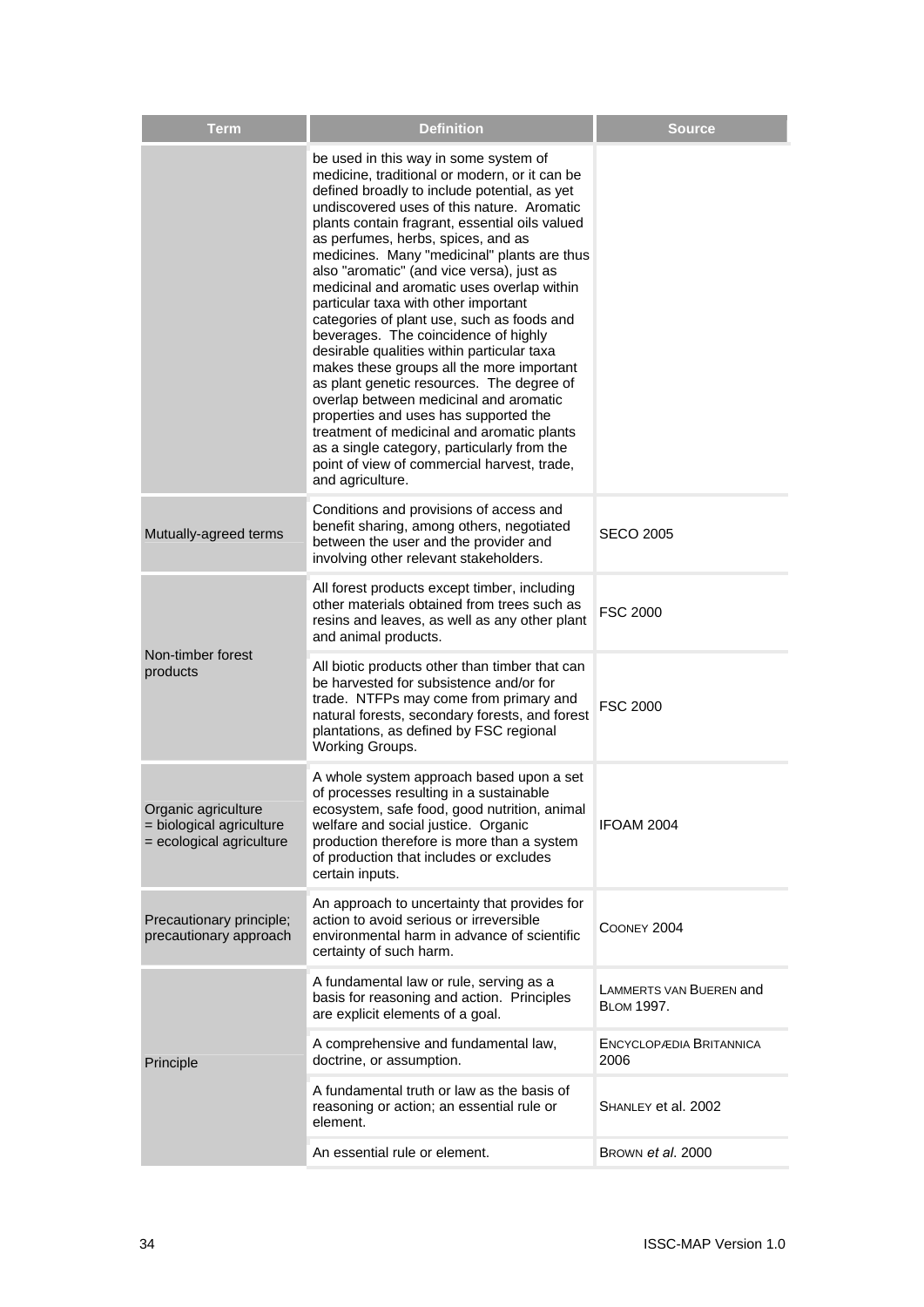| <b>Term</b>            | <b>Definition</b>                                                                                                                                                                                                                                                                                                                                                                                                                       | <b>Source</b>                   |
|------------------------|-----------------------------------------------------------------------------------------------------------------------------------------------------------------------------------------------------------------------------------------------------------------------------------------------------------------------------------------------------------------------------------------------------------------------------------------|---------------------------------|
| Prior informed consent | Consent obtained by the user from the State<br>and other providers, as the case may be,<br>after fully disclosing all the required<br>information, that allows access to their<br>genetic resources and associated traditional<br>knowledge under mutually-agreed terms.                                                                                                                                                                | SECO 2005                       |
| Protected area         | A geographically defined area that is<br>designated or regulated and managed to<br>achieve specific conservation objectives.                                                                                                                                                                                                                                                                                                            | <b>UNEP 2001</b>                |
|                        | A definite rule, principle, or measure<br>established by authority.                                                                                                                                                                                                                                                                                                                                                                     | ENCYCLOPÆDIA BRITANNICA<br>2006 |
|                        | Principles + criteria = standard.                                                                                                                                                                                                                                                                                                                                                                                                       | <b>FSC 2000</b>                 |
| Standard               | Practice standard = core commitment (fixed<br>requirements / the outcome or condition to<br>be achieved in all applicable circumstances,<br>applicable to all) + guidance (flexible, to be<br>respected in intent and are available to be<br>adopted according to the specific<br>circumstances, levels, and sectors),<br>documentation and reporting (to bring<br>transparency to the application of the<br>commitments and guidance). | SECO 2005                       |
|                        | Document that provides, for common and<br>repeated use, rules, guidelines or<br>characteristics for products or related<br>processes and production methods, with<br>which compliance is not mandatory. It may<br>also include or deal exclusively with<br>terminology, symbols, packaging, marking or<br>labelling requirements as they apply to a<br>product, process or production method.                                           | <b>ISEAL 2004</b>               |
| Sustainable use        | The use of components of biological<br>diversity in such a way and at a rate that<br>does not lead to the long-term decline of<br>biological diversity, thereby maintaining its<br>potential to meet the needs and aspirations<br>of present and future generations.                                                                                                                                                                    | <b>UNEP 2001</b>                |
| Sustainable yield      | Harvest at a rate equal to the annual growth<br>rate.                                                                                                                                                                                                                                                                                                                                                                                   | ZABEL et al. 2003               |
| Tenure                 | Socially defined agreements held by<br>individuals or groups, recognized by legal<br>statutes or customary practice, regarding the<br>"bundle of rights and duties" of ownership,<br>holding, access and/or usage of a particular<br>land unit or the associated resources there<br>within (such as individual trees, plant<br>species, water, minerals, etc).                                                                          | <b>FSC 2000</b>                 |
| Threatened species     | Any species that is likely to become<br>endangered within the foreseeable future<br>throughout all or a significant portion of its<br>range.                                                                                                                                                                                                                                                                                            | <b>FSC 2000</b>                 |
| Traceability           | The completeness of the information about<br>every step in a process chain.                                                                                                                                                                                                                                                                                                                                                             | WIKIPEDIA 2006                  |